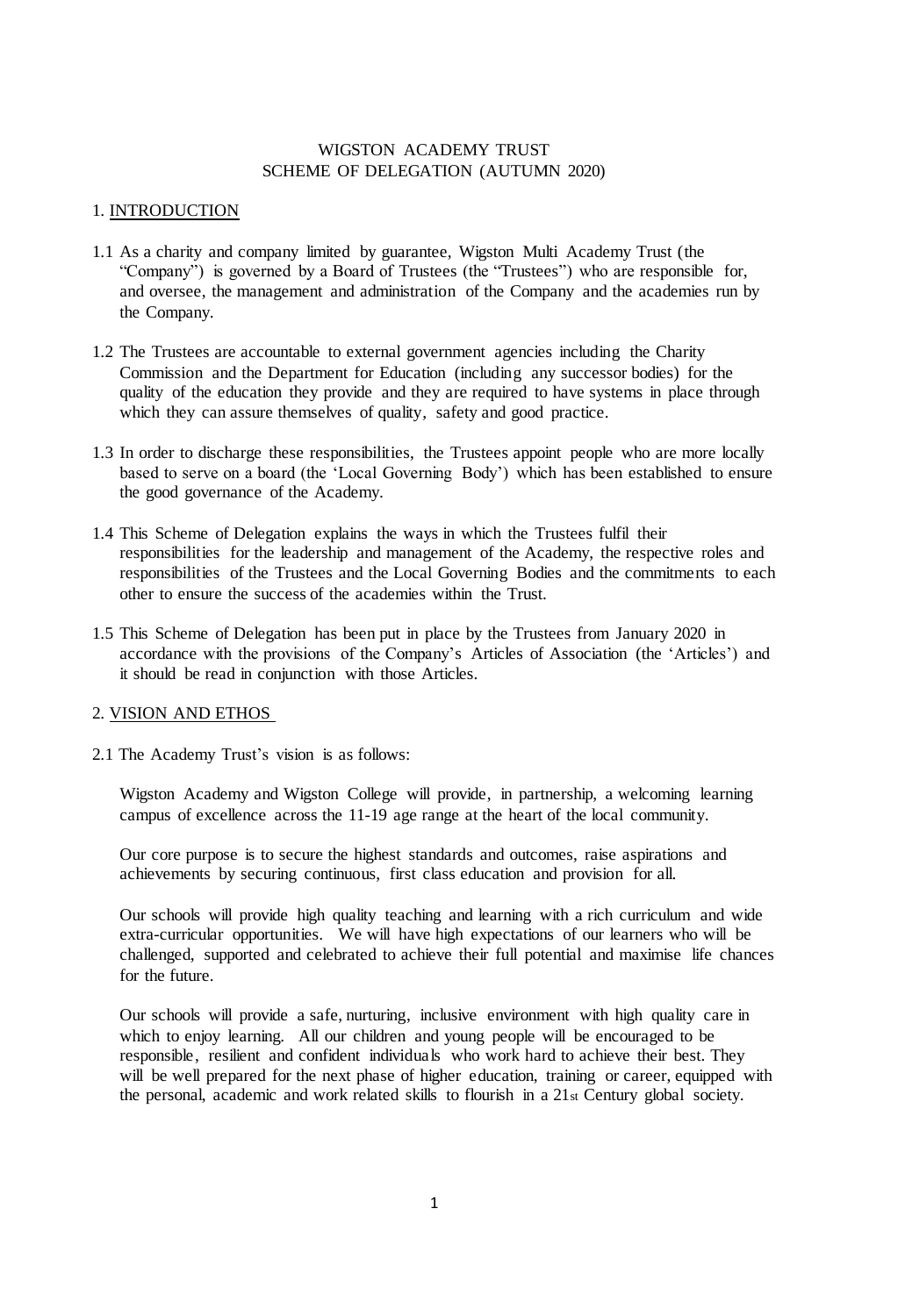Within our community all can Learn, Aspire and Achieve.

## 3. TRUSTEES' POWERS AND RESPONSIBILITIES

3.1 The Trustees have overall responsibility and ultimate decision making authority for all the work of the Company, including the establishing and running of schools. This is largely exercised through strategic planning and the setting of policy. It is managed through business planning, monitoring of budgets, performance management, the setting of standards and the implementation of quality management processes. The Trustees have the power to direct change where required.

3.2 The Trustees have a duty to act in the fulfilment of the Company's objects.

3.3 Trustees will have regard to the interests of the other academies for which the Company is responsible in deciding and implementing any policy or exercising any authority in respect of the Academy.

3.4 In recognition of the Trustees' power to delegate responsibility for the running of academies in the Trust for 01/01/2020 the trust has established this Scheme of Delegation.

3.5 The constitution, membership and proceedings of the Local Governing Body is determined by the Trustees and this Scheme of Delegation expresses such matters as well acknowledges the authority delegated to the Local Governing Body in order to enable the Local Governing Body to run the Academy and fulfil the Academy's mission.

## 4. TERMS OF REFERENCE FOR LOCAL GOVERNING BODIES

#### Terms of Reference for Local Governing Bodies

Adopted by resolution of the Board on 4<sup>th</sup> September 2017 and 22<sup>nd</sup> January 2018.

#### 1. INTRODUCTION

- 1.1 Wigston Academies Trust (the "Trust") is governed by a Board of Trustees (the "Trustees") who are accountable to the Department for Education and have overall responsibility and ultimate decision making authority for all the work of the Trust, including the establishing and running of the academies operated by the Trust.
- 1.2 The following academies are currently operated by the Trust:

Wigston Academy Wigston College

(each one the "Academy" or collectively the "Academies").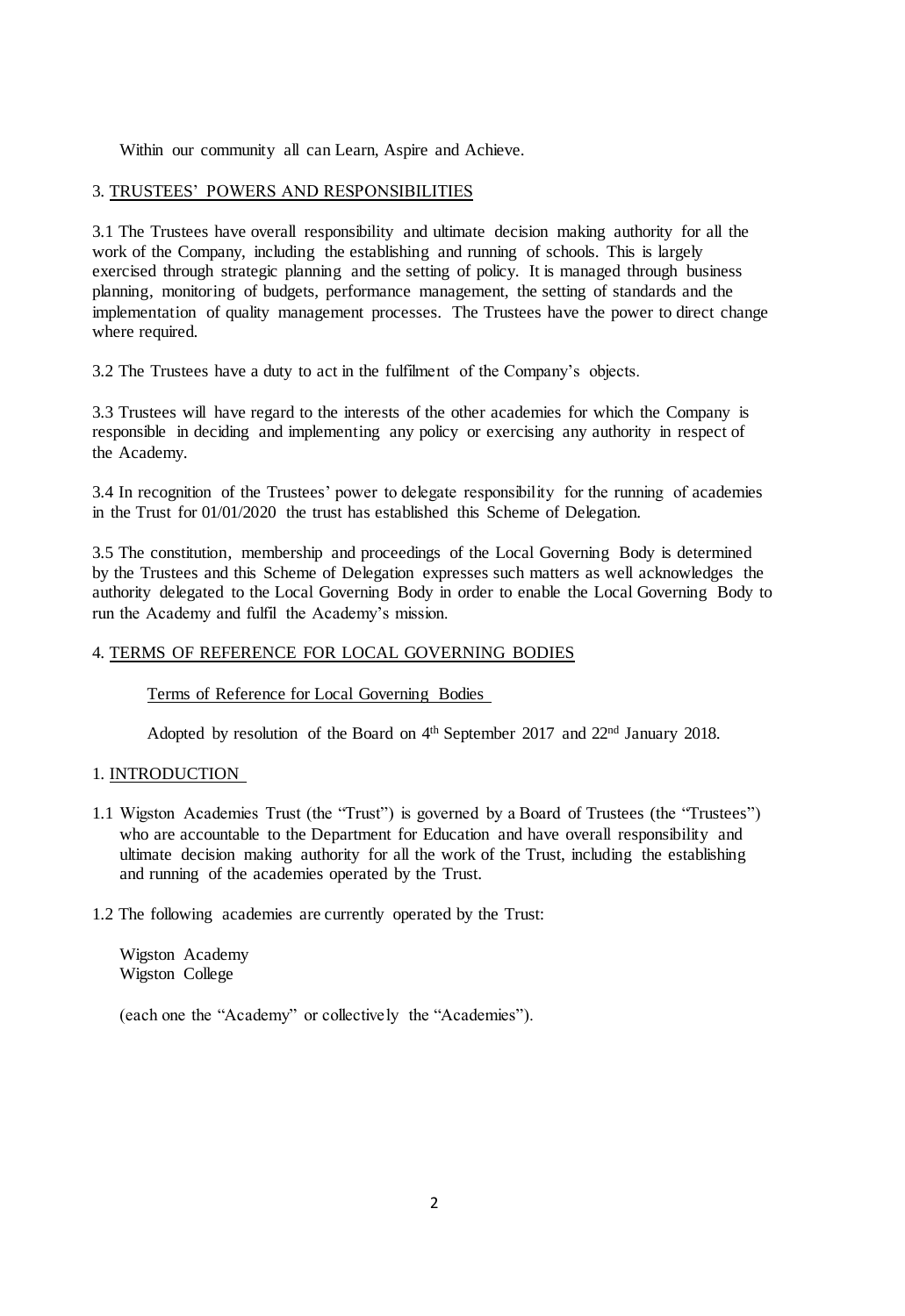1.3 In order to assist with the discharge of their responsibilities, the Trustees have established a joint Local Governing Body ("LGB") for each Academies. The LGB shall be a committee established pursuant to Articles 100 to 104 (inclusive) of the Articles of Association of the Trust (the "Articles").

1.4 The Trustees may review these terms of reference at any time but shall review them at least annually.

1.5 The terms of reference may only be amended by the Board of Trustees.

## 2. CONSTITUTION OF THE LGB

2.1 Members of the LGB shall be known as "governors".

2.2 The Trustees have the right to appoint such persons to the LGB as they shall determine from time to time.

2.3 Subject to clause 2.2, the composition of the LGB shall be as follows:

#### 2.3.1 the Headteacher

2.3.2 3 staff governors;

- 2.3.3 up to 3 parent governors; and
- 2.3.4 up to 5 co-opted governors (community governors).
- 2.3.5 The executive Heateacher will attend full LGB meetings ex officio

2.4 The procedure for the appointment and the removal of governors shall be as set out in Annex

#### 3. PROCEEDINGS OF THE LGB

The proceedings for meetings of the LGB shall be as set out in Annex 2.

#### 4. RELATIONSHIP BETWEEN THE BOARD AND LGB

4.1 The LGB shall in carrying out its role: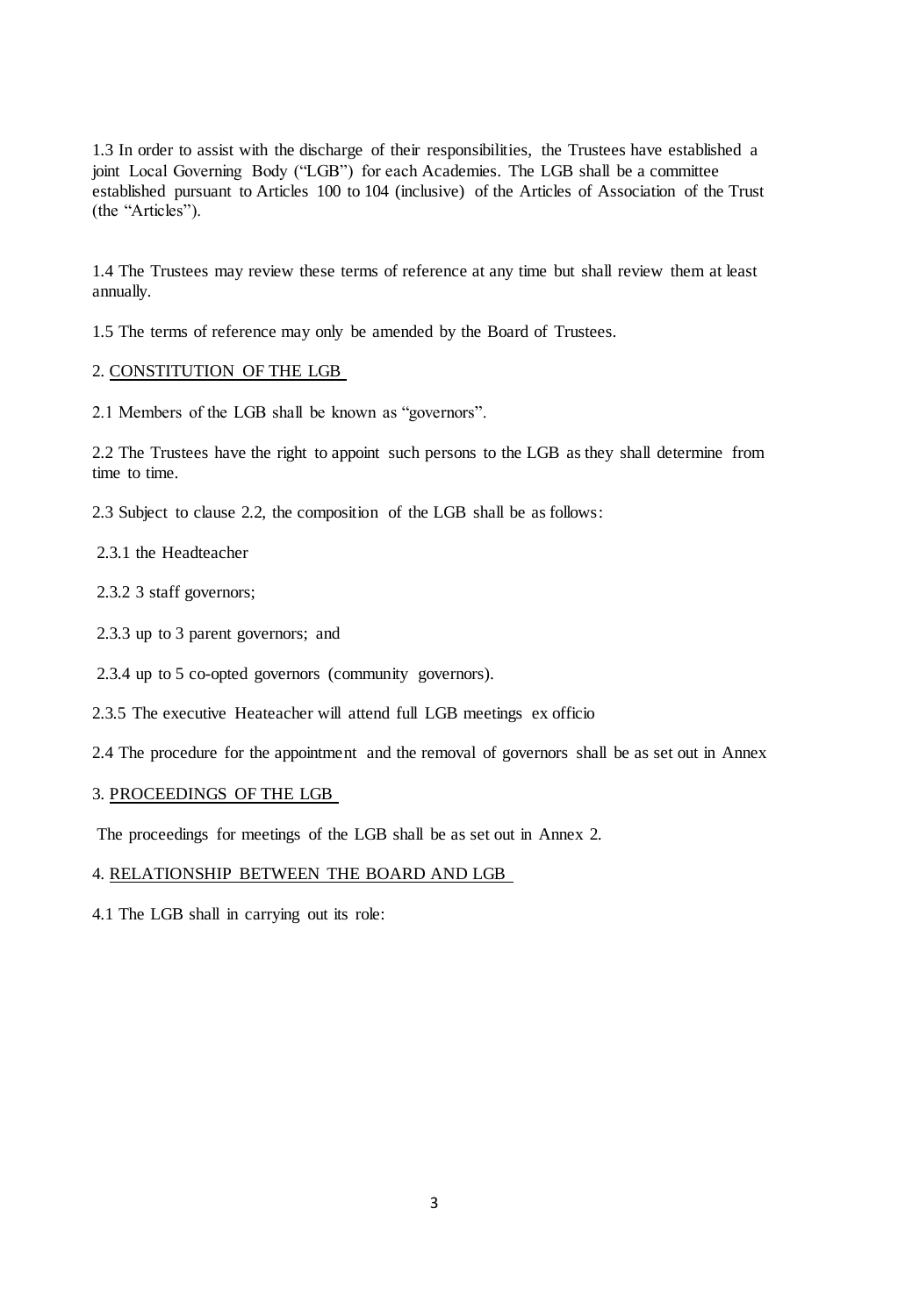4.1.1 promote high standards and aim to ensure that students and pupils are attending a successful school which provides them with a good education and supports their well-being;

4.1.2 be responsible to the Trustees for its actions and follow the expectations of governors as laid down by the Trustees;

4.1.3 aim to establish that it is competent, accountable, independent, diverse and promotes best practice in governance;

4.1.4 aim to ensure that its governors promote and uphold high standards of conduct, probity and ethics.

4.2 The Trustees shall support the work of the LGB by:

4.2.1 setting a clear strategic vision to allow the LGB to set and achieve its own aims and objectives within such vision;

4.2.2 ensuring that systems are put in place to allow the governors to be presented with timely and good data to allow the LGB to analyse Academy performance in order to support and challenge the Headteacher and the senior leadership team of the Academy; and

4.2.3 ensuring that the governors have access to high quality training.

4.3 Without prejudice to the Trustees' other rights to remove any governor and the Trustees rights to amend these terms of reference at any time, where the Trustees have concerns about the performance of an LGB they may amongst other actions:

4.3.1 require the relevant LGB to adopt and comply with a governance action plan in such form as determined by the Trustees;

4.3.2 suspend or remove any or all of the matters delegated to the LGB;

4.3.3 suspend or remove any or all of the governors of the relevant LGB.

4.4 The Trustees will require a governance action where:

4.4.1 levels of progress or overall standards do not meet the appropriate level set;

4.4.2 the Academy receives an inadequate Ofsted outcome.

4.5 The Trustees may vary the matters delegated where:

4.5.1 the LGB act outside its delegated powers and limitations;

4.5.2 the LGB are in breach of these terms of reference.

4.6 The Trustees may remove governors where:

4.6.1 the LGB is in material breach of these terms of reference or has persistently breached these terms of reference.

4.7 The circumstances listed in paragraphs 4.4, 4.5 and 4.6 are illustrative only and shall not limit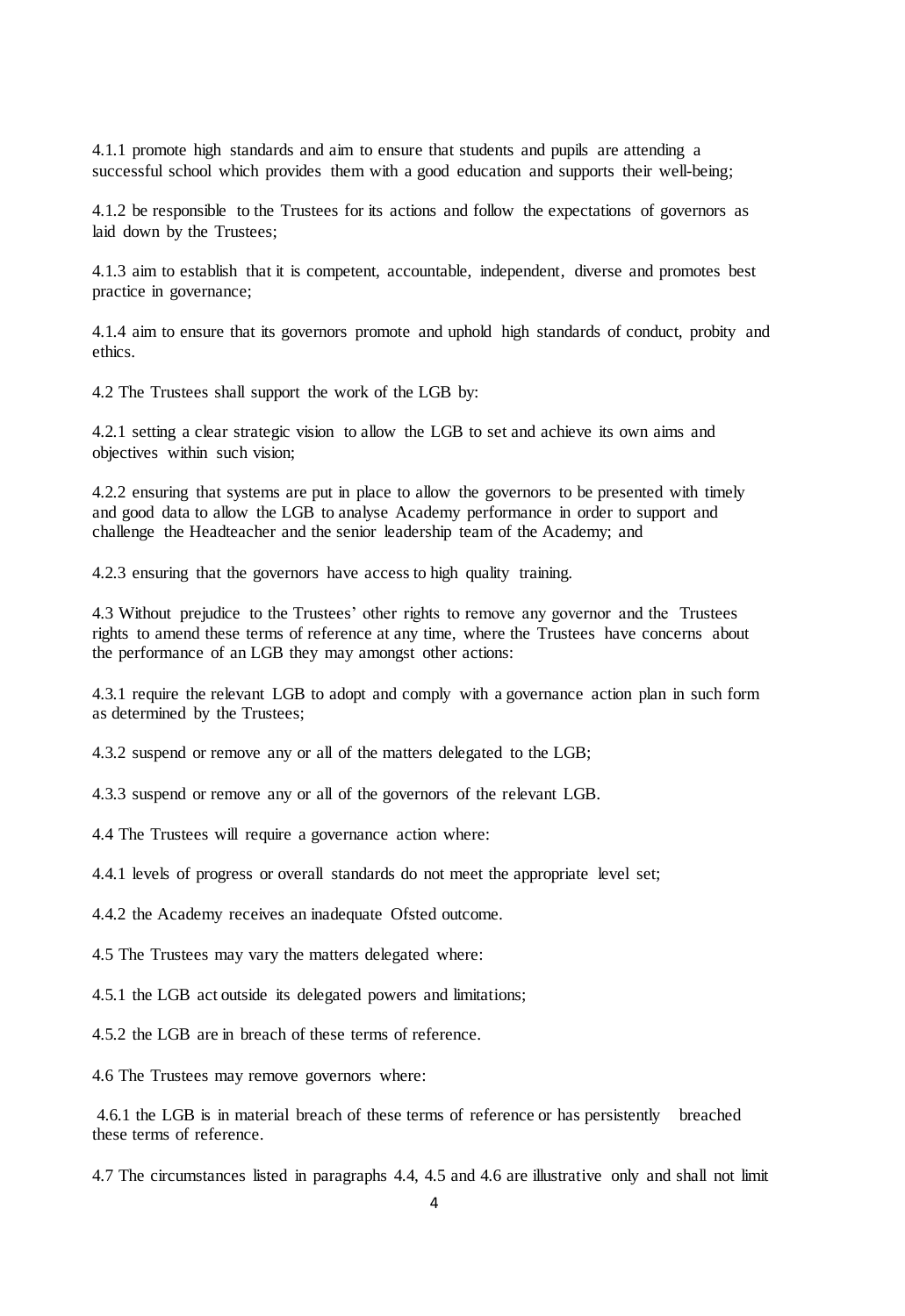the rights of the Trustees to suspend or remove any or all of the matters delegated to the LGB.

#### 5. DELEGATED POWERS

General principles

5.1 In the exercise of its delegated powers and functions, the governors of the LGB shall:

5.1.1 promptly implement and comply with any policies or procedures communicated to the LGB by the Trustees from time to time;

5.1.2 review its own policies and practices on a regular basis, in view of any advice or recommendations made by the Trustees;

5.1.3 work closely with the Trustees and act with integrity, objectivity and honesty in the best interests of the Trust and the Academy;

5.1.4 be open about decisions and be prepared to justify those decisions;

5.1.5 keep confidential all information of a confidential nature obtained by them relating to the Academy and the Trust; and

5.1.6 adopt financial prudence in managing the financial affairs of the Trust in so far as these relate to the Academy and are delegated to them.

5.2 Each governor shall be required to take part in regular self-review and is accountable for meeting his own training and development needs. It is a governor's responsibility to consider if, and raise any concerns where, he feel that appropriate training and development is not being provided.

5.3 Governors shall be expected to report to the Trust against KPIs which have been set for the Academy and provide such data and information regarding the business of the Academies and the pupils attending the Academy as the Trustees may require from time to time.

5.4 The powers retained by the Trust and delegated from the Trustees to the LGB shall be as follows:

5.4.1 In respect of the LGB, The Scheme of Delegation sets out the powers retained by the Trust, the powers delegated to the Executive Headteacher, LGB and the Headteacher of Wigston Academy and Wigston College.

5.5 For the avoidance of doubt, where a power is not expressly delegated to the Executive Headteacher, LGB or Headteacher it will be deemed to have been retained by the Trust regardless of whether it is specified in the Scheme of Delegation.

5.6 The Scheme of Delegation may be reviewed by the Trustees at any time but shall be reviewed at least annually. Trustees reserve the right to remove or alter any delegation at any time, whilst having due regard to, but not being bound by, the views of the LGB.

5.7 Notwithstanding the application of any provision of these terms of reference, if the Chair of the LGB or the Vice Chair, is of the opinion that a matter of urgency exists and a delay in exercising the function would likely be seriously detrimental to the interests of the Academy, any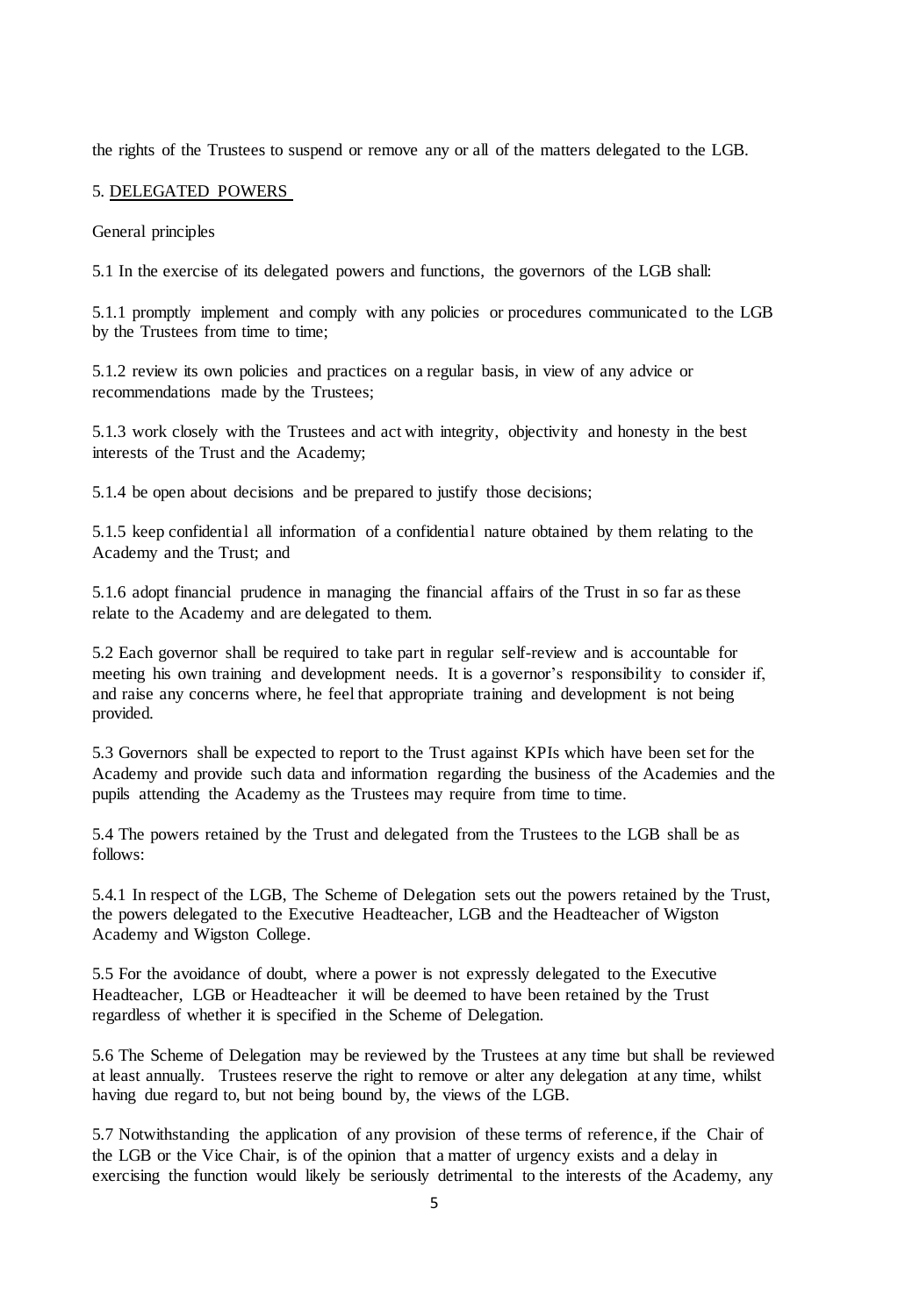pupil or their parent or a person who works at the Academy, then they may exercise any function of the LGB which can be delegated to an individual or any function relating to the exclusion of pupils after consultation with the Executive Headteacher. Any such action to be reported to the Board as a matter of urgency.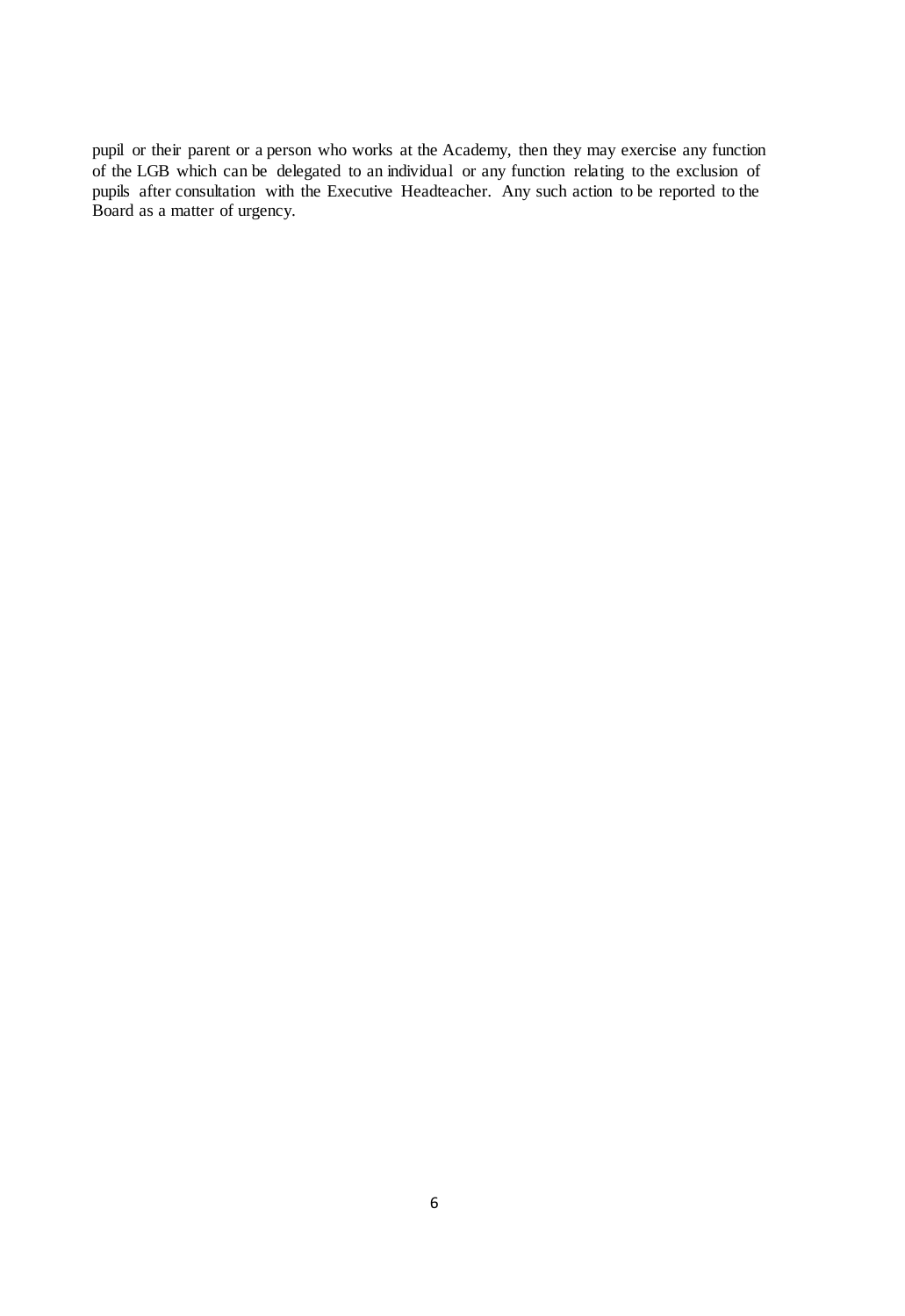# **LOCAL GOVERNING BODY**

## **Annex 1 – Appointment and Removal of Governors**

### 1. **Staff governors**

1.1 The Trustees shall invite nominations from all staff employed under a contract of employment or a contract for services or otherwise engaged to provide services to the Academy and, where there are any contested posts, shall hold an election by a secret ballot.

1.2 All arrangements for the calling and the conduct of the election and resolution of questions as to whether any person is an eligible candidate shall be determined by the Trustees. The Trustees may delegate the running of the election to the Executive Headteacher.

### 2. **Parent governors**

2.1 Parent governors of the LGB shall be elected by parents of registered pupils at the Academy. He or she must be a parent of, or have parental responsibility for, a pupil at the Academy at the time when he or she is elected.

2.2 The Trustees shall make all necessary arrangements for, and determine all other matters relating to, an election of the parent governors. The Trustees may delegate the running of the election to the Headteacher.

2.3 Where a vacancy for a parent governor is required to be filled by election, the Trustees shall take such steps as are reasonably practical to ensure that every person who is known to them to be a parent of a registered pupil at the Academy is informed of the vacancy and that it is required to be filled by election, informed that he is entitled to stand as a candidate, and vote at the election, and given an opportunity to do so.

2.4 Any election of persons who are to be the parent governors which is contested shall be held by secret ballot. The arrangements made for the election of the parent governors shall provide for every person who is entitled to vote in the election to have an opportunity to do so by post or, if he or she prefers, by having his or her ballot paper returned to the Academy by a registered.

2.5 Where the number of parents standing for election is less than the number of vacancies, the Trustees may appoint a person who is the parent of a registered pupil at the Academy or, where it is not reasonably practical to do so, a person who is the parent of a registered pupil of another Academy run by the Trust.

## 3. **Co-opted governors**

3.1 Co-opted governors of the LGB shall be appointed by the Trustees. He or she must be:

a) a person who lives or works in the community served by the Academy; or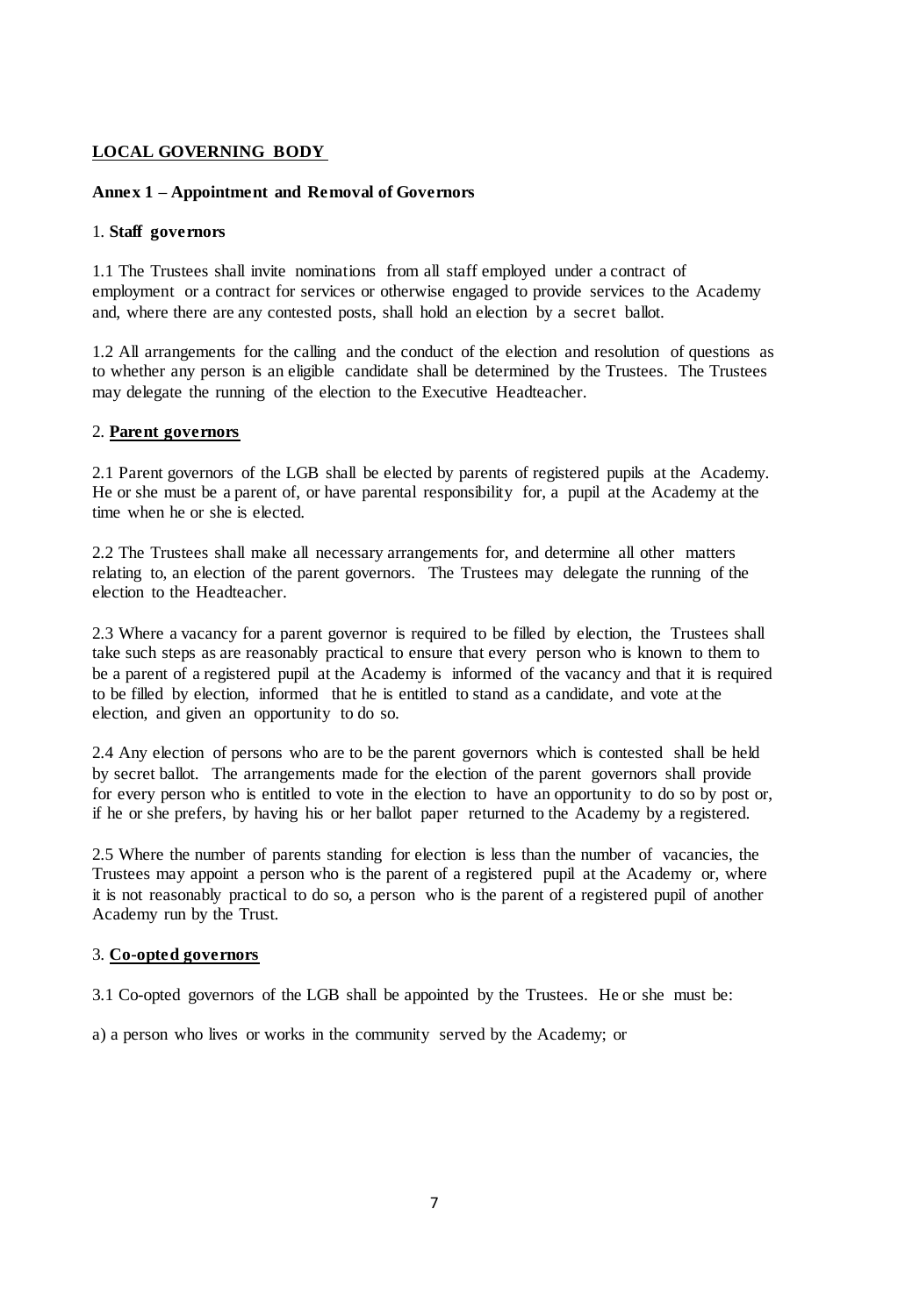b) a person who, in the opinion of the Trustees and after scrutiny of a pen portrait, has the necessary skills set and is committed to the government and success of the Academy.

3.2 The Trustees may not appoint an employee of the Trust as a co-opted governor.

## 4. **Term of office**

4.1 The term of office for any governor shall be 4 years, save for the Headteacher of the Academy who shall remain a governor until he or she ceases to work at the Academy.

4.2 Subject to remaining eligible to be a particular type of governor, any person may be reappointed or re-elected to the LGB.

#### 5. **Resignation and removal**

5.1 A person serving on the LGB shall cease to hold office if:

a) he resigns his office by giving notice in writing to the clerk of the LGB;

b) the Headteacher or a staff governor ceases to work at the Academy;

c) the Trustees terminate the appointment of a governor whose presence or conduct is deemed by the Trustees, at their sole discretion, not to be in the best interests of the Trust or the Academy.

5.2 For the avoidance of doubt, a parent governor shall not automatically cease to hold office solely by reason of their child ceasing to be a pupil at the Academy.

#### 6. **Disqualification of governors of the LGB**

6.1 A person shall be disqualified from serving on the LGB if he would not be able to serve as a Trustee in accordance with Articles 68-80 of the Articles.

#### 7. **Appointment and removal of Chair and Vice Chair**

7.1 The Chair and Vice Chair of the LGB shall be appointed by the Trustees following recommendations from the LGB and may be removed from office by the Trustees at any time (through secret ballot).

7.2 The term of office of the Chair and Vice Chair shall be 1 year. Subject to remaining eligible to be a governor, any governor may be re-appointed as Chair or Vice Chair of the LGB.

7.3 The Chair and Vice Chair may at any time resign his office by giving notice in writing to the Trustees. The Chair or Vice Chair shall cease to hold office if:

a) he ceases to serve on the LGB;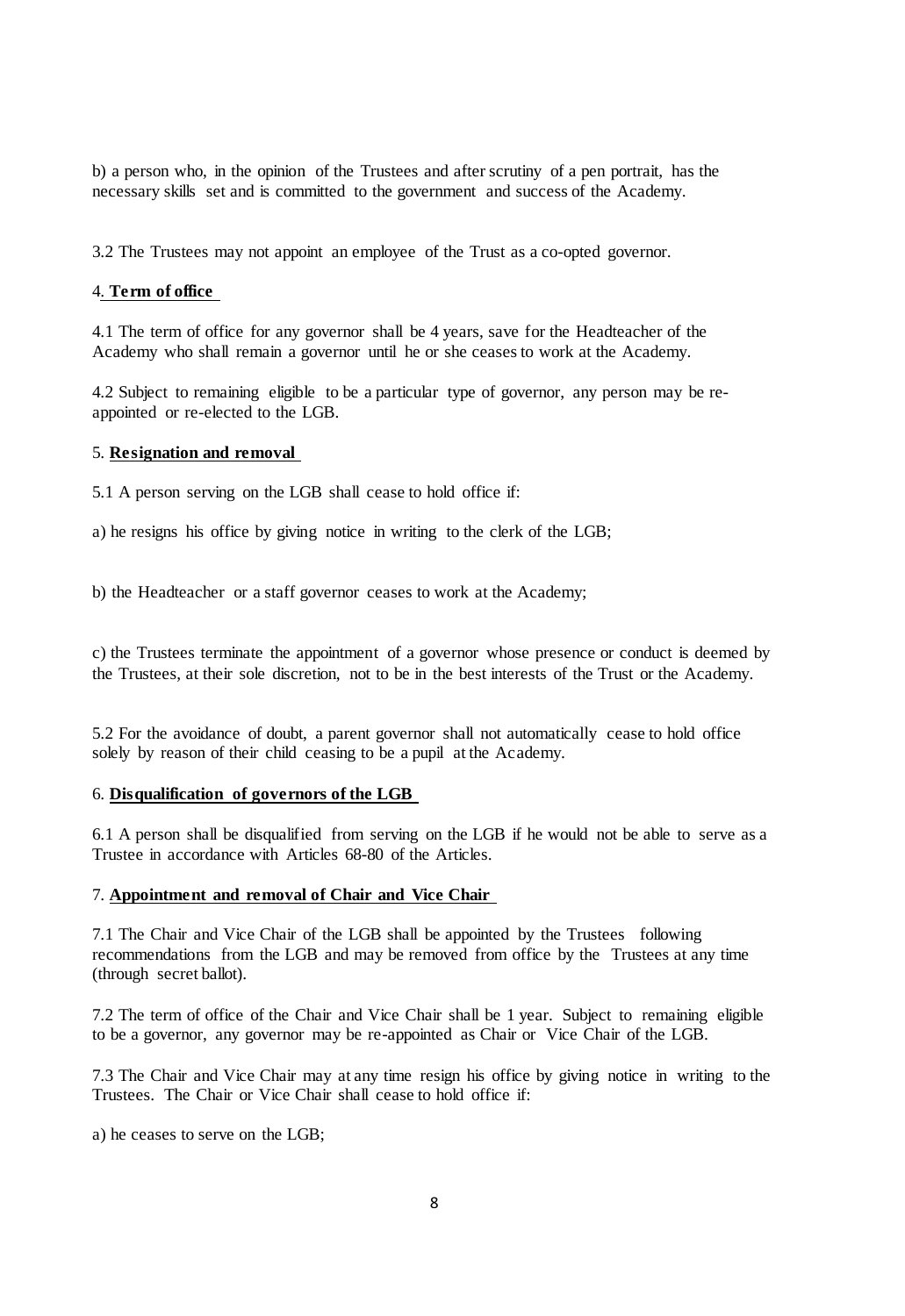b) he is employed by the Trust whether or not at the Academy; or

c) in the case of the Vice Chair, he is appointed to fill a vacancy in the office of the Chair.

7.4 Where the Chair is absent from any meeting or there is at the time a vacancy in the office of the Chair, the Vice Chair shall act as the chair for the purposes of the meeting. Where the Vice Chair is also absent from the meeting or there is at the time a vacancy in the office of Vice Chair, the governors of the LGB shall elect one of their number to act as chair for the purposes of that meeting.

### 8. **Committees**

8.1 Subject to the prior agreement of the Trustees, the LGB may establish subcommittees who may include individuals who are not members of the LGB, provided that such individuals are in a minority.

8.2 The LGB may delegate to a subcommittee or any person serving on the LGB, subcommittee, the Head of School or any other holder of an executive office, such of their powers or functions as they consider desirable. Any such delegation may be made subject to any conditions either the Trustees or the LGB may impose and may be revoked or altered. The person or subcommittee shall report to the LGB in respect of any action taken or decision made with respect to the exercise of that power or function at the meeting of the LGB immediately following the taking of the action or the making of the decision.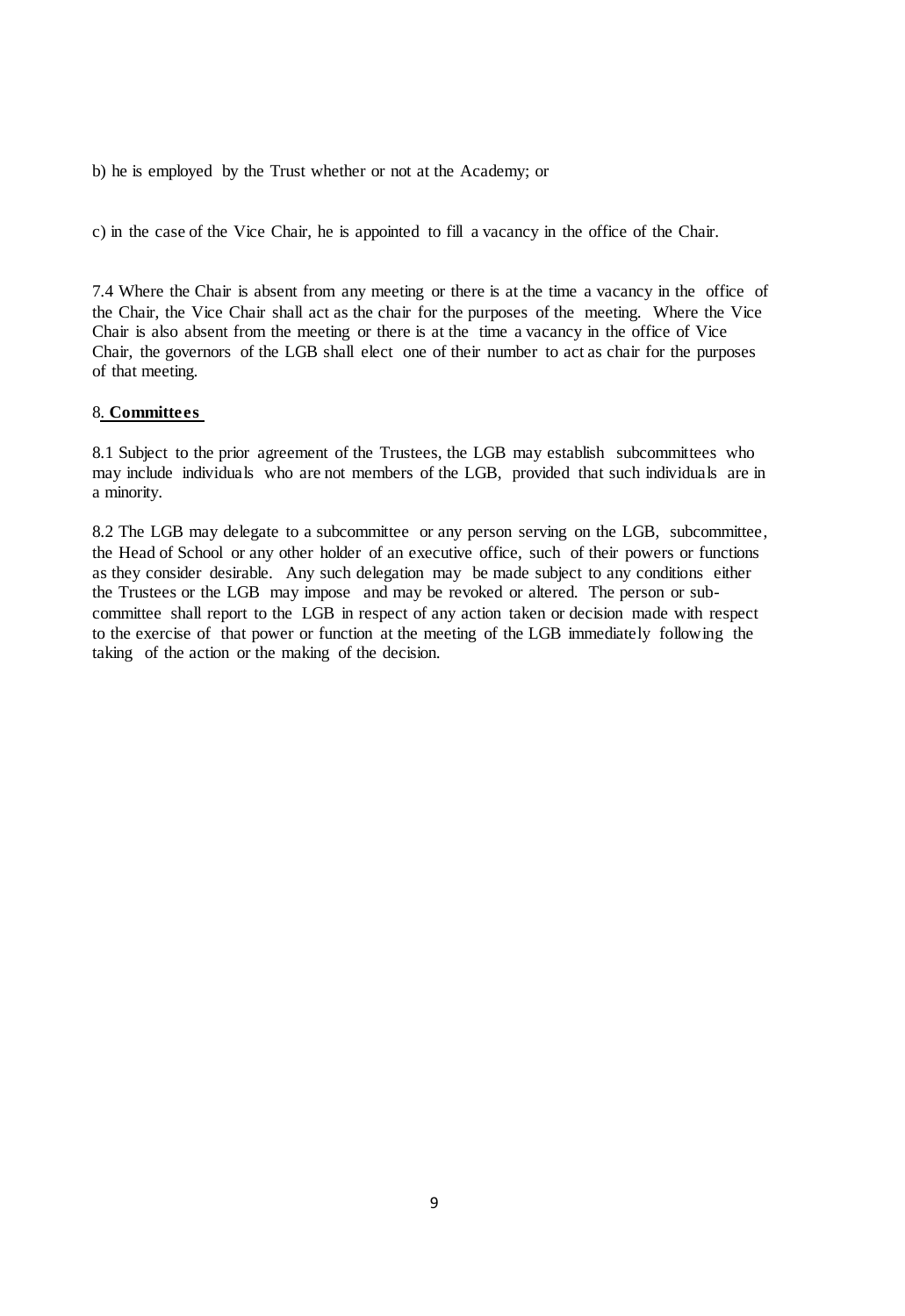# **LOCAL GOVERNING BODIES**

# **Annex 2 – Proceedings of the LGB**

## 1. **Meetings**

1.1 The LGB shall meet at least once in every term and shall hold such other meetings as may be necessary.

1.2 Meetings of the LGB shall be convened by the clerk to the LGB, who shall send the governors written notice of the meeting and a copy of the agenda at least seven clear days in advance of the meeting. Where there are matters demanding urgent consideration, the Chair or, in his or her absence, the Vice-Chair, may waive the need for seven days' notice of the meeting and substitute such notice as he thinks fit.

1.3 Any governor shall be able to participate in meetings of the governors by telephone or video conference provided that he or she has given reasonable notice to the clerk of the LGB and that the governors have access to the appropriate equipment.

1.4 The convening of a meeting and the proceedings conducted there at shall not be invalidated by reason of any individual not having received written notice of the meeting or a copy of the agenda thereof or any defect in the election, appointment or nomination of any person serving on the LGB.

## 2. **Quorum**

The quorum for a meeting of the LGB, and any vote on any matter at such a meeting, shall be any three of the governors of the LGB, or, where greater, any one third (rounded up to a whole number) of the total number of governors of the LGB at the date of the meeting, which must include at least one governor appointed by the Trust.

## 3. **Voting**

3.1 Every matter to be decided at a meeting of the LGB shall be determined by a majority of the votes of the governors present and entitled to vote on the matter. Every governor shall have one vote. Where there is an equal division of votes, the Chair of the meeting shall have the casting vote. A governor may not vote by proxy.

3.2 A resolution in writing, signed by all the governors shall be valid and effective as if it had been passed at a meeting of the governors duly convened and held. Such a resolution may consist of several documents in the same form, each signed by one or more of the governors.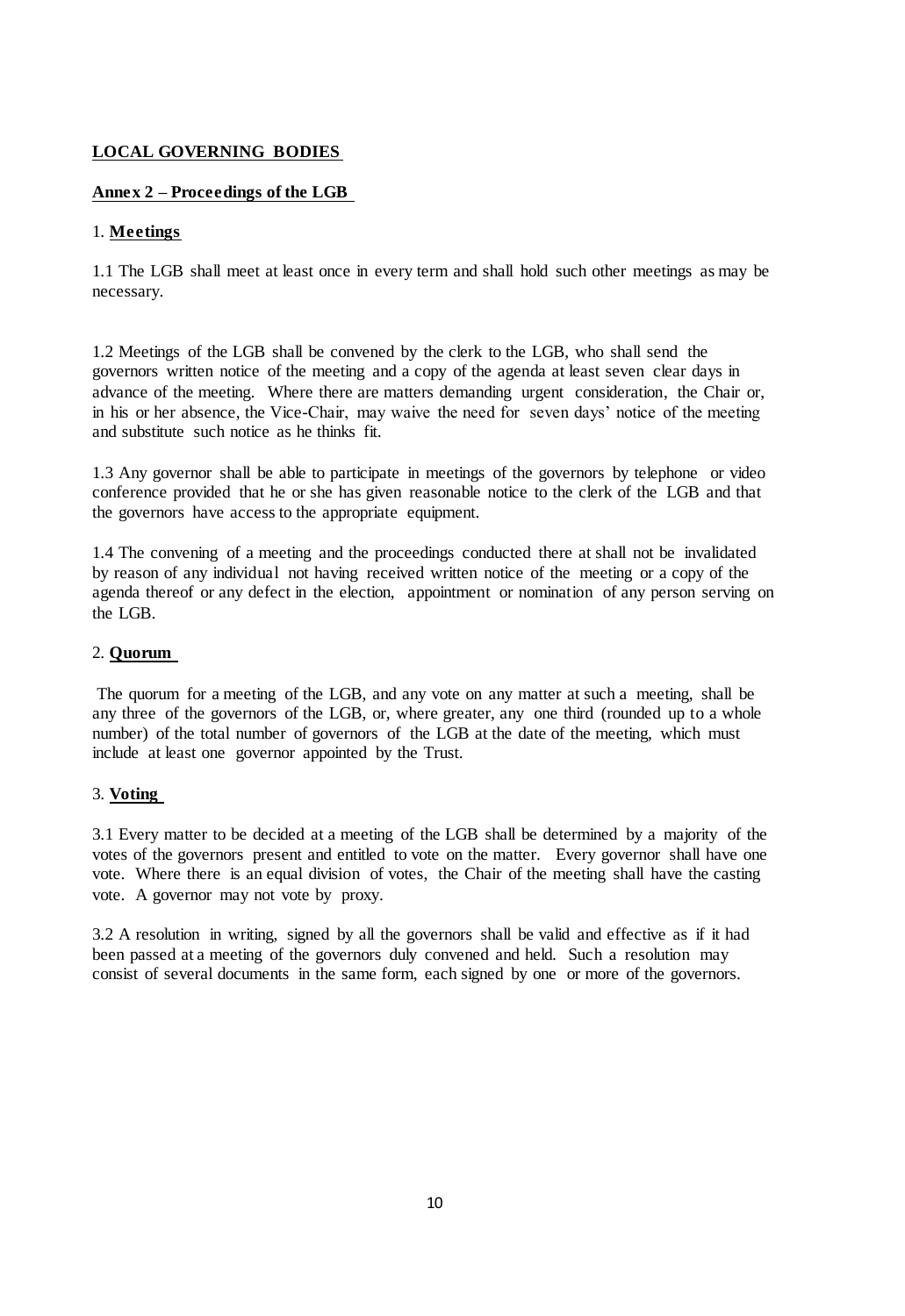## 4. **Conflicts of Interest**

4.1 Any governor who has or may have any direct or indirect duty or personal interest (including but not limited to any Personal Financial Interest (as defined below)) which conflicts or may conflict with his duties as a governor of the LGB shall disclose that fact to the LGB as soon as he becomes aware of it. A person must absent himself from any discussions of the LGB in which it is possible that a conflict will arise between his duty to act solely in the interests of the Academy and any duty or personal interest (including but not limited to any Personal Financial Interest).

4.2 A governor of the LGB has a Personal Financial Interest if he, or any child, stepchild, parent, grandchild, grandparent, brother, sister or spouse of the governor or any person living with the governor as his or her partner, is in the employment of the Trust or is in receipt of remuneration or the provision of any other benefit directly from the Trust or in some other way is linked to the Trust or the Academy.

## 5. **Minutes of meetings**

5.1 At every meeting of the LGB the minutes of the last meeting shall be taken as the first agenda item after any apologies and, if agreed to be accurate, shall be signed as a true record.

5.2 The clerk to the LGB shall ensure that a copy of the agenda for every meeting of the governors, the draft minutes of every such meeting (if they have been approved by the Chair of the meeting), the signed minutes of every such meeting and any report, document or other paper considered at any such meeting are, as soon as is reasonably practicable, made available to the Company Secretary of the Trust.

5.3 The clerk to the LGB shall ensure that all agendas and minutes of meetings are circulated as appropriate, to include all Trustees and Members of the Trust.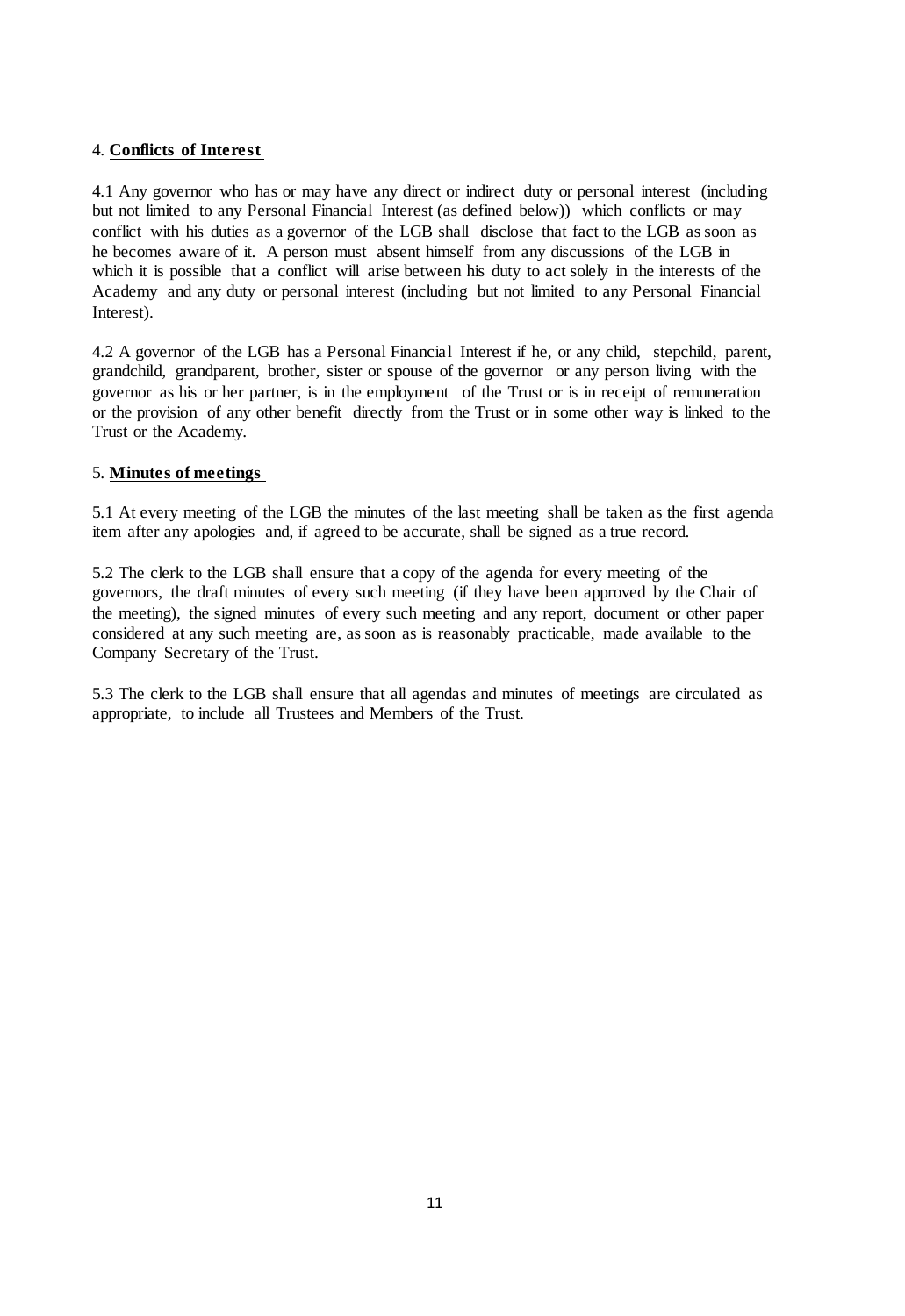## **BOARD OF TRUSTEES TERMS OF REFERENCE (supplementary to Articles of Association)**

1.0 GENERAL

1.1 Wigston Academy Trust is registered with Companies House and the Board of Trustees of the Trust (the 'Board') is the Trust Governing body.

1.2 The Board is responsible for the direction and management of the business of the Trust (and any subsidiaries) in the fulfilment of its mission and strategic objectives and in compliance with the Trust Articles, any applicable legislation or regulation and the Trust policies, principles and values.

#### 2. MEMBERSHIP

2.1 The Board will consist of not less than three individuals ('Trustees') and there is no maximum number in accordance with Article 85.

2.2 The Board may, from time to time, have any co-opted Trustee appointed but this number will not be greater than 2.

2.3 The Trustees shall at the start of each school year elect a chairman and a vice- chairman from among their number (by secret ballot) who are appointed in their own right not by their position. A Trustee who is employed by the Academy Trust shall not be eligible for election as chairman or vice-chairman.

Subject to Article 84, the chairman or vice-chairman shall hold office as such until his successor has been elected in accordance with Article 85.

The chairman or vice-chairman may at any time resign his office by giving notice in writing to the Clerk. The chairman or vice-chairman shall cease to hold office if:

a. he or she ceases to be a Trustee;

b. he or she is employed by the Academy Trust;

c. he or she is removed from office in accordance with these Articles; or

d. in the case of the vice-chairman, he or she is elected in accordance with these Articles to fill a vacancy in the office of chairman.

Where by reason of any of the matters referred to in Article 84, a vacancy arises in the office of chairman or vice-chairman, the Trustees shall at their next meeting elect one of their number to fill that vacancy.

Where the chairman is absent from any meeting or there is at the time a vacancy in the office of the chairman, the vice-chairman shall act as the chair for the purposes of the meeting.

The Trustees may remove the chairman or vice-chairman from office in accordance with these Articles.

A resolution to remove the chairman or vice-chairman from office which is passed at a meeting of the Trustees shall not have effect unless: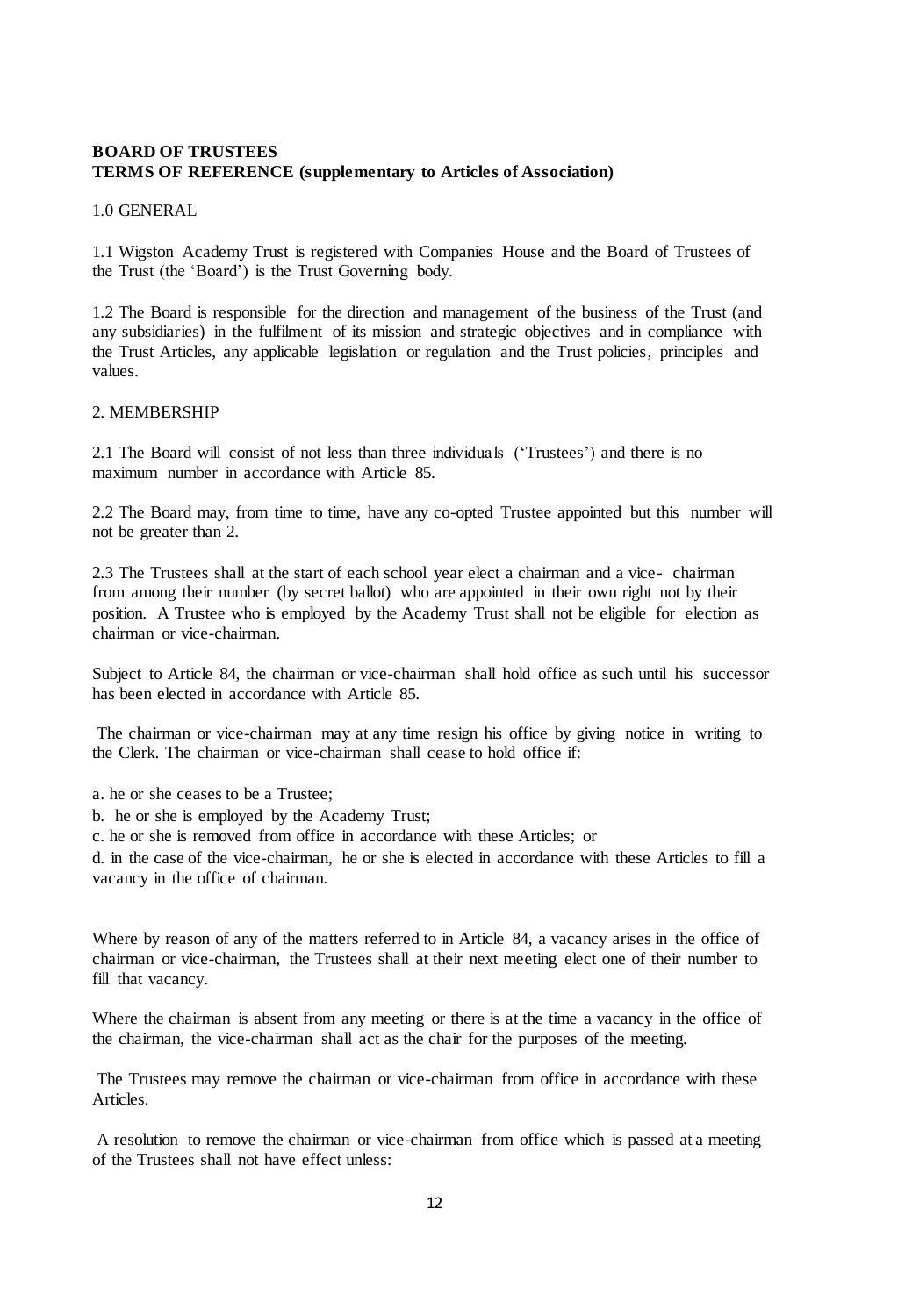a. it is confirmed by a resolution passed at a second meeting of the Trustees held not less than fourteen days after the first meeting; and

b. the matter of the chairman's or vice-chairman's removal from office is specified as an item of business on the agenda for each of those meetings.

Before the Trustees resolve at the relevant meeting on whether to confirm the resolution to remove the chairman or vice-chairman from office, the Trustee or Trustees proposing his removal shall at that meeting state their reasons for doing so and the chairman or vice-chairman shall be given an opportunity to make a statement in response.

2.4 The Board may request the presence, at any of its meetings, of any Employees of the Trust as it may decide.

#### 3. TERM OF OFFICE

The term of office for any Trustee shall be four years, save that this time limit shall not apply to any post which is held ex officio. Subject to remaining eligible to be a particular type of Trustee, any Trustee may be re-appointed or re-elected at a General Meeting.

#### 4. RESIGNATION AND REMOVAL

A Trustee shall cease to hold office if he resigns his office by notice to the Academy Trust (but only if at least three Trustees will remain in office when the notice of resignation is to take effect).

A Trustee shall cease to hold office if he is removed by the person or persons who appointed or elected him, or otherwise by ordinary resolution of the Members in accordance with the Companies Act 2006.

Where a Trustee resigns his office or is removed from office, the Trustee or, where he is removed from office, those removing him, shall give written notice thereof to the Clerk.

#### 5. SUSPENSION

The board of Trustees may by special resolution passed at a meeting of the Trustees suspend a Trustee for all or any meetings of the Academy Trust, or of a committee, for a fixed period of up to 6 months where the Trustee has acted in a way that is inconsistent with the professional ethos of the board of Trustees (which shall include a failure to undertake training appropriate to their role, whether or not directed to do so by the board of Trustees) and has brought or is likely to bring the Academy Trust, any of its Academies or the office of the Trustee into disrepute.

A resolution to suspend a Trustee from office does not have effect unless the matter is specified as an item of business on the agenda for the meeting.

Before a vote is taken on a resolution to suspend a Trustee, the Trustee proposing the resolution must at the meeting state the reasons for doing so. In addition the Trustee who is the subject of the resolution must be given the opportunity to make a statement in response before withdrawing from the meeting.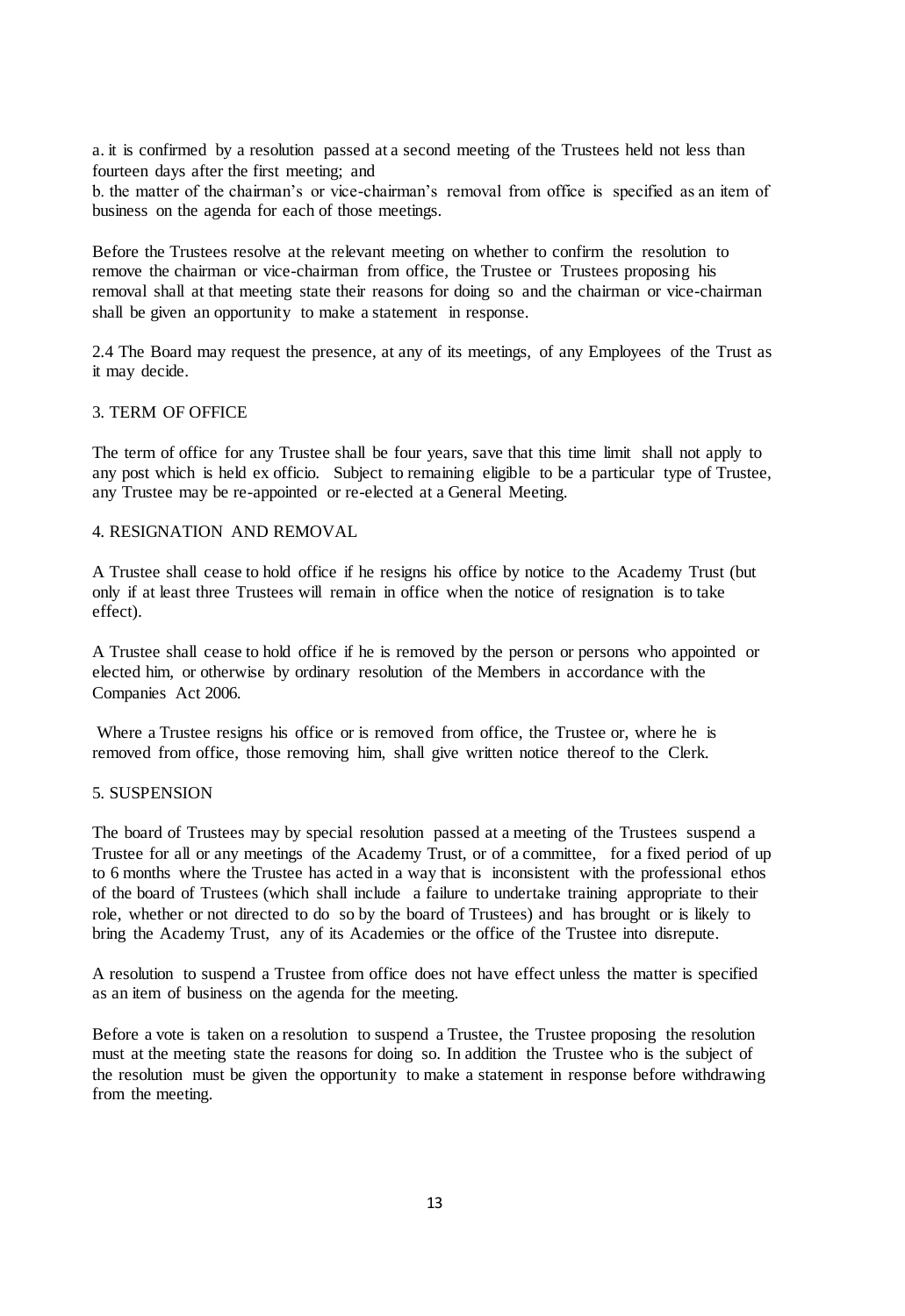Nothing in Articles 67A-C may be read as affecting the right of a Trustee who has been suspended to receive notices of, and agendas and reports or other papers for, meetings of the board of Trustees during the period of their suspension.

A Trustee may not be disqualified from continuing to hold office for failure to attend any meeting of the board of Trustees under Article 70 while suspended under Article 67A.

#### 6. DISQUALIFICATION

No person shall be qualified to be a Trustee unless he is aged 18 or over at the date of his or her election or appointment. No current pupil or current student of any of the Academies shall be a Trustee.

A Trustee shall cease to hold office if he becomes incapable by reason of illness or injury of managing or administering his own affairs.

A Trustee shall cease to hold office if he is absent without the permission of the Trustees from all their meetings held within a period of six months and the Trustees resolve that his office be vacated.

A person shall be disqualified from holding or continuing to hold office as a Trustee if

a. he has been declared bankrupt and/or his estate has been seized from his possession for the benefit of his creditors and the declaration or seizure has not been discharged, annulled or reduced; or

b. he is the subject of a bankruptcy restrictions order or an interim order.

A person shall be disqualified from holding or continuing to hold office as a Trustee at any time when he is subject to a disqualification order or a disqualification undertaking under the Company Trustees Disqualification Act 1986 or to an order made under section 429(2)(b) of the Insolvency Act 1986 (failure to pay under county court administration order) (or subsequent legislation).

A Trustee shall cease to hold office if he ceases to be a Trustee by virtue of any provision in the Companies Act 2006, is disqualified from acting as a trustee by virtue of section 178 of the Charities Act 2011 (or any statutory re-enactment or modification of that provision) or is otherwise found to be unsuitable by the Secretary of State under the provisions of the Relevant Funding Agreements.

A person shall be disqualified from holding or continuing to hold office as a Trustee if he has been removed from the office of charity trustee or trustee for a charity by an order made by the Charity Commission or the High Court on the grounds of any misconduct or mismanagement in the administration of the charity for which he was responsible or to which he was privy, or which he by his conduct contributed to or facilitated.

A person shall be disqualified from holding or continuing to hold office as a Trustee where he has, at any time, been convicted of any criminal offence, excluding any that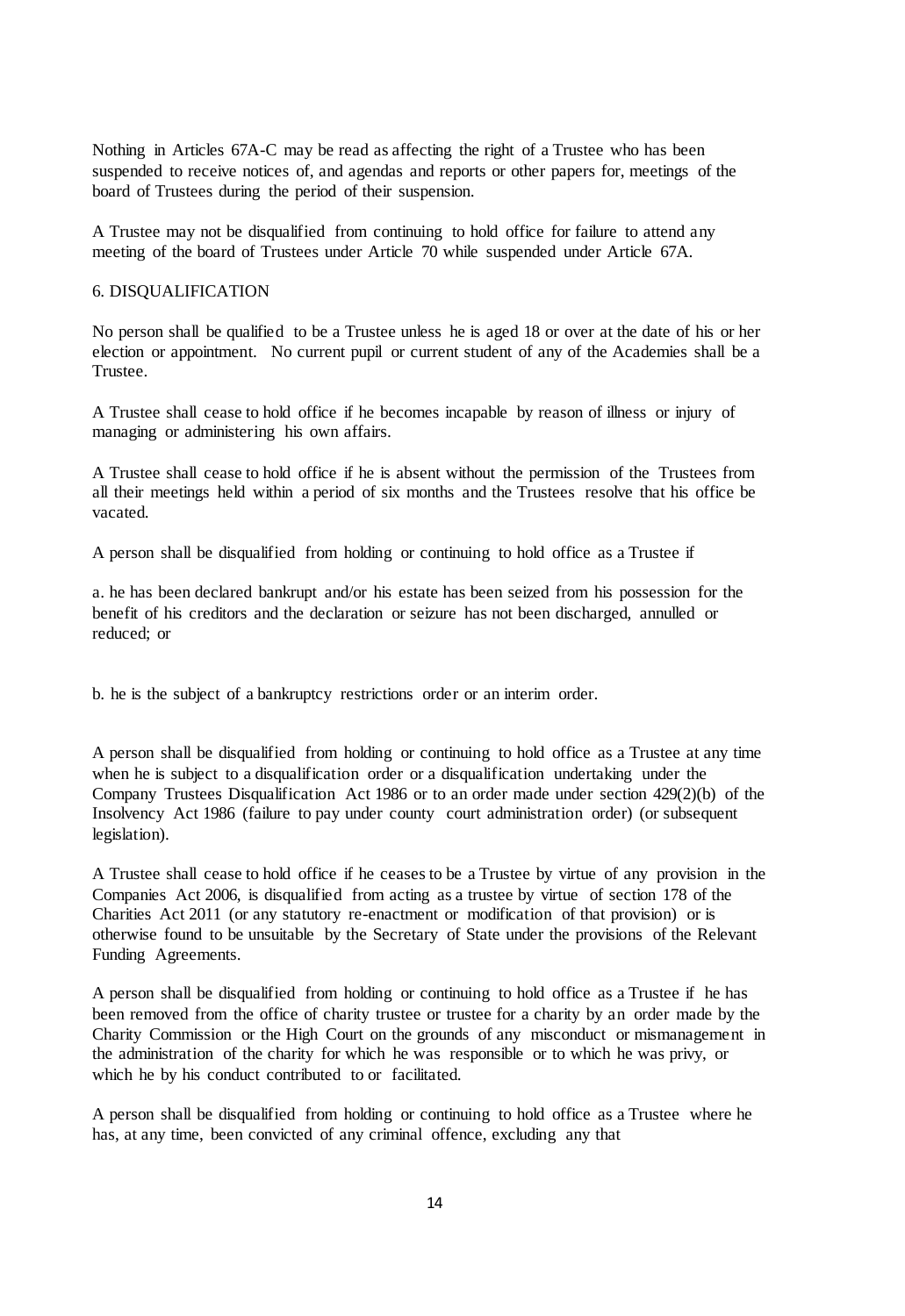have been spent under the Rehabilitation of Offenders Act 1974 as amended, and excluding any offence for which the maximum sentence is a fine or a lesser sentence except where a person has been convicted of any offence which falls under section 178 of the Charities Act 2011.

After the first Academy has opened, a person shall be disqualified from holding or continuing to hold office as a Trustee if he has not provided to the chairman of the Trustees a criminal records certificate at an enhanced disclosure level under section 113B of the Police Act 1997. In the event that the certificate discloses any information which would in the opinion of either the chairman or the Chief Executive Officer confirm their unsuitability to work with children that person shall be disqualified. If a dispute arises as to whether a person shall be disqualified, a referral shall be made to the Secretary of State to determine the matter. The determination of the Secretary of State shall be final.

Where, by virtue of these Articles a person becomes disqualified from holding, or continuing to hold office as a Trustee; and he is, or is proposed, to become such a Trustee, he shall upon becoming so disqualified give written notice of that fact to the Clerk.

Articles 68 to 74, Articles 77 to 79 and Articles 97 to 98 also apply to any member of any committee or delegate of the Trustees, including a Local Governing Body, who is not a Trustee.

## 7. CONFLICTS OF INTERESTS

Any Trustee who has or can have any direct or indirect duty or personal interest (including but not limited to any Personal Financial Interest) which conflicts or may conflict with his duties as a Trustee shall disclose that fact to the Trustees as soon as he becomes aware of it. A Trustee must absent himself from any discussions of the Trustees in which it is possible that a conflict will arise between his duty to act solely in the interests of the Academy Trust and any duty or personal interest (including but not limited to any Personal Financial Interest).

For the purpose of Article 97, a Trustee has a **Personal Financial Interest** in the employment or remuneration of, or the provision of any other benefit to, that Trustee as permitted by and as defined by Articles 6.5-6.8A.

Changes in Circumstances and other interests:

7.1 The Board will adhere to the Trust's Conflict of Interest Policy, the Trust Rules and relevant legislation. When there is an agenda item which poses a conflict of interest for any Board member that member should withdraw from the meeting.

7.2 All declarations of conflicts of interest shall be recorded at the beginning of a meeting and in the minutes of the meeting. They shall also be recorded in the register of interests of Trustees and senior staff.

7.3 All Trustees are required to notify the Company Secretary of all other bodies in which they have a significant interest or of which they are an employee, Trustee,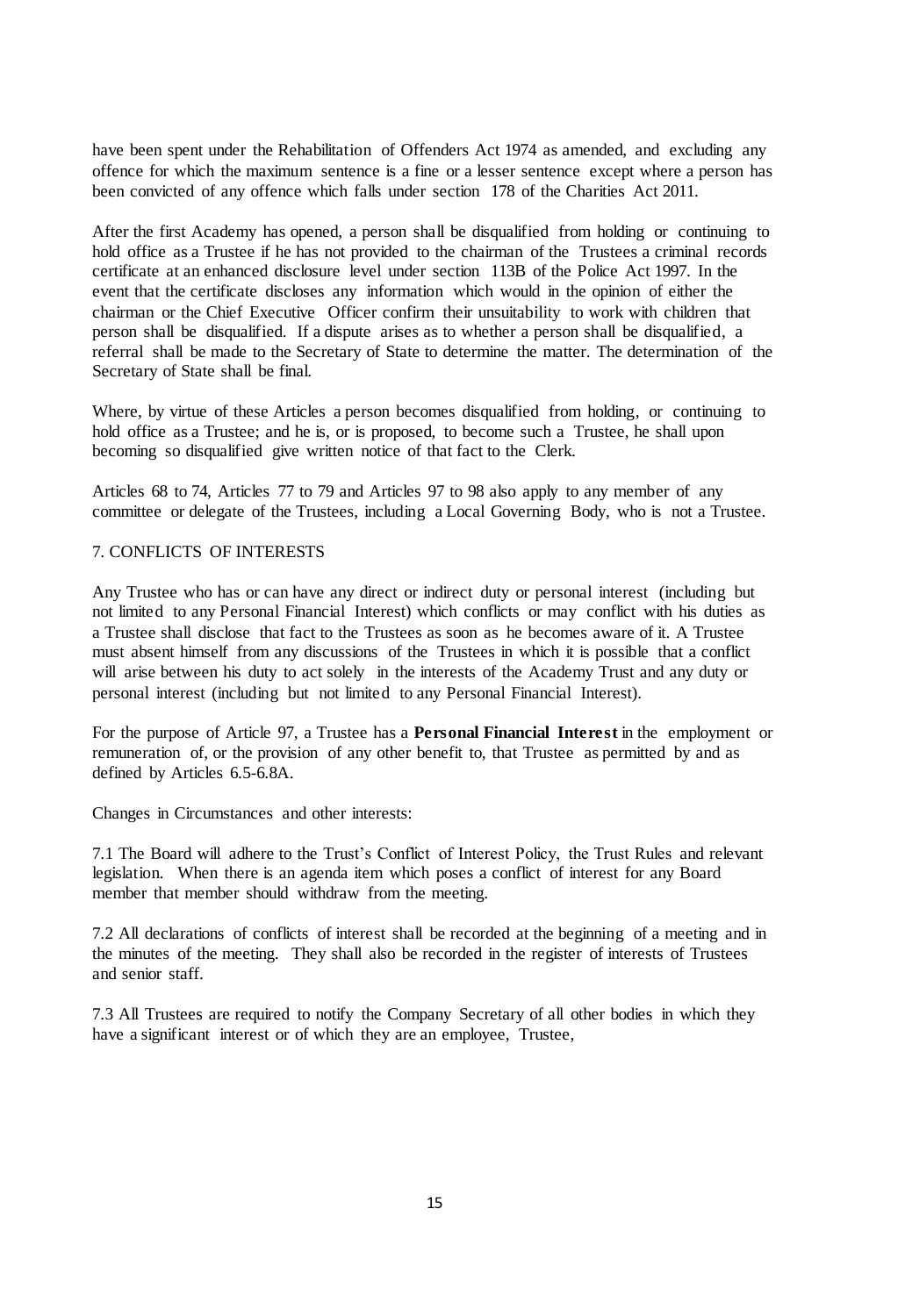partner, trustee or for which they perform a similar role.

7.4 All Trustees are required to notify the Company Secretary of any changes in circumstances which may affect their Approved Person status under the Appropriate Regulator's regulatory regime or their ability to perform their role as a Trustee of the Trust.

#### 8 MEETINGS

8.1 The Board may make, vary or revoke regulations for the conduct of business at its meetings.

8.2 The Chair of the Trust (or in their absence, the Deputy Chair) will chair each meeting. In the case, of the absence of the Chair and the Deputy Chair, the members present will elect one of their number to chair the meeting.

8.3 The Board will normally meet up to three times per year (or as many as it may otherwise determine) on fixed dates each year ('Regular Meetings'). Wherever possible the dates of Regular Meetings for each year will be fixed in advance.

8.4 The date of any Regular Meeting will not be changed without all Trustees being given at least one week's notice of the revised dates or by agreement. Unless otherwise determined by the Chairman, Regular Meetings will normally commence at 6.00 pm.

8.5 A quorum will consist of at least three Trustees. Trustees may be present in person or through any other means of communication but to count towards a quorum, Trustees must be able, fully, to hear and participate in the Board's proceedings.

8.6 The content of the Agenda for each Regular Meeting shall be drafted by the clerk, in a form agreed from time to time with the Chair, and as discussed by the Executive Headteacher.

8.7 The Agenda and papers for each Regular Meeting will be submitted under the authority of the Chair or Executive Headteacher only and will be circulated to Trustees at least one week prior to the Regular Meeting. Papers not complying with these requirements will not be tabled at a Regular Meeting except with the prior approval of the Chair.

8.8 The Chair of the meeting may vote on any questions, and if there are an equal number of votes, he shall have a casting vote.

8.9 The Clerk will act as Secretary to the Board and is responsible for producing minutes of the Board meetings. The minutes will be passed to the Chair of the Board and the Executive Headteacher and circulated to all Board members and appropriate attendees within two weeks or by arrangement.

#### 9 BOARD POWERS RESPONSIBILITIES AND DUTIES

Without prejudice to its power to exercise all those powers of the Trust that are not, by legislation, regulation or by the Rules, required to be exercised by the Trust at a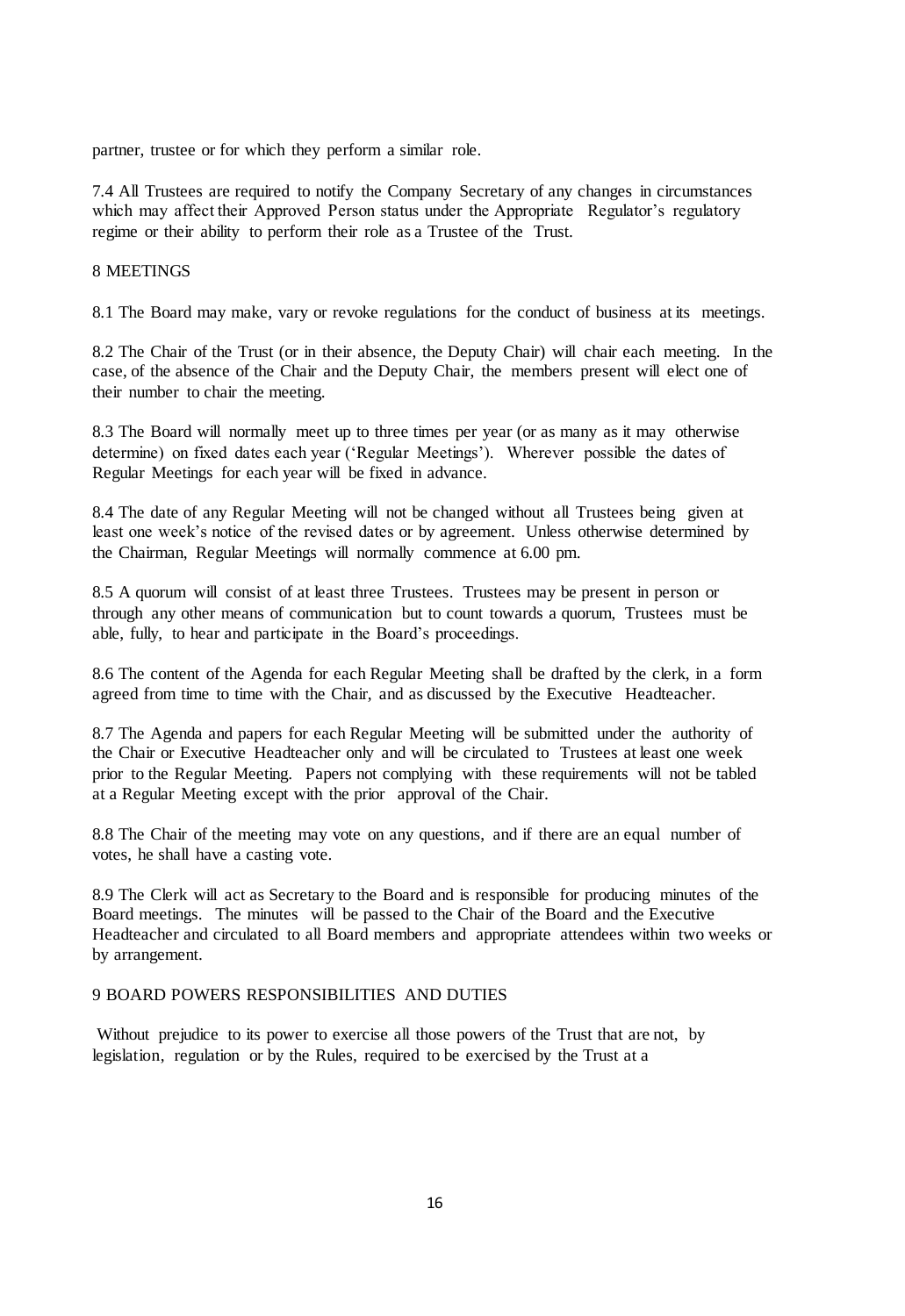High Court Meeting or Special High Court Meeting, the Board has the responsibility for the discharge of all of the matters reserved to it in the Matters Reserved attached to these Terms of Reference, as amended by the Board from time to time.

#### 10. AUTHORITY

10.1 The Board is authorised to seek any information it requires from any employee of the company in order to perform its duties.

10.2 The Executive Headteacher is authorised to obtain, at the Trust's reasonable expense, outside legal or other professional advice on any matters within its terms of reference in accordance with any procedures agreed by the Board.

### 11. DELEGATION

The conduct of the day-to-day business of the Trust will be delegated to the Executive Headteacher, subject at all times to the Rules, applicable legislation and regulation, Matters Reserved by the Board, delegation by the Board to the LGB, the Principles and Practices of Finance Management ('PPFM') and Policies and Procedures. The Chair may call on Trustees to resolve certain issues from time to time based on the issue and Trustee skill set.

The Trustees may delegate any of their powers or functions (including the power to subdelegate) to any Trustee, committee (including any Local Governing Body), the Chief Executive Officer or any other holder of an executive office. Any such delegation shall be made in writing and subject to any conditions the Trustees may impose, and may be revoked or altered.

A Trustee, committee (including any Local Governing Body), The Chief Executive Officer or any other holder of an executive office to whom a power or function of the Trustees is delegated under Article 105 may further sub-delegate those powers or functions (or any of them) to a further person. Where any power or function of the Trustees is sub-delegated by any person to whom it has been delegated, that person must inform the Trustees as soon as reasonably practicable which powers and functions have been further delegated and to whom, and any such sub-delegation shall be made subject to any conditions the Trustees may impose, and may be revoked or altered.

Where any power or function of the Trustee has been exercised by any committee (including any Local Governing Body), any Trustee, the Chief Executive Officer any other holder of an executive office, or a person to whom a power or function has been sub-delegated under Article 105A, that person or committee shall report to the Trustees in respect of any action taken or decision made with respect to the exercise of that power or function at the meeting of the Trustees immediately following the taking of the action or the making of the decision.

#### 12. COMMITTEES AND WORKING GROUPS

12.1 The Board may establish Sub-Committees of Trustees to which it can delegate any part of its responsibilities. It shall approve the appointments to Sub-Committees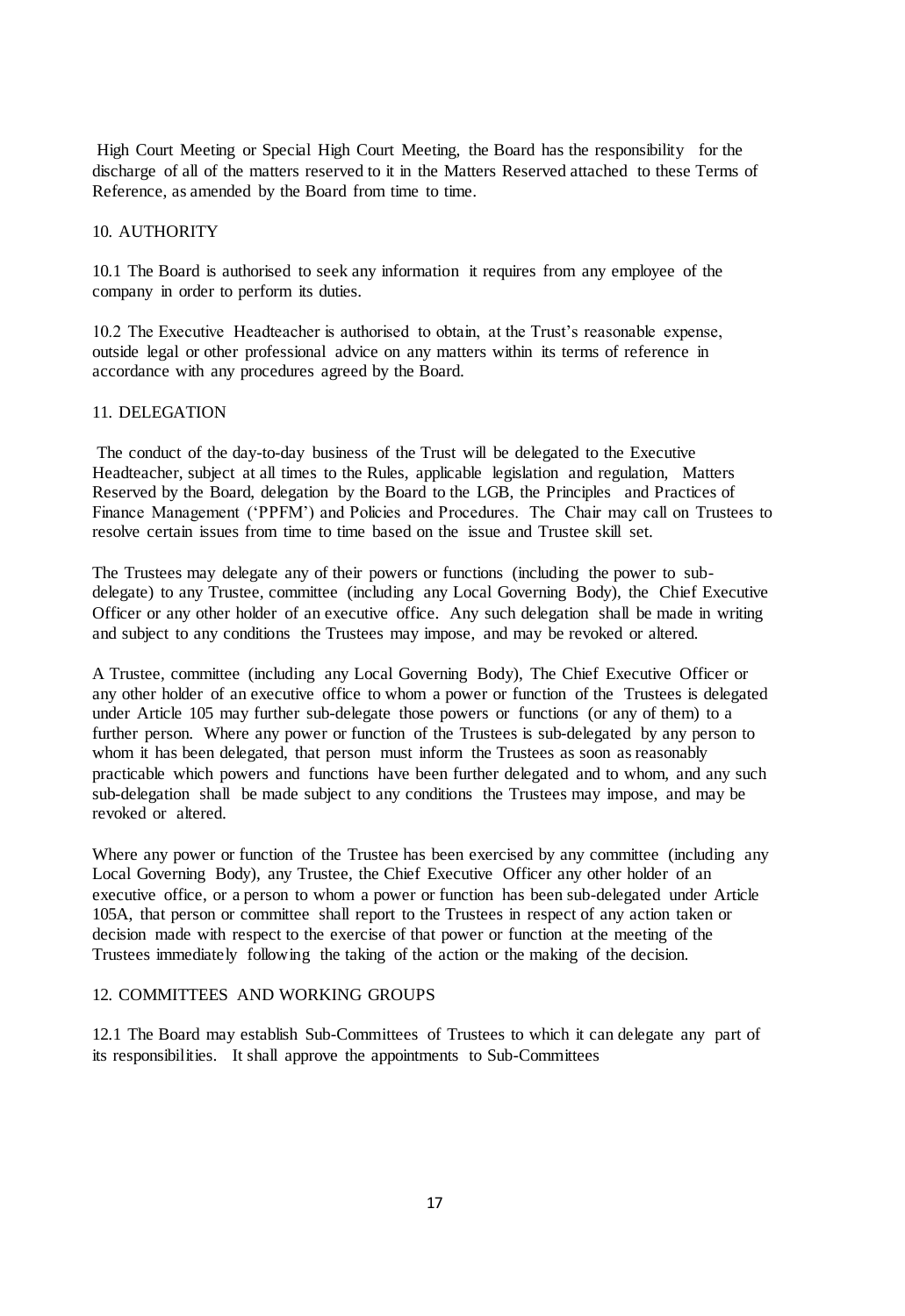(including the appointment of the Sub-Committee Chairman). Such Sub-Committees shall have clear Terms of Reference and these must be agreed by the Board. Any revisions to such Terms of Reference must be approved by the Board.

12.2 The Chair has the right to attend every Committee meeting on an ex-officio basis.

12.3 The Trustees may attend LGB meetings on an ex-officio basis.

12.4 The Board may establish Working Groups for any purpose to investigate and report back on any particular matter. These Working Groups will be advisory in nature only and such groups will normally include both staff and Trustees. Although formal Terms of Reference are not required, it is important to have a clear Statement of Purpose and to have agreement with the Working Group on the roles of the Chair and secretary, where appropriate.

12.5 The Monitoring – the Board will:

a) Periodically review these Terms of Reference and make any necessary amendments. b) Be provided with appropriate and timely training, both in the form of an induction programme for new members and on an on-going basis for all members.

### **The Scheme of Delegation**

In this section the phrases used have the following meanings:

#### **Consult:**

The individual/group that should be consulted as part of the process of completing a particular task.

## **Deliver:**

The individual/group that has responsibility for undertaking the particular task delegated to them and reporting on its delivery at suitable intervals. In the case of the Executive Headteacher this will be at Trust level. In the case of the Headteacher this will be at Academy level.

#### **Determine:**

The individual/group that has primary responsibility for ensuring the particular task is completed and determining how the Trust and/or Academies (as appropriate) should undertake the task including determining appropriate milestones and targets to be reported against.

#### **Develop:**

The individual/group that has responsibility for developing proposals relating to a task for discussion and approval by the appropriate decision-making individual/group.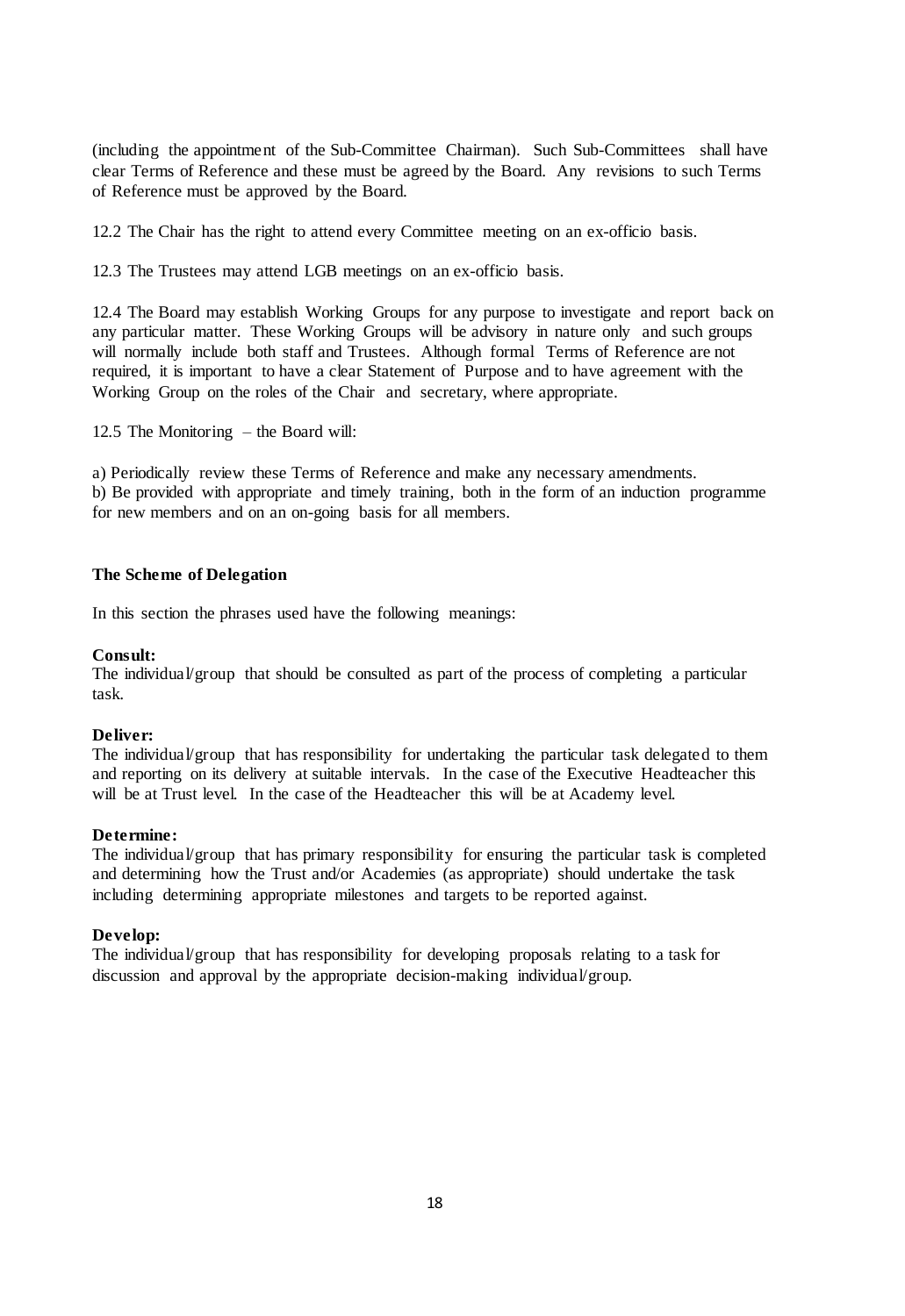## **Recommend:**

The individual/group that should make recommendations as to how a particular task should be completed. In the case of (i) the Executive Headteacher will be making recommendations to the Board and/or LGB (as appropriate), (ii) the LGB they will be making recommendations in relation to the Academy to the Board, Executive Headteacher and/or Headteacher and (iii) the Headteacher they will be making recommendations in relation to the Academy to the Executive Headteacher and/or LGB (as appropriate).

## **Report:**

The individual/group that has responsibility for reporting on the delivery of tasks. In the case of (i) the Executive Headteacher they will be reporting to the Board and/or LGB (as appropriate), (ii) the LGB they will be reporting in relation to their Academy to the Board and/or Executive Headteacher and (iii) the Headteacher they will be reporting to the Academy, to the Executive Headteacher and/or LGB (as appropriate).

#### **Review:**

The individual/group that has responsibility for reviewing whether a particular task is being carried out satisfactorily and where appropriate requiring action to be taken to ensure task is delivered appropriately. In the case of (i) the Board they will be reviewing the Executive Headteacher and/or LGB (as appropriate), (ii) the Executive Headteacher they will be reviewing the Headteacher/Headteacher and (iii) the LGB they will be reviewing the Headteacher/Headteacher and leadership team.

#### **Comply:**

The individual/group will follow agreed policies and procedures.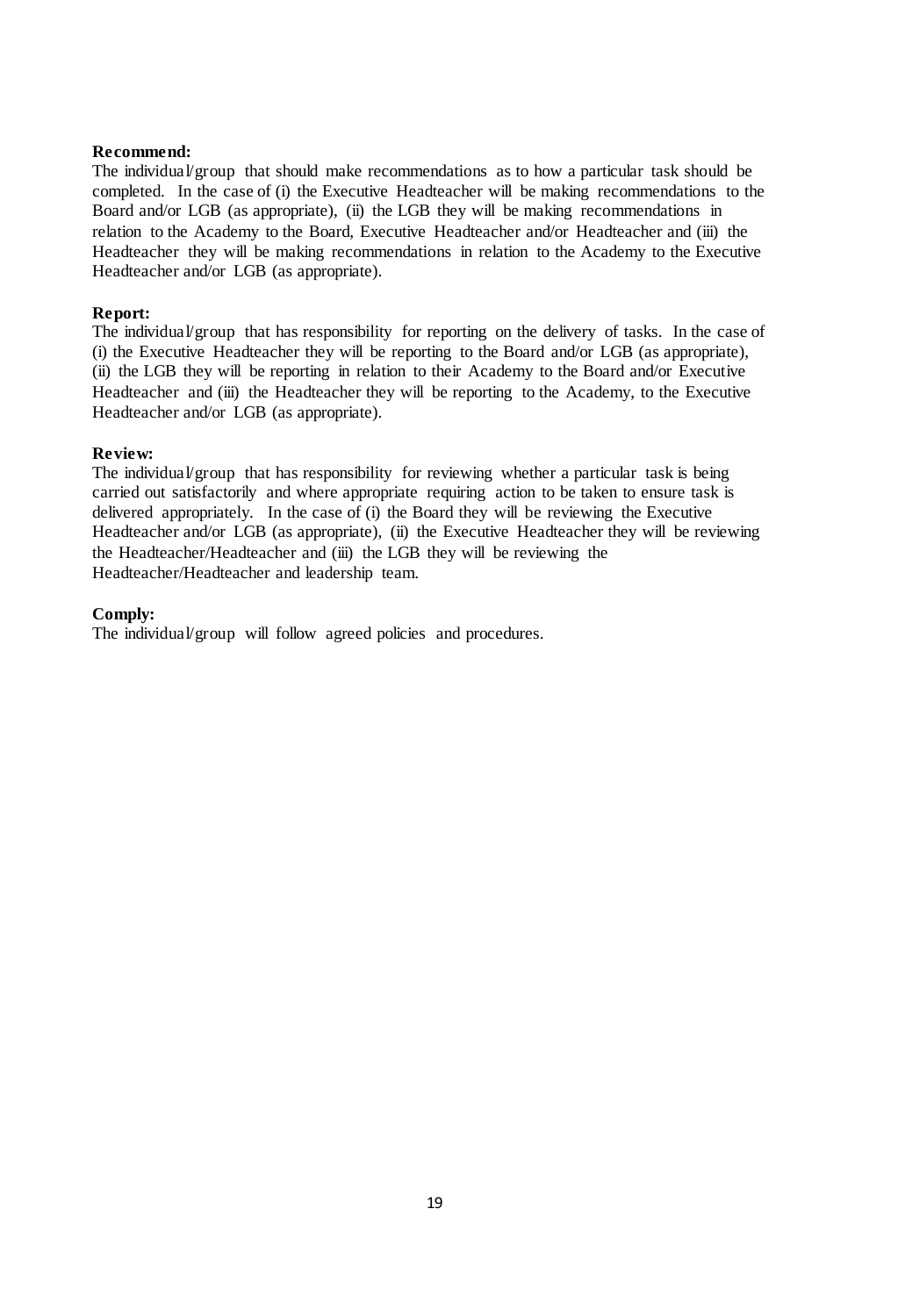# **SCHEME OF DELEGATION**

| <b>STRATEGY &amp; LEADERSHIP</b>                                                                                                                                                   | <b>MEMBERS</b> | <b>TRUSTEES</b>                                       | <b>CEO/EXECUTIVE</b><br><b>HEADTEACHER</b>                                                         | LGB                                                                                                                                     | <b>HEADTEACHER</b>                                                                                      |
|------------------------------------------------------------------------------------------------------------------------------------------------------------------------------------|----------------|-------------------------------------------------------|----------------------------------------------------------------------------------------------------|-----------------------------------------------------------------------------------------------------------------------------------------|---------------------------------------------------------------------------------------------------------|
| Set vision and strategic objectives of the<br>Trust & Academies. Determination of<br>the corporate planning and strategy for<br>member academies and the Trust                     | Review         | Determine $-$ for the<br>Trust & Academies            | Develop $-$ in the case of<br>the Academies in<br>consultation with LGB &<br>Headteacher           | Consult                                                                                                                                 | Consult $-$ in the case<br>of their Academy                                                             |
| Deliver strategic objectives of the Trust<br>& Academies                                                                                                                           |                | Review                                                | Deliver                                                                                            | Review                                                                                                                                  | Deliver                                                                                                 |
| Scrutiny – review & challenge progress<br>of the Trust against its strategic<br>objectives & Key Performance Indicators<br>(KPI's)                                                 | Review         | $Review$ – progress of<br>the Trust $\&$<br>Academies | Report<br>$Review$ - reports from the<br>LGB/Headteacher<br>Set KPIS with<br>Headteacher/Prinicpal | $\overline{\text{Review}}$<br>progress of the<br>Academy<br>$Report -$<br>progress to the<br>Executive<br>Headteacher &<br><b>Board</b> | $Report$ – progress of<br>the Academy to the<br><b>LGB</b><br>Set KPIs with<br>Executive<br>Headteacher |
| Compliance: Funding Agreement-<br>comply with all obligations including the<br>Academies Financial Handbook and<br>Articles                                                        |                | Determine                                             | Deliver                                                                                            | Comply                                                                                                                                  | Comply                                                                                                  |
| Compliance: Regulatory – with all<br>statutory regulations affecting the Trust<br>(including all charity law, company law,<br>employment law and health and safety<br>regulations) |                | Determine                                             | Deliver<br>Report – to Board                                                                       | Review                                                                                                                                  | Deliver<br>Report – to LGB $&$<br>Executive<br>Headteacher                                              |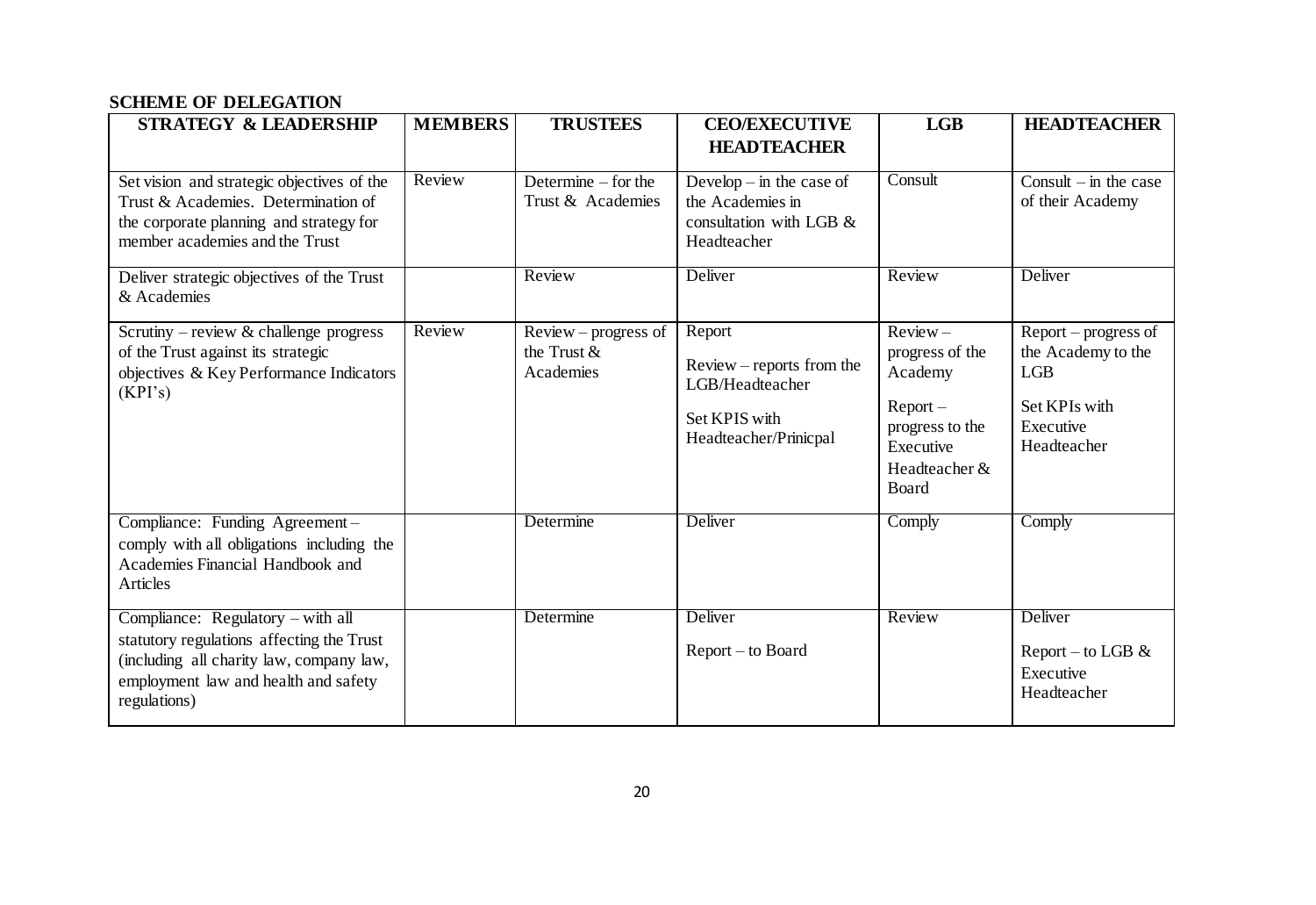| Compliance: Financial Oversight –                                                                                                                                         | Review | Determine $-$ policies             | Deliver           | Review | Deliver                                          |
|---------------------------------------------------------------------------------------------------------------------------------------------------------------------------|--------|------------------------------------|-------------------|--------|--------------------------------------------------|
| ensuring that there are appropriate<br>financial controls so that there is<br>regularity, probity and value for money<br>in relation to the management of public<br>funds |        | to ensure<br>compliance.<br>Review | Report – to Board |        | Report – to LGB $\&$<br>Executive<br>Headteacher |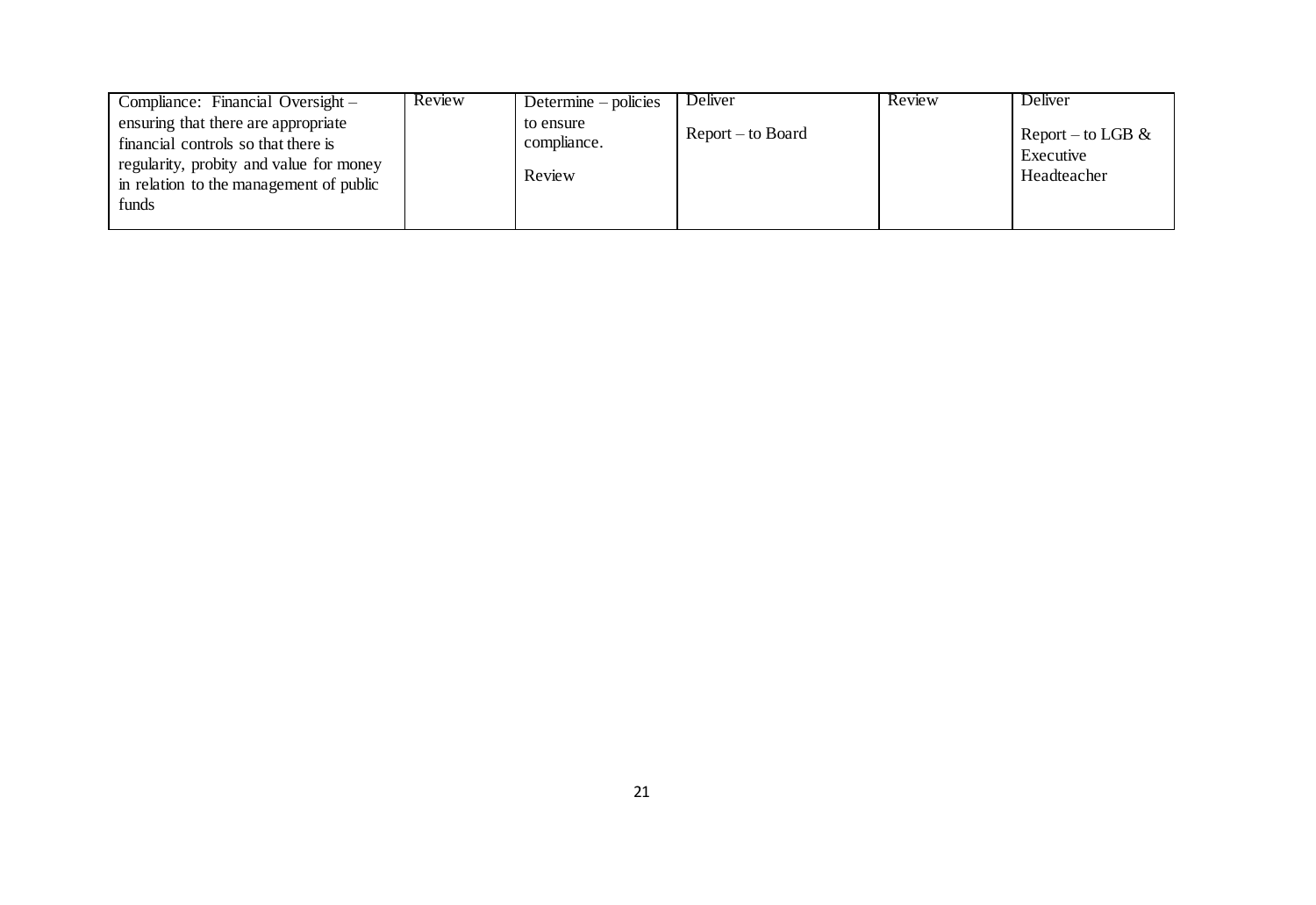| <b>STRATEGY &amp; LEADERSHIP</b>                                                                                                                                                                                           | <b>MEMBERS</b> | <b>TRUSTEES</b>                                                                                                                                                                                                                                          | <b>CEO/EXECUTIVE</b>                                                                                                                                                                                                                                                 | <b>LGB</b>                                                                                                                        | <b>HEADTEACHER</b> |
|----------------------------------------------------------------------------------------------------------------------------------------------------------------------------------------------------------------------------|----------------|----------------------------------------------------------------------------------------------------------------------------------------------------------------------------------------------------------------------------------------------------------|----------------------------------------------------------------------------------------------------------------------------------------------------------------------------------------------------------------------------------------------------------------------|-----------------------------------------------------------------------------------------------------------------------------------|--------------------|
|                                                                                                                                                                                                                            |                |                                                                                                                                                                                                                                                          | <b>HEADTEACHER</b>                                                                                                                                                                                                                                                   |                                                                                                                                   |                    |
| Compliance $-\text{completing}$ the register of<br>business interests and put in place a<br>procedure to deal with any conflicts of<br>interest and connected party transactions                                           |                | Determine – policies<br>to ensure compliance                                                                                                                                                                                                             |                                                                                                                                                                                                                                                                      | Deliver                                                                                                                           |                    |
| Appointments of Directors and<br>Governors - ensuring processes in place<br>for appointment of directors (including<br>ensuring that the Directors and<br>Governors have the skills to run the Trust<br>and the Academies) | Review         | Determine $-$ policies<br>and criteria for the<br>selection of Directors<br>and Governors.<br>$Review - the Board's$<br>own performance.<br>$Review -$<br>performance of the<br>LGBs including<br>power to withdraw<br>delegated powers<br>from the LGB. | Report – to the Board on<br>the performance of the<br>LGB <sub>s</sub> .<br>$Review - annually$ the size,<br>structure and composition<br>and skills of LGBs.<br>$Recommend - if$<br>appropriate changes to the<br>size and composition of the<br>LGB <sub>s</sub> . | $Review -$<br>procedures for<br>the election of<br>staff and parent<br>governors of the<br>LGB.<br>$Review - own$<br>performance. |                    |
| Appointment of the Responsible<br>Officer/Accounting Officer/Audit<br><b>Committee/Company Secretary</b>                                                                                                                   | Review         | Deliver $-$ appoint<br>Responsible<br>Officer/Accounting<br>Officer, the Audit<br>Committee and<br>Company Secretary                                                                                                                                     | Deliver – the Responsible<br>Officer/Accounting Officer<br>role                                                                                                                                                                                                      |                                                                                                                                   |                    |
| Appointment of Clerk – Board and LGB                                                                                                                                                                                       |                | Deliver $-$ appoint the<br>clerk to the<br>Members, Board &<br>LGB                                                                                                                                                                                       |                                                                                                                                                                                                                                                                      | $Const - in$<br>connection with<br>the appointment<br>of the LGB clerk                                                            |                    |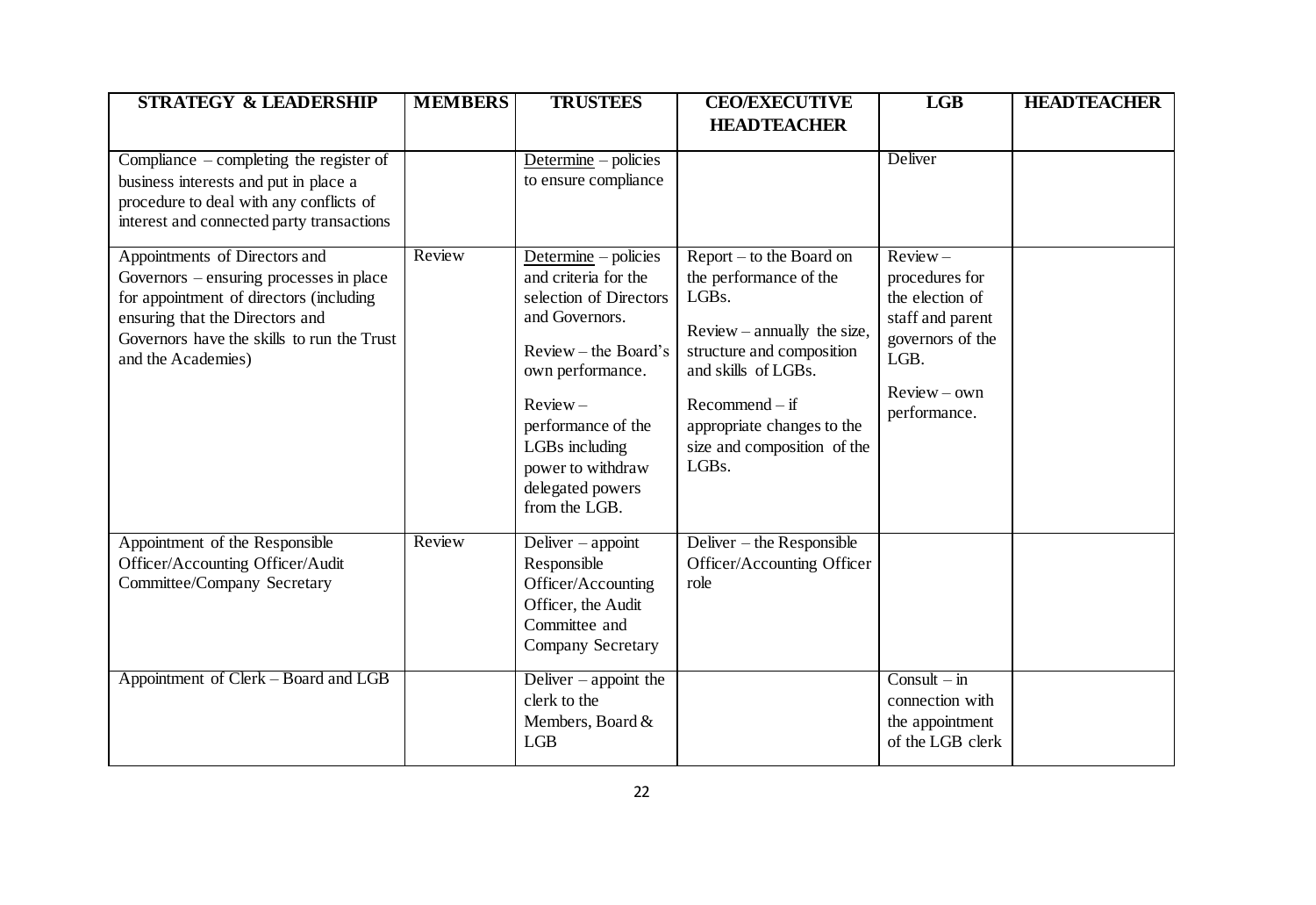| <b>STRATEGY &amp; LEADERSHIP</b>                                                                                                                               | <b>MEMBERS</b> | <b>TRUSTEES</b>                | <b>CEO/EXECUTIVE</b>                                                                                                             | LGB                                                                                                    | <b>HEADTEACHER</b>                                                                                                                                                  |
|----------------------------------------------------------------------------------------------------------------------------------------------------------------|----------------|--------------------------------|----------------------------------------------------------------------------------------------------------------------------------|--------------------------------------------------------------------------------------------------------|---------------------------------------------------------------------------------------------------------------------------------------------------------------------|
|                                                                                                                                                                |                |                                | <b>HEADTEACHER</b>                                                                                                               |                                                                                                        |                                                                                                                                                                     |
| Policies – review and approval of Trust<br>wide Policies (including admissions,<br>charging and remissions policies, health<br>& safety and safeguarding, etc) |                | Determine                      | Review and Develop $-$<br>presenting policies to the<br>Board for approval.<br>Report – material non-<br>compliance to the Board | $Review - all$<br>policies<br>approved by the<br>Board and<br>Academy<br>specific policies.<br>Deliver | Deliver $-$ presenting<br>Academy specific<br>policies for approval<br>by the LGB<br>$Report - non$<br>compliance to the<br>LGB and the<br>Executive<br>Headteacher |
| Prepare terms of reference for Members,<br>Directors, LGB's and Committees                                                                                     |                | Deliver<br>Determine<br>Review | Develop                                                                                                                          |                                                                                                        |                                                                                                                                                                     |
| Training programme for directors and<br>governors                                                                                                              |                | Deliver<br>Develop             |                                                                                                                                  | Deliver                                                                                                |                                                                                                                                                                     |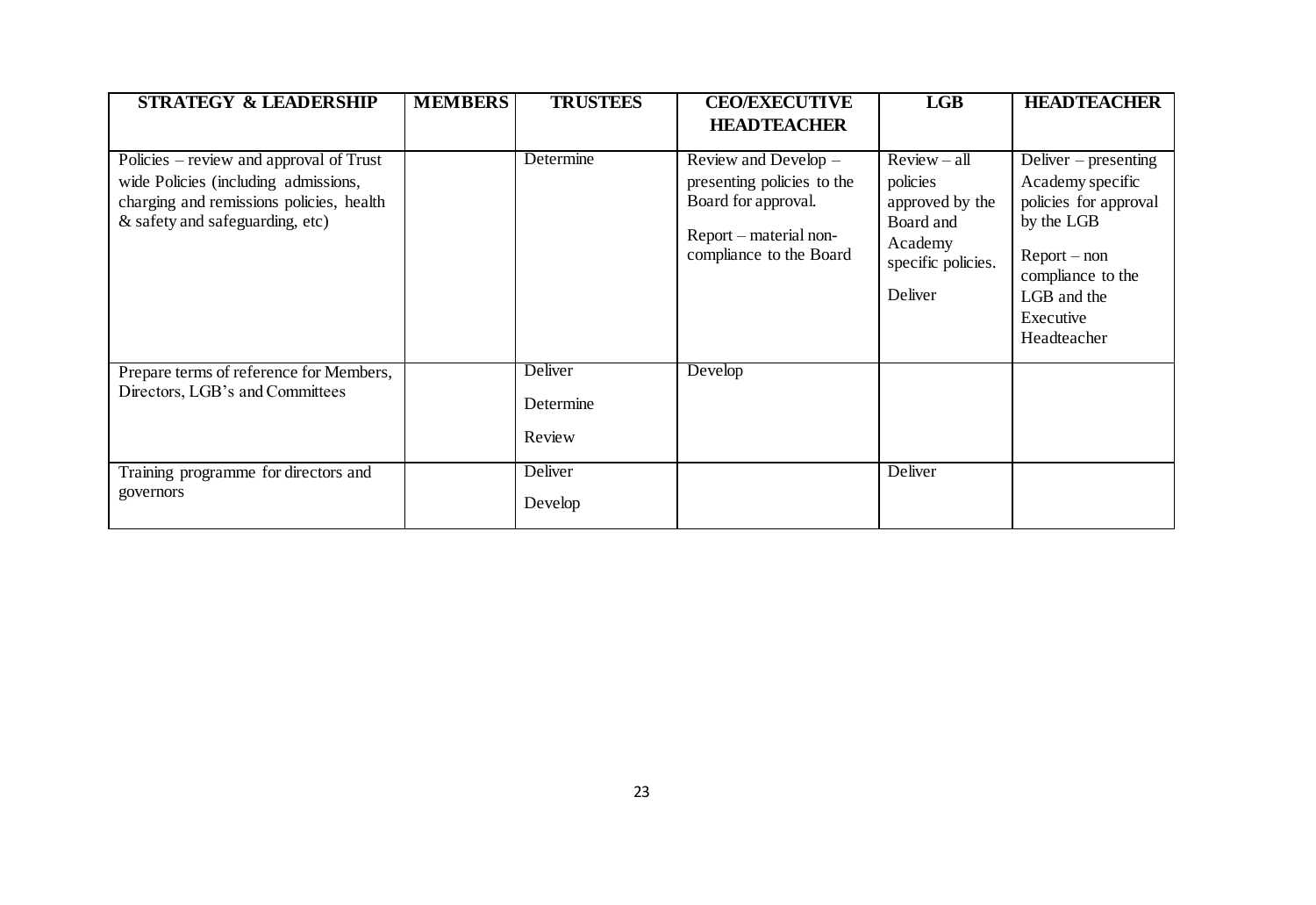| <b>EDUCATION AND</b>                                                                                 | <b>MEMBERS</b> | <b>TRUSTEES</b>                                                                                                                                                                                                                                               | <b>CEO/EXECUTIVE</b>                                                                                                                                                                                                                                     | <b>LGB</b>                                                                                                                                                                                                                                                                                                                    | <b>HEADTEACHER</b>                                                                                                           |
|------------------------------------------------------------------------------------------------------|----------------|---------------------------------------------------------------------------------------------------------------------------------------------------------------------------------------------------------------------------------------------------------------|----------------------------------------------------------------------------------------------------------------------------------------------------------------------------------------------------------------------------------------------------------|-------------------------------------------------------------------------------------------------------------------------------------------------------------------------------------------------------------------------------------------------------------------------------------------------------------------------------|------------------------------------------------------------------------------------------------------------------------------|
| <b>CURRICULUM</b>                                                                                    |                |                                                                                                                                                                                                                                                               | <b>HEADTEACHER</b>                                                                                                                                                                                                                                       |                                                                                                                                                                                                                                                                                                                               |                                                                                                                              |
| Academy Improvement Plan - for each<br>Academy in line with strategic aims of<br>the Trust           |                | Determine $-$ the<br><b>Trust Improvement</b><br>Plan and in<br>consultation with the<br>appropriate LGB the<br>improvement plans<br>for member<br>Academies                                                                                                  | Deliver – drafting and<br>agreeing the Trust<br>Improvement Plan                                                                                                                                                                                         | Develop and<br>recommend-<br>Academy<br>Improvement<br>Plan to the Board                                                                                                                                                                                                                                                      | Work with the<br>CEO/EHT in<br>producing the<br>Academy<br>Improvement Plan<br>$Review - the$<br>Academy<br>Improvement Plan |
| Key Performance Indicators – setting and<br>reviewing performance of the Trust $\&$<br>the Academies |                | Determine - Trust<br>wide KPIs.<br>$Review -$<br>performance against<br>KPIs of each<br>academy.<br>Receive reports from<br>the LGBs.<br>Annual target setting<br>for the Trust.<br>Determination of the<br>educational targets of<br>each member<br>academy. | Consult – with the LGBs<br>and propose KPIs to the<br>Board<br>Receive reports – from the<br>LGBs and report<br>performance of the LGBs<br>against KPIs<br>Oversight of performance,<br>standards and outcomes on<br>a Trust and member<br>academy basis | Determine $-$<br>targets for<br>performance of<br>the Academy to<br>the Executive<br>Headteacher.<br>$Review -$<br>performance of<br>the Academy<br>and report to the<br>Executive<br>Headteacher<br>Deliver $-$<br>holding<br>leadership to<br>account for<br>delivery against<br><b>KPIs</b><br>Put in place<br>support and | Deliver $-$<br>performance of the<br>Academy against<br><b>KPIs</b><br>$Report -$<br>performance of the<br>Academy to LGB    |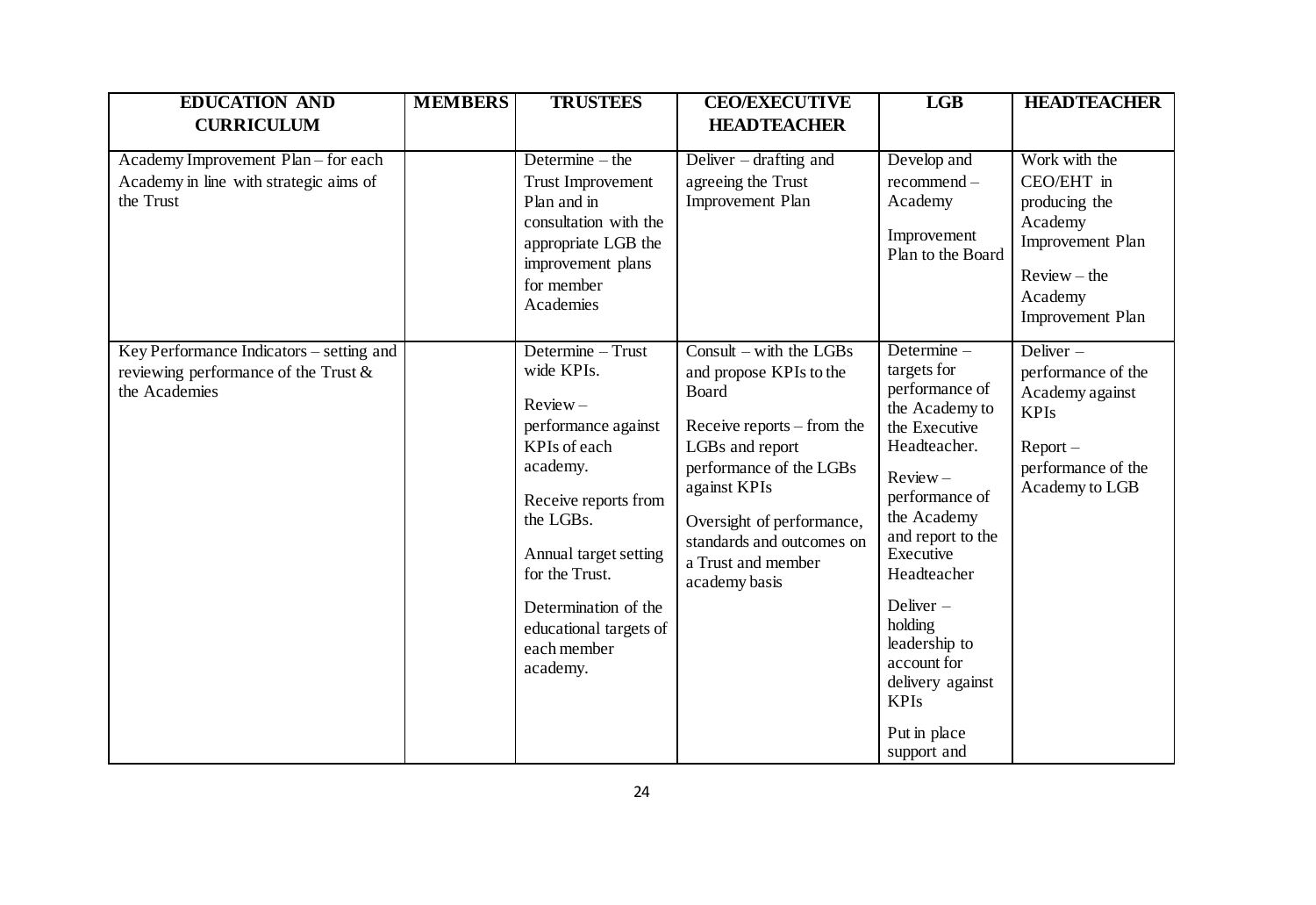|  |  | mtervention        |  |
|--|--|--------------------|--|
|  |  | strategies for the |  |
|  |  | Academy            |  |
|  |  |                    |  |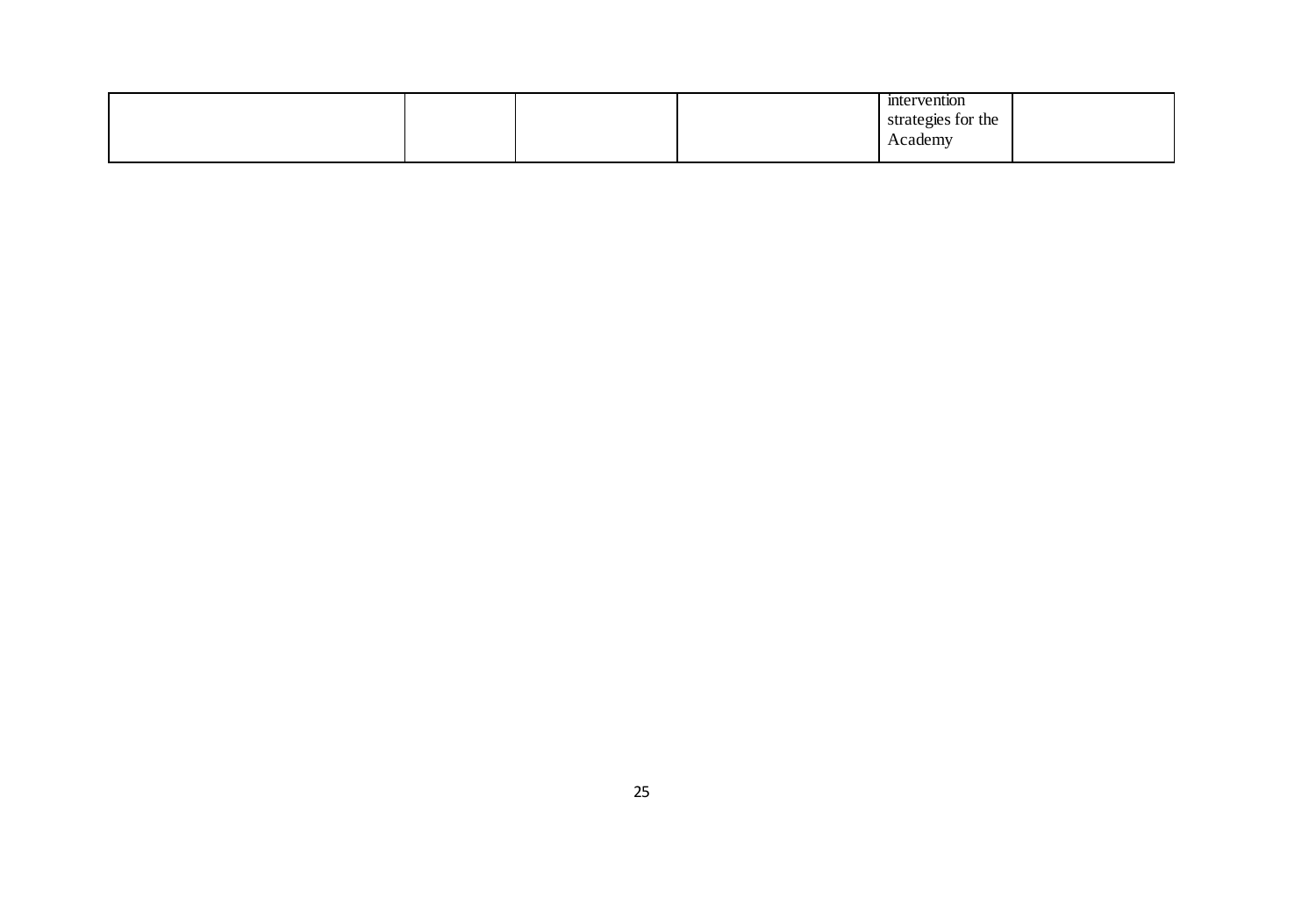| <b>EDUCATION AND</b>                                                                                                                                                    | <b>MEMBERS</b> | <b>TRUSTEES</b>                                                                     | <b>CEO/EXECUTIVE</b>                                                                     | <b>LGB</b>                                                                                             | <b>HEADTEACHER</b>                                                                                                                                                                     |
|-------------------------------------------------------------------------------------------------------------------------------------------------------------------------|----------------|-------------------------------------------------------------------------------------|------------------------------------------------------------------------------------------|--------------------------------------------------------------------------------------------------------|----------------------------------------------------------------------------------------------------------------------------------------------------------------------------------------|
| <b>CURRICULUM</b>                                                                                                                                                       |                |                                                                                     | <b>HEADTEACHER</b>                                                                       |                                                                                                        |                                                                                                                                                                                        |
| Quality of Teaching - ensuring<br>appropriate levels of support, challenge<br>and intervention to support delivery of<br>education outcomes                             |                | $Review - the work of$<br>the Executive<br>Headteacher<br>$Review-curriculum$       | Deliver $-$ supporting the<br>Academies and intervene<br>where appropriate<br>Recommend  | Determine-at<br>the Academy<br>Determine                                                               | $Review -$<br>management of staff<br>to ensure teaching<br>and learning<br>objectives are met<br>Report – strengths<br>and concerns in the<br>quality of teaching to<br>LGB<br>Deliver |
| Curriculum $\overline{-}$ setting the curriculum for<br>the Academies and reviewing its<br>effectiveness                                                                |                | and standards.<br>$Review -$<br>effectiveness of the<br>curriculum across<br>Trust. |                                                                                          | Deliver<br>Setting and<br>reviewing the<br>curriculum<br>standards to be<br>achieved by the<br>Academy | Recommend                                                                                                                                                                              |
| Pupil Premium – reviewing and<br>challenging the value for money / ROI of<br>the Pupil Premium in terms of<br>educational outcomes and narrowing the<br>achievement gap |                | Review                                                                              | Report - to Board<br>effectiveness of use of the<br>Pupil Premium across<br><b>Trust</b> | Determine &<br>$Review - how$<br>Pupil Premium is<br>spent at the<br>Academy                           | Deliver<br>$Report-on$<br>effectiveness of use<br>of the Pupil Premium                                                                                                                 |
| Set admissions policy                                                                                                                                                   |                | Determine                                                                           | Develop                                                                                  |                                                                                                        |                                                                                                                                                                                        |
| Admission decisions                                                                                                                                                     |                | Review                                                                              | Review                                                                                   | Deliver                                                                                                | Consult                                                                                                                                                                                |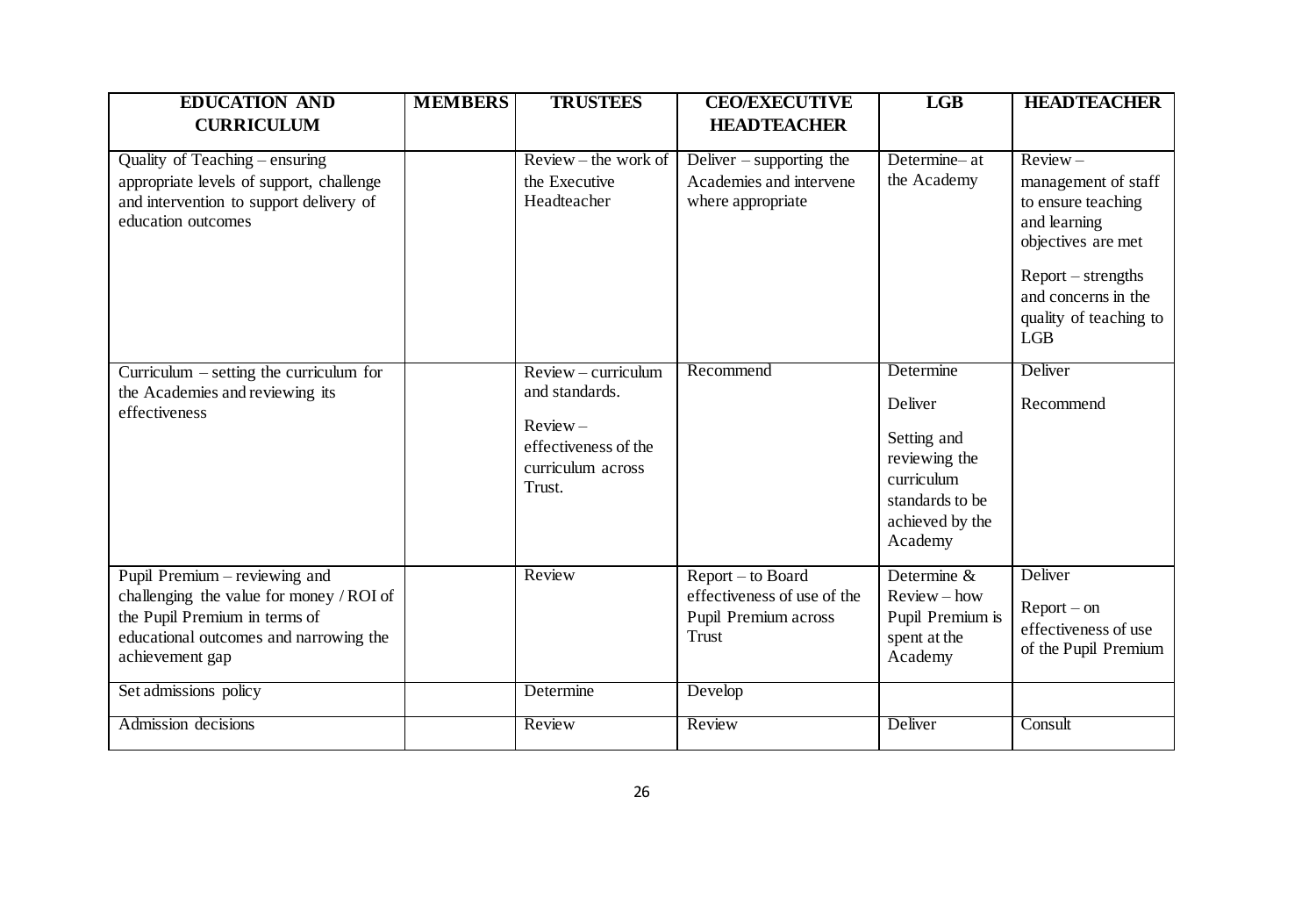|                                                                             |  |           | Deliver |
|-----------------------------------------------------------------------------|--|-----------|---------|
| Collective worship arrangements for<br>schools, without religious character |  | Determine | Deliver |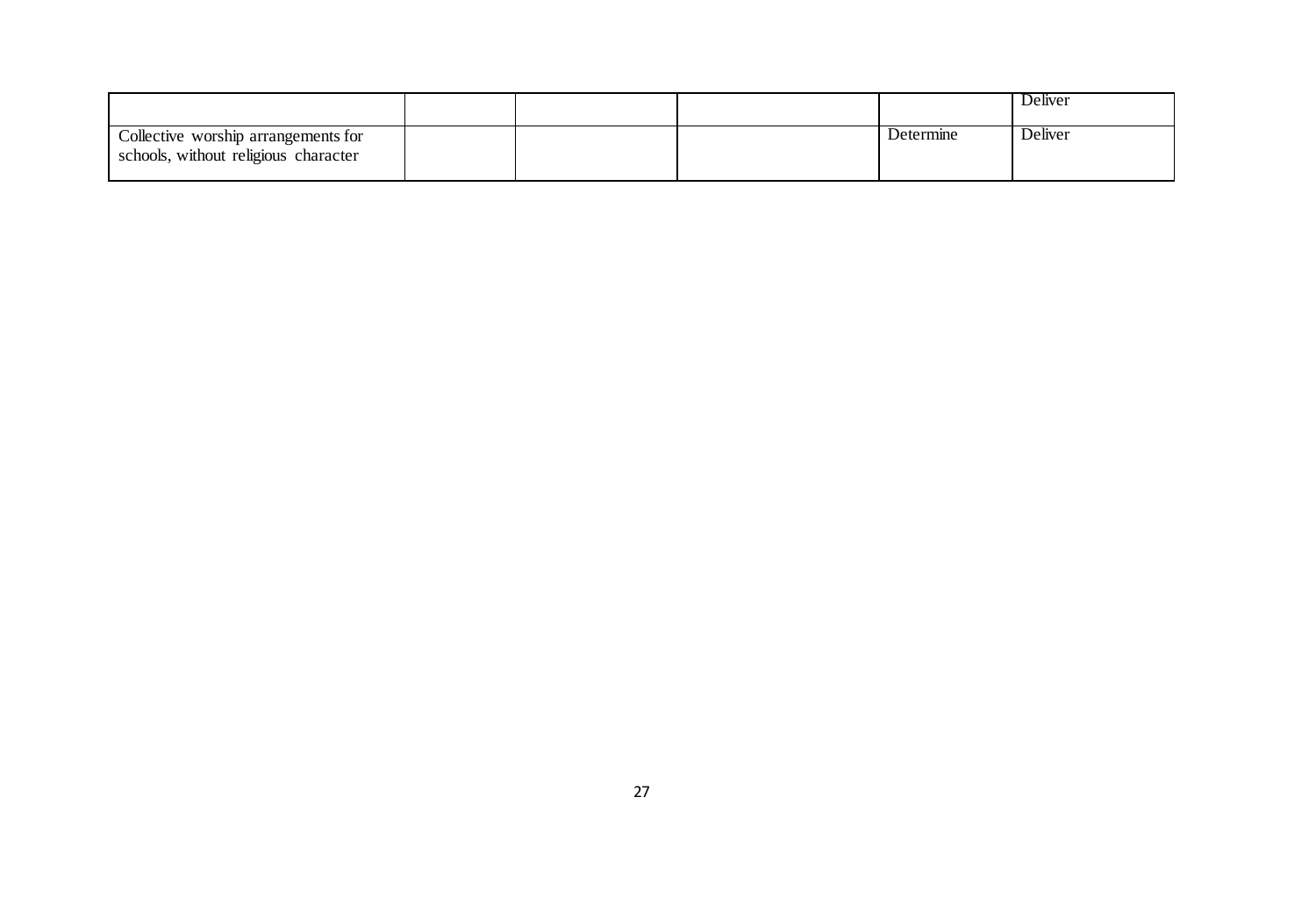| <b>EDUCATION AND</b>                                                                                                                              | <b>MEMBERS</b> | <b>TRUSTEES</b>                                            | <b>CEO/EXECUTIVE</b> | LGB                                                                                                                                                        | <b>HEADTEACHER</b>                                                                                                                                                  |
|---------------------------------------------------------------------------------------------------------------------------------------------------|----------------|------------------------------------------------------------|----------------------|------------------------------------------------------------------------------------------------------------------------------------------------------------|---------------------------------------------------------------------------------------------------------------------------------------------------------------------|
| <b>CURRICULUM</b>                                                                                                                                 |                |                                                            | <b>HEADTEACHER</b>   |                                                                                                                                                            |                                                                                                                                                                     |
| Student issues (including attendance,<br>exclusions, punctuality, disciplinary,<br>safeguarding and Child Protection<br>matters for each Academy) |                | Review                                                     | Review delivery      | Deliver<br>Receiving<br>reports from the<br>Principal/<br>Headteacher<br>Report any<br>material issues to<br>the Board and<br>the Executive<br>Headteacher | Deliver – ensuring<br>student issues are<br>dealt with in<br>accordance with<br>Trust and Academy<br>Policies<br>$Report - to the LGB$<br>on any material<br>issues |
| Academy Hours – setting the opening<br>and closing times for the Academies                                                                        |                | Determine $-\text{in}$<br>consultation with<br><b>LGBs</b> | Review               | Consult $-$ with<br>the Board                                                                                                                              | Comply                                                                                                                                                              |
| Term Dates and length of school day                                                                                                               |                | Determine $-$ in<br>consultation with<br><b>LGBs</b>       | Review               | $Consider - with$<br>the Board                                                                                                                             | Comply                                                                                                                                                              |
| School lunch – ensure provided to<br>appropriate nutritional standards                                                                            |                |                                                            |                      | Determine                                                                                                                                                  | Deliver                                                                                                                                                             |
| Provision of free school meals to those<br>meeting criteria                                                                                       |                |                                                            |                      | Determine                                                                                                                                                  | Deliver                                                                                                                                                             |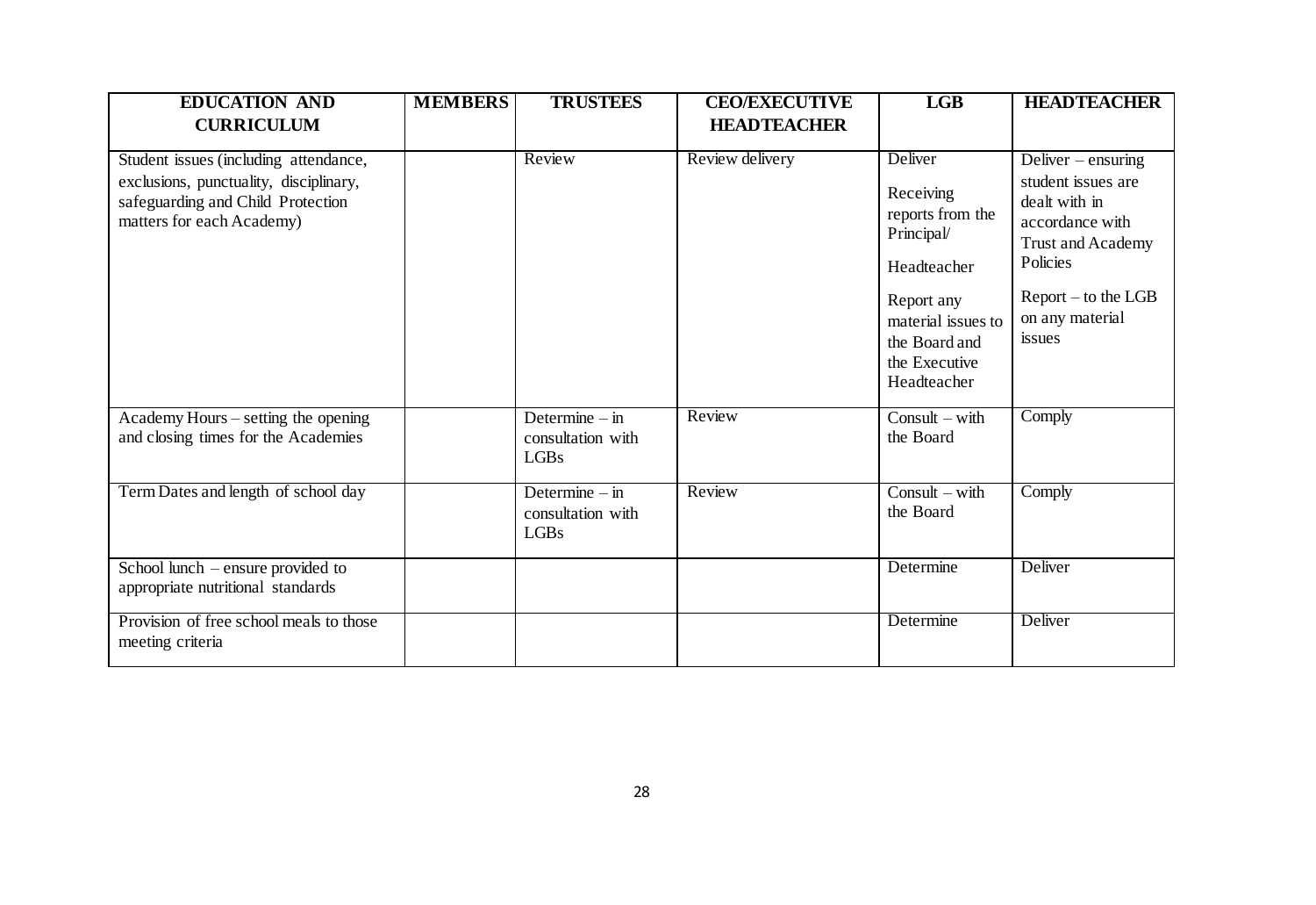| <b>FINANCIAL</b>                                                                                                                                                                                               | <b>MEMBERS</b> | <b>TRUSTEES</b> | <b>CEO/EXECUTIVE</b>                                                                                                                                                    | <b>LGB</b>                                                                                                            | <b>HEADTEACHER</b>                                                                                                  |
|----------------------------------------------------------------------------------------------------------------------------------------------------------------------------------------------------------------|----------------|-----------------|-------------------------------------------------------------------------------------------------------------------------------------------------------------------------|-----------------------------------------------------------------------------------------------------------------------|---------------------------------------------------------------------------------------------------------------------|
|                                                                                                                                                                                                                |                |                 | <b>HEADTEACHER</b>                                                                                                                                                      |                                                                                                                       |                                                                                                                     |
| Funding Model – establishing a funding<br>model across the Trust and develop an<br>individual funding model for the<br>Academies so as to secure the Trust's<br>financial health in the short and long<br>term |                | Determine       | Recommend a funding<br>model to the Board for<br>approval<br>Review                                                                                                     | $Consider - with$<br>the Board.<br>$Review -$<br>compliance with<br>the overall<br>financial plan for<br>the Academy. | Deliver                                                                                                             |
| Trust Annual Budget – formulating and<br>setting the Trust wide budget                                                                                                                                         | Review         | Determine       | Deliver – on preparation of<br>Trust budget and present to<br>the Board for approval.<br>$Review-submission of$<br>Trust budget to the EFA.                             |                                                                                                                       |                                                                                                                     |
| Academy Annual Budgets – formulating<br>and determining the proportion of the<br>overall budget to be delegated to each<br>Academy (including uses of contingency<br>funds/balances)                           |                | Determine       | Deliver – on preparation of<br>Academy budgets in<br>consultation and present to<br>the Board for approval.<br>$Review-submission of$<br>Academy budgets to the<br>EFA. | $Consider - with$<br>Executive<br>Headteacher in<br>respect of the<br>Academy's<br>requirements.<br>Comply            | Deliver<br>Comply                                                                                                   |
| Expenditure and ensuring delivery of<br><b>Annual Budgets</b>                                                                                                                                                  |                | Review          | $Report - to the board any$<br>material issues with<br>delivery against the Annual<br>Budget by the Academies.<br>Receive reports $-$ on<br>matters of concern in       | Review.<br>$Report - to the$<br>Executive<br>Headteacher<br>issues with<br>expenditure or                             | $Report - to the LGB$<br>any need for any<br>matters of concern in<br>respect of the<br>Academy's annual<br>budget. |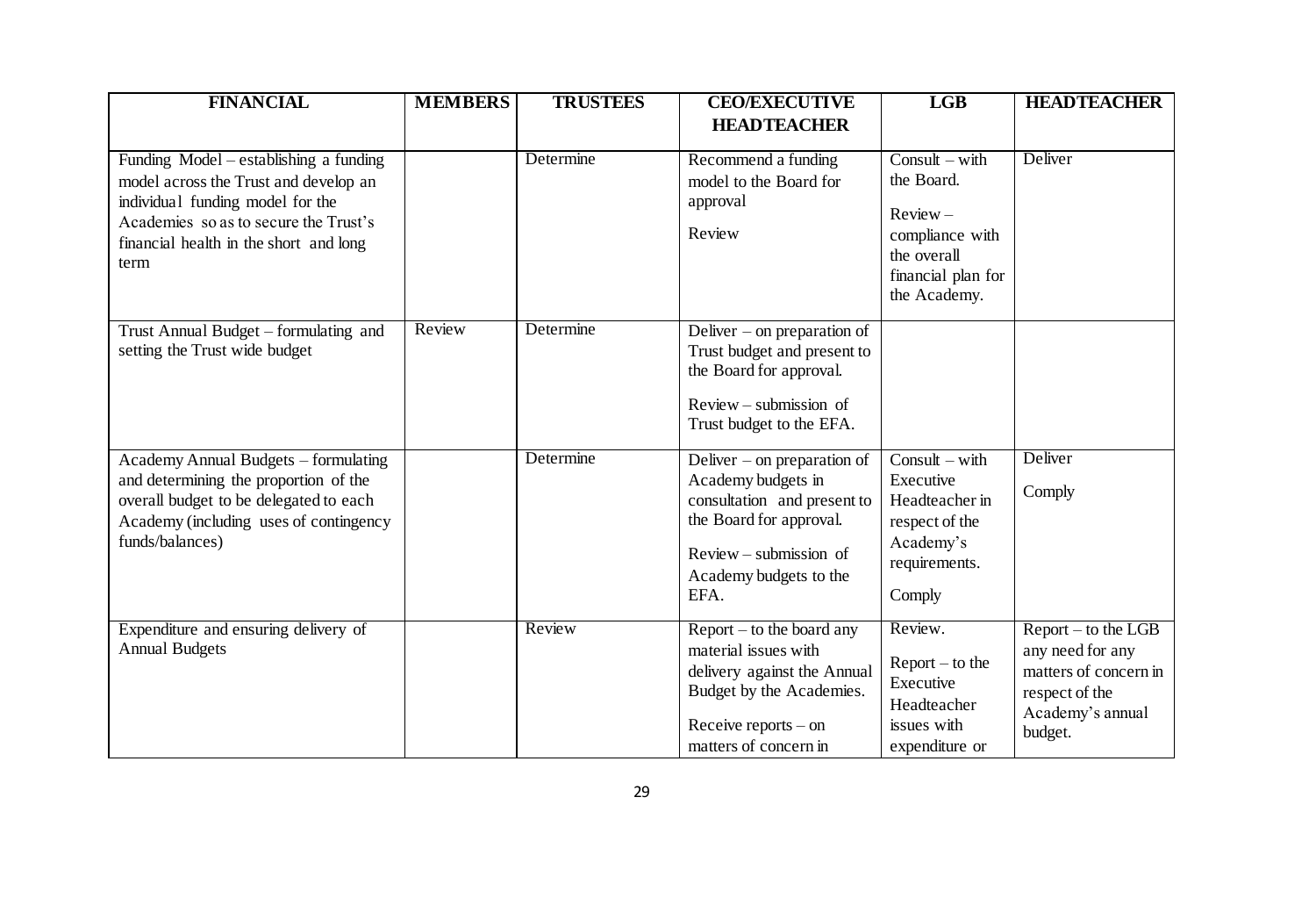|                                |        |           | connection with<br>compliance with the<br><b>Annual Budgets</b> | compliance with<br>the Annual<br>Budgets by the<br>Academy. |         |
|--------------------------------|--------|-----------|-----------------------------------------------------------------|-------------------------------------------------------------|---------|
| Reporting: financial reporting | Review | Determine | Deliver                                                         | Review                                                      | Deliver |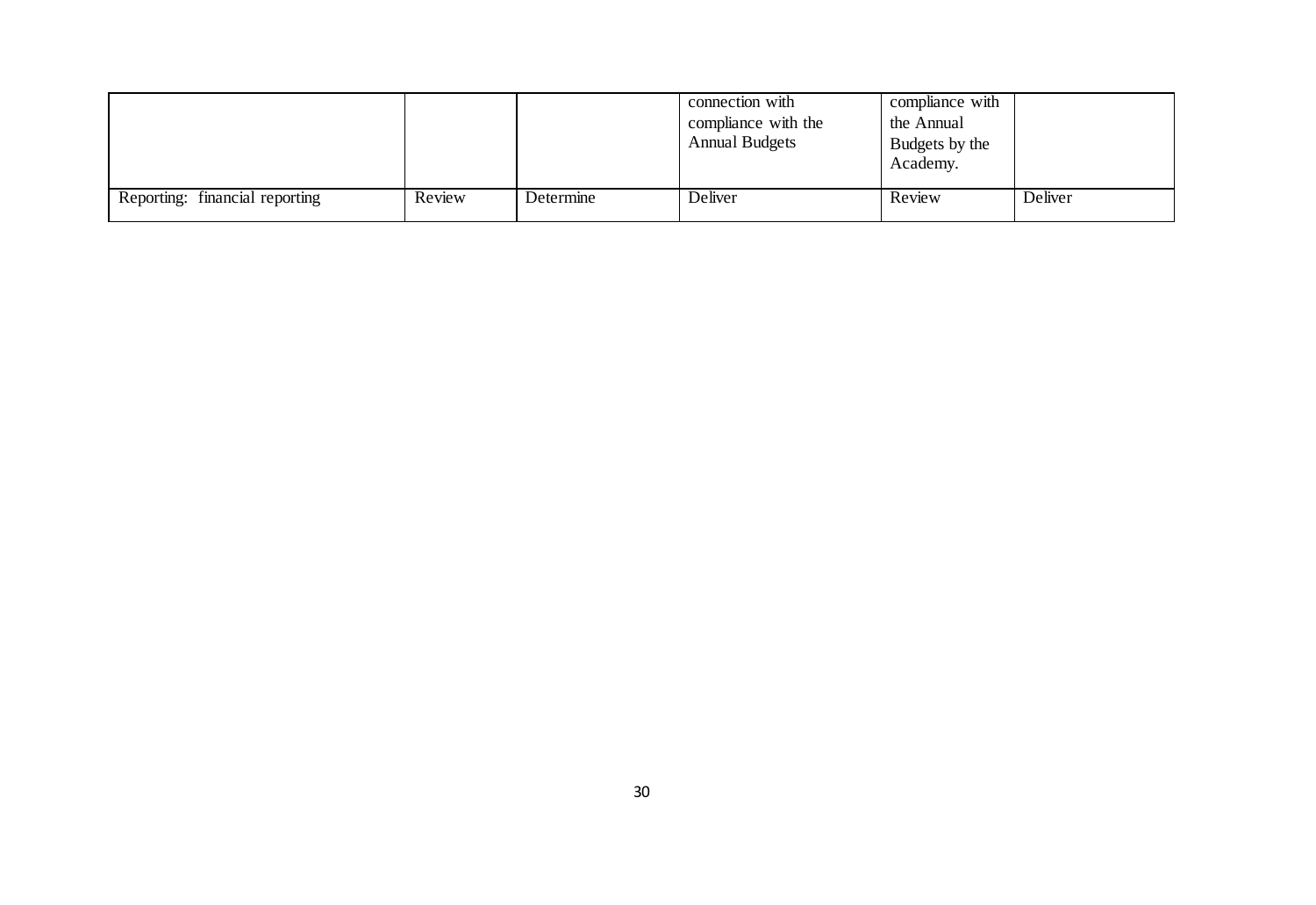| <b>FINANCIAL</b>                                                                                                                                                                 | <b>MEMBERS</b>                         | <b>TRUSTEES</b>  | <b>CEO/EXECUTIVE</b>                                                                                                          | <b>LGB</b>                                                                                                                                                                                               | <b>HEADTEACHER</b>                                 |
|----------------------------------------------------------------------------------------------------------------------------------------------------------------------------------|----------------------------------------|------------------|-------------------------------------------------------------------------------------------------------------------------------|----------------------------------------------------------------------------------------------------------------------------------------------------------------------------------------------------------|----------------------------------------------------|
| Delegated Budgets and Finances – in the<br>form of a scheme of delegation of<br>financial authority to the Academies                                                             |                                        | <b>Determine</b> | <b>HEADTEACHER</b><br>Deliver $-$ on<br>recommending financial<br>limits to the Board.<br>Review – effectiveness of<br>limits | Review<br>Deliver<br>$Comply$ –<br>adherence to<br>limits                                                                                                                                                | $Comply - adherence$<br>to limits                  |
| Financial Policies – establishing of<br>policies and procedures to ensure<br>compliance with the Trust's financial and<br>reporting requirements<br>(value for money/Best Value) |                                        | Determine        | Review – compliance with<br>policies<br>$Report - any issues or non-$<br>compliance to the Board                              | Review delivery<br>$-$ compliance<br>with policies<br>$Report - any$<br>issues or non-<br>compliance to<br>the CEO/EHT                                                                                   | Deliver $-$<br>compliance with<br>finance policies |
| Approving annual accounts                                                                                                                                                        | Review<br>Annual<br>General<br>Meeting | Approve          | Deliver – arrange for<br>auditing and filing of<br>annual report and accounts                                                 | $\overline{\text{Complex}}$ – by<br>keeping proper<br>records in<br>respect of the<br>Academy and<br>providing such<br>information to<br>assist the Trust in<br>preparation of<br>the Annual<br>Accounts | Deliver                                            |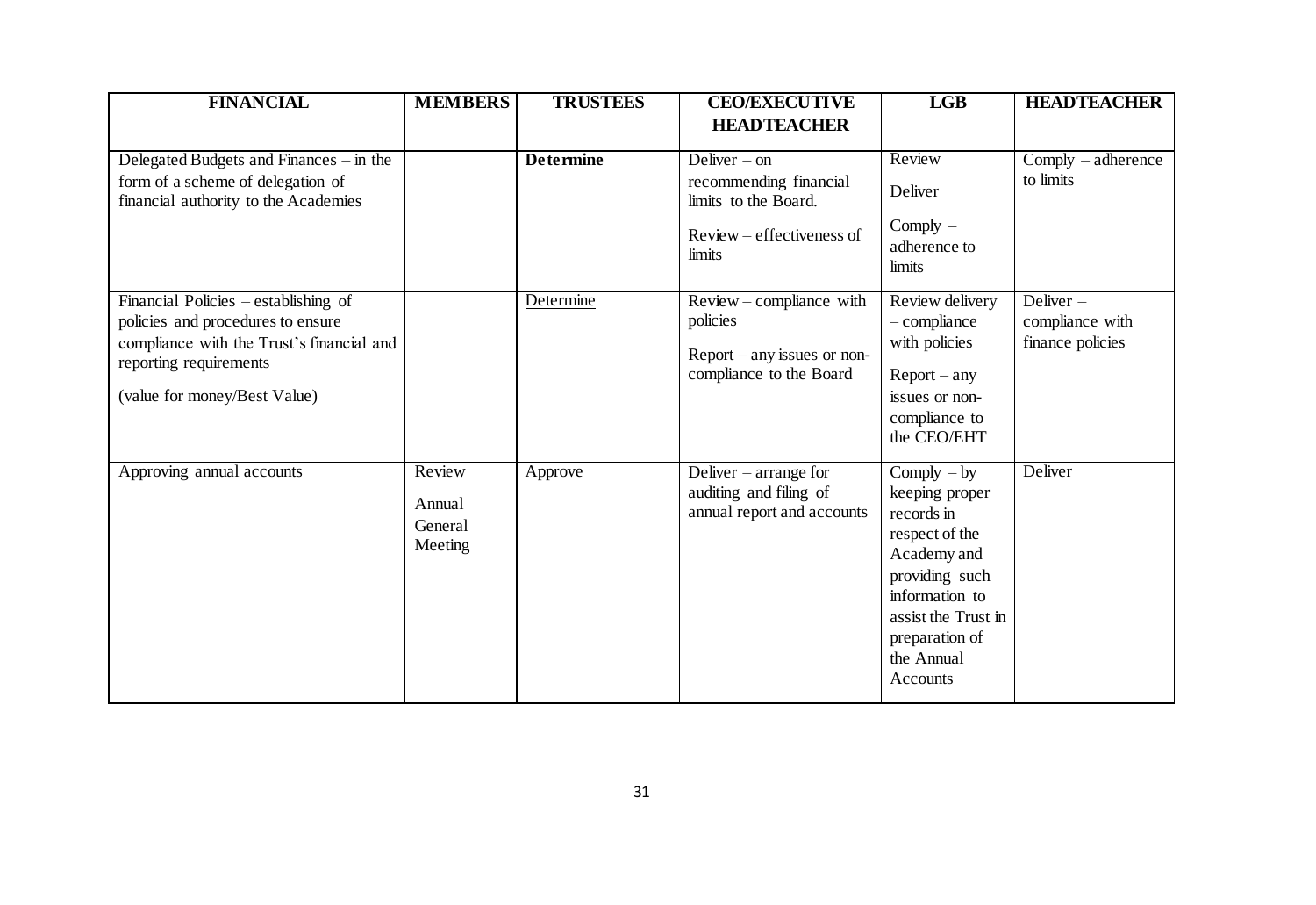| Corporate Risk Register                 | Review delivery | Deliver – management of | $Review -$               | Deliver $-$                               |
|-----------------------------------------|-----------------|-------------------------|--------------------------|-------------------------------------------|
|                                         | Determine       | corporate risk register | Academy risk<br>register | management of<br>Academy risk<br>register |
| $Investments - agreeing the investment$ | Determine and   | Deliver                 |                          |                                           |
| policy in line with the Academies       | review delivery |                         |                          |                                           |
| Financial Handbook and any internal     |                 |                         |                          |                                           |
| policies and controls                   |                 |                         |                          |                                           |
|                                         |                 |                         |                          |                                           |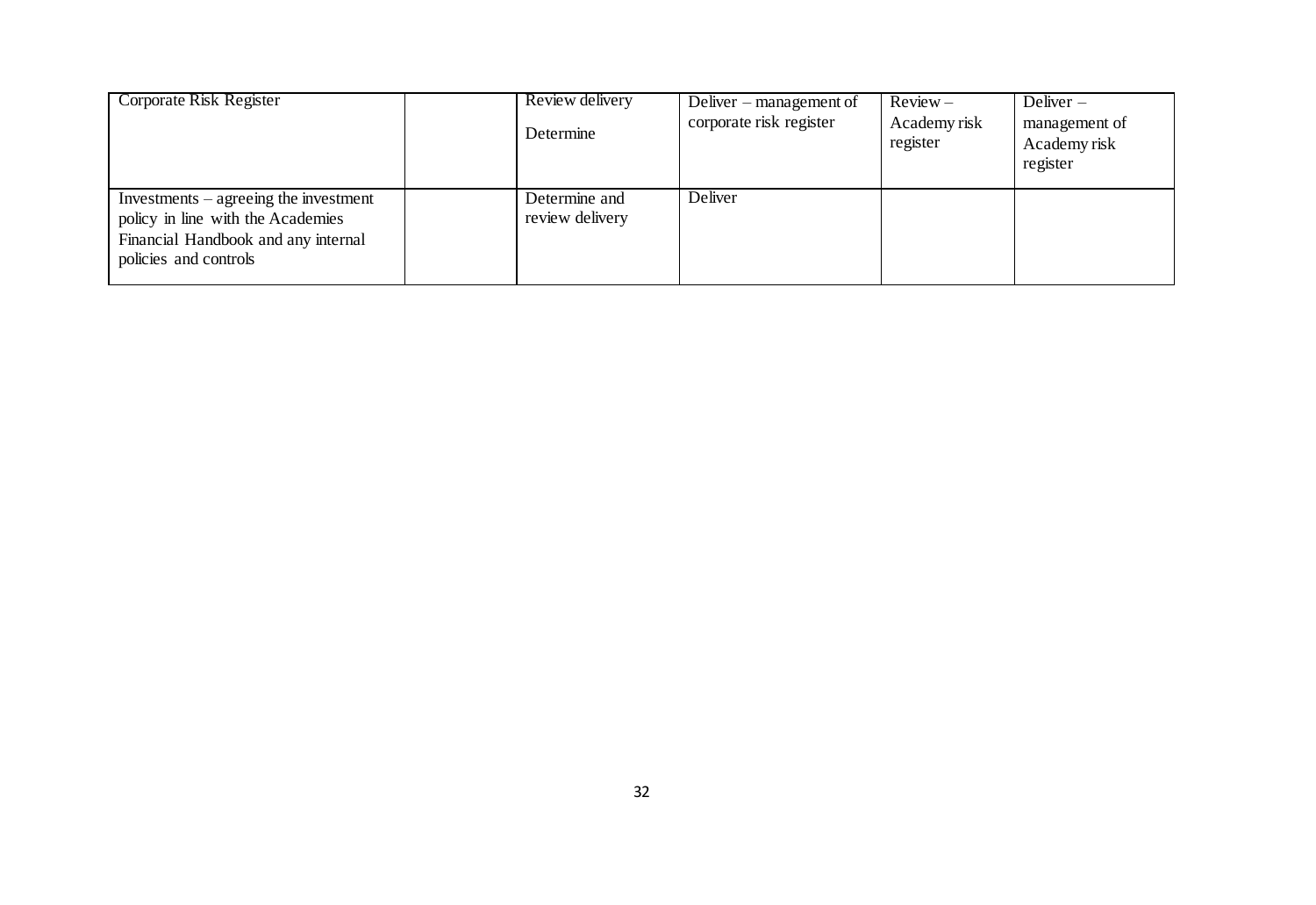| <b>HR AND OPERATIONS</b>                                                                                                                                                                                       | <b>MEMBERS</b> | <b>TRUSTEES</b>                                                          | <b>CEO/EXECUTIVE</b><br><b>HEADTEACHER</b>                                                           | LGB                                                                                                            | <b>HEADTEACHER</b>       |
|----------------------------------------------------------------------------------------------------------------------------------------------------------------------------------------------------------------|----------------|--------------------------------------------------------------------------|------------------------------------------------------------------------------------------------------|----------------------------------------------------------------------------------------------------------------|--------------------------|
| Appointing the CEO/Executive                                                                                                                                                                                   | Review         | Appoint                                                                  |                                                                                                      |                                                                                                                |                          |
| Headteacher                                                                                                                                                                                                    |                |                                                                          |                                                                                                      |                                                                                                                |                          |
| Appointing the Headteachers at each<br>Academy                                                                                                                                                                 |                | $Appoint - in$<br>consultation with the<br>Executive<br>Headteacher/LGBs | $Recommend - sit$ on<br>appointment panel along<br>with representatives of the<br>relevant LGB/Board | $Recommend -$<br>representatives<br>to sit on the<br>appointment<br>panel with the<br>Executive<br>Headteacher |                          |
| Appointing of cross Trust Staff (in line<br>with recruitment policy)                                                                                                                                           |                | Review                                                                   | Appoint and report to the<br>Board                                                                   | Recommend                                                                                                      | Recommend to EHT         |
| Appointing Academy Staff                                                                                                                                                                                       |                | Review                                                                   | Appoint in consultation<br>with LGBs and<br>Headteacher/Principal                                    | Appoint in<br>consultation and<br>agreement with<br>the EHT and<br>Headteacher/<br>Principal                   | Recommend and<br>appoint |
| Establishing Trust wide HR Policies<br>(including recruitment, pay, performance<br>management, discipline, capability,<br>grievance and absence policies) in<br>accordance with all appropriate<br>regulations |                | Determine<br>Review                                                      | Develop                                                                                              | Review                                                                                                         | Comply                   |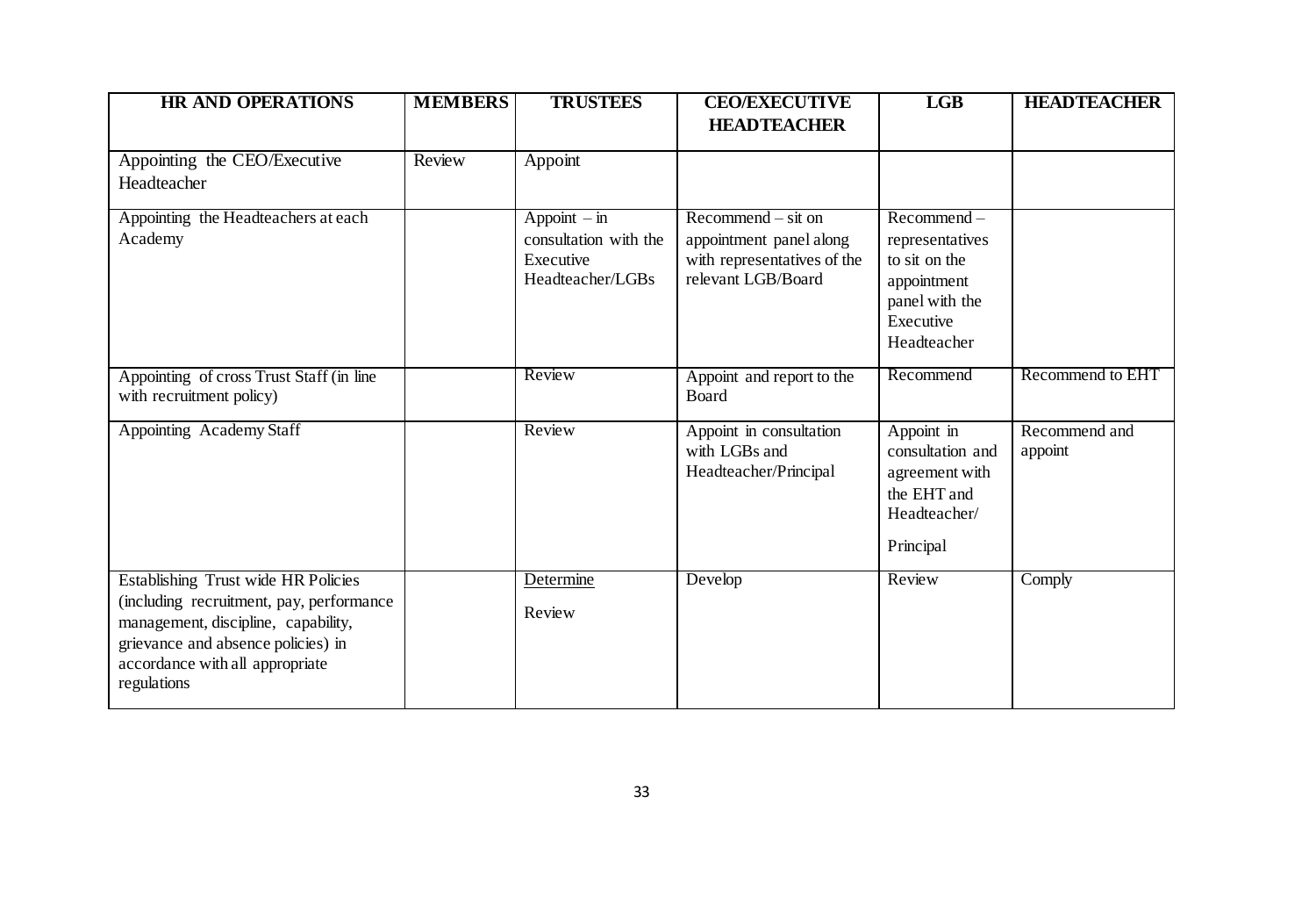| <b>HR AND OPERATIONS</b>                                                                                                                                      | <b>MEMBERS</b>                            | <b>TRUSTEES</b>                                                                                                                                                                                                                        | <b>CEO/EXECUTIVE</b>                                                                                                                                                                                                                                                                       | <b>LGB</b>                                                                                                                                                                          | <b>HEADTEACHER</b>                                                                                                                                                         |
|---------------------------------------------------------------------------------------------------------------------------------------------------------------|-------------------------------------------|----------------------------------------------------------------------------------------------------------------------------------------------------------------------------------------------------------------------------------------|--------------------------------------------------------------------------------------------------------------------------------------------------------------------------------------------------------------------------------------------------------------------------------------------|-------------------------------------------------------------------------------------------------------------------------------------------------------------------------------------|----------------------------------------------------------------------------------------------------------------------------------------------------------------------------|
|                                                                                                                                                               |                                           |                                                                                                                                                                                                                                        | <b>HEADTEACHER</b>                                                                                                                                                                                                                                                                         |                                                                                                                                                                                     |                                                                                                                                                                            |
| <b>Setting Appraisal Performance</b><br>Management Policy together with pay<br>reviews (in line with the Trust's pay<br>policy and all statutory regulations) |                                           | Determine $-$ in respect<br>of Executive<br>Headteacher.<br>Receive reports $-$ in<br>respect of appraisal<br>arrangements and<br>outcomes.<br>$Review - any appears$<br>in respect of the<br>Headteachers and cross<br>academy staff. | Determine, deliver and<br>$assume - in respect of$<br>Headteacher/Principal and<br>cross Trust staff and any<br>appeals from Academy<br>staff.<br>Review and Report<br>(annually) to the Board on<br>appraisal arrangements<br>and outcomes.<br>In consultation with<br>LGB <sub>s</sub> . | $Assure - in$<br>respect of<br>performance<br>management of<br>Headteacher/<br>Principal in<br>consultation<br>with EHT.<br>$Review - any$<br>appeals respect<br>of all other staff | <b>Review and Deliver</b><br>- in respect of all<br>other staff.<br>$Report - annually to$<br>the Executive<br>Headteacher on<br>appraisal<br>arrangements and<br>outcomes |
| Setting Terms and Conditions of<br><b>Employment and Staff Handbook</b><br>Put in place procedures for the                                                    |                                           | Determine (consider<br>any proposals by LGBs<br>to make amendments)<br>Review                                                                                                                                                          | Recommend                                                                                                                                                                                                                                                                                  | $Consider$ - report<br>to Board on any<br>suggested<br>changes to the<br>Academy's<br>terms and<br>conditions<br>Determine                                                          | Comply<br>Deliver                                                                                                                                                          |
| professional development of all staff                                                                                                                         |                                           |                                                                                                                                                                                                                                        |                                                                                                                                                                                                                                                                                            |                                                                                                                                                                                     |                                                                                                                                                                            |
| Dismissing CEO/EHT, Principals, senior<br>cross Trust staff (in accordance with the<br>Trust disciplinary and capability<br>policies)                         | $Review - in$<br>respect of<br><b>EHT</b> | Determine $-$ in respect<br>of Executive<br>Headteacher and<br>Headteachers/Principal.                                                                                                                                                 | $Review - in respect of$<br>Headteachers, cross<br>academy staff and senior<br>leadership teams of the<br>Academies.                                                                                                                                                                       | Review and<br>Recommend-<br>in respect of the<br>Headteacher of<br>the Academy                                                                                                      |                                                                                                                                                                            |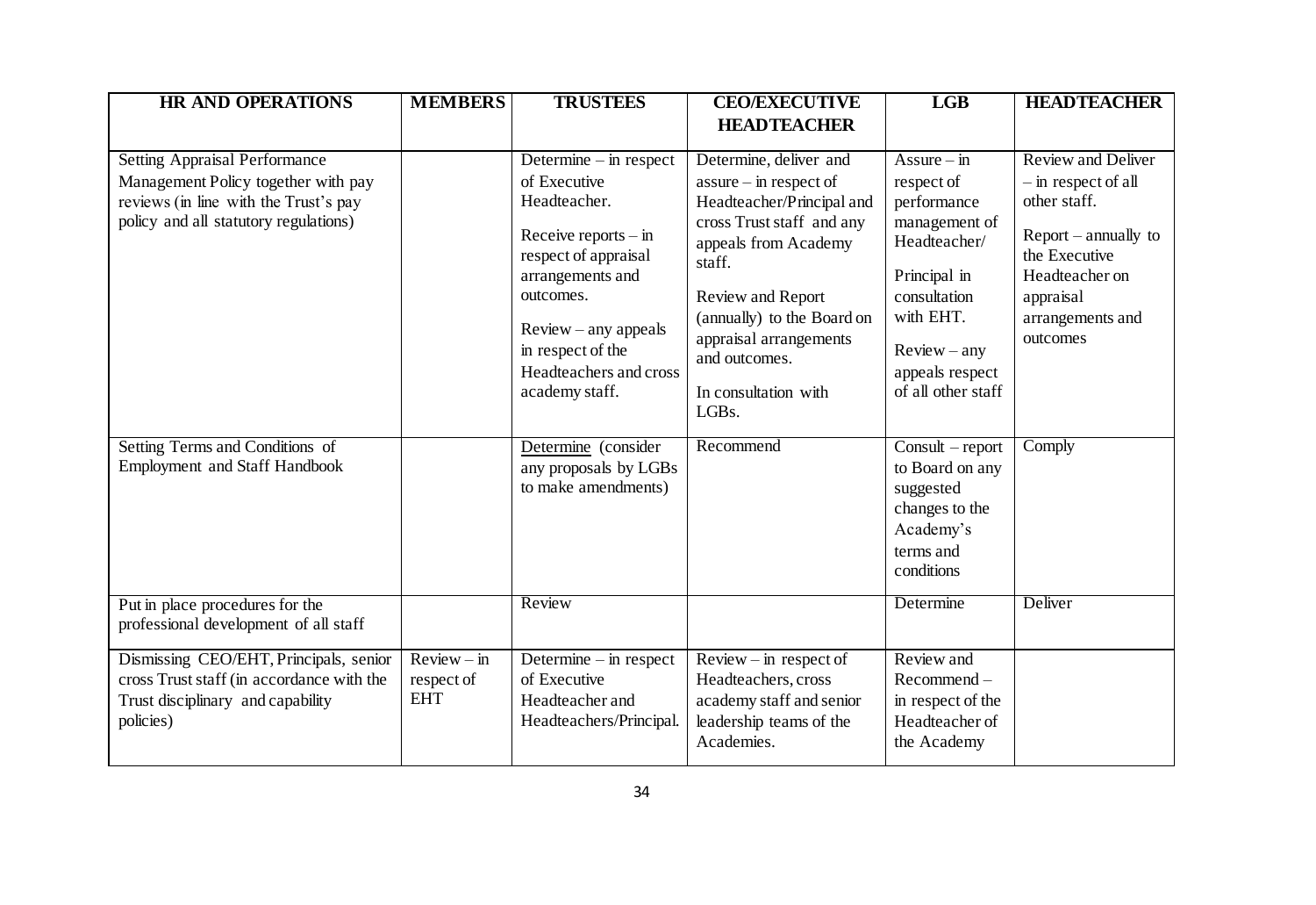|  | any<br>7 dismissals -<br>to<br><b>NEPOL</b> |  |
|--|---------------------------------------------|--|
|  | the<br>Board                                |  |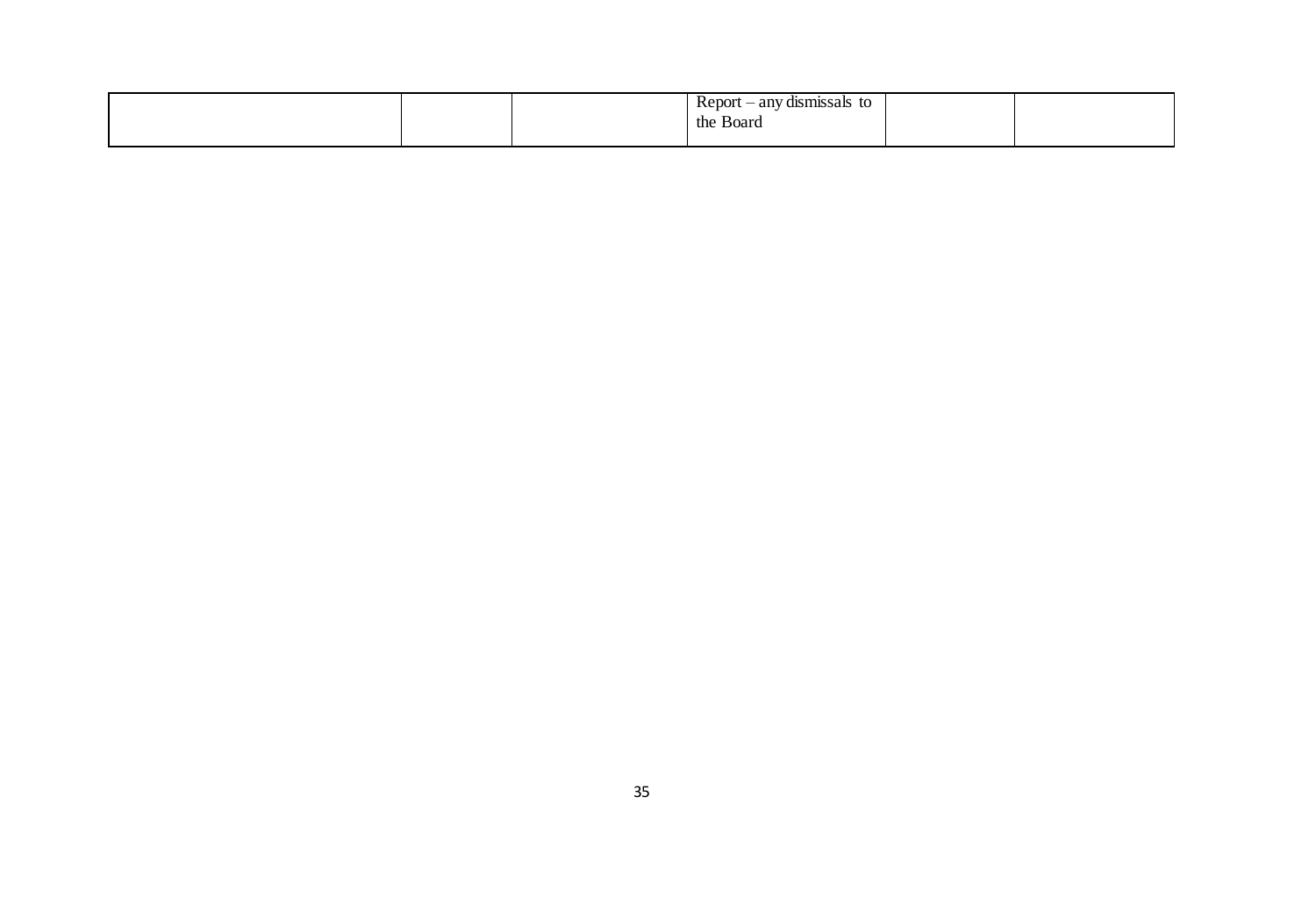| <b>HR AND OPERATIONS</b>                                                                                                                                                                                                                        | <b>MEMBERS</b> | <b>TRUSTEES</b>              | <b>CEO/EXECUTIVE</b><br><b>HEADTEACHER</b> | <b>LGB</b>                                              | <b>HEADTEACHER</b> |
|-------------------------------------------------------------------------------------------------------------------------------------------------------------------------------------------------------------------------------------------------|----------------|------------------------------|--------------------------------------------|---------------------------------------------------------|--------------------|
|                                                                                                                                                                                                                                                 |                |                              |                                            |                                                         |                    |
| Dismissing all other staff (in                                                                                                                                                                                                                  |                |                              | Determine                                  | Review (in                                              | Review             |
| accordance with the Trust disciplinary<br>and capability policies)                                                                                                                                                                              |                |                              | Report – to the Board                      | consultation with<br>the Executive                      | Deliver            |
|                                                                                                                                                                                                                                                 |                |                              |                                            | Headteacher and<br>Academy<br>Headteacher).             |                    |
|                                                                                                                                                                                                                                                 |                |                              |                                            | $Report - to the$<br>Executive<br>Headteacher           |                    |
| Reviewing discipline and grievance<br>policy                                                                                                                                                                                                    |                | Review delivery<br>Determine | Recommend                                  | $Review - in line$<br>with Trust policy                 | Recommend          |
| Setting trust wide procurement policies<br>(for suppliers including auditors, HR<br>and payroll providers and solicitors) in<br>accordance with the Funding<br>Agreement, Academies Financial<br>Handbook and the Trust's procurement<br>policy |                | Determine                    | Deliver                                    | Comply                                                  | Comply             |
| Setting academy specific procurement<br>policies $-$ in accordance with the<br>Funding Agreement, Academies<br>Financial Handbook and the Trust's<br>procurement policy                                                                         |                | Determine                    | Review                                     | Deliver $-\text{in}$<br>accordance with<br>Trust policy | Recommend          |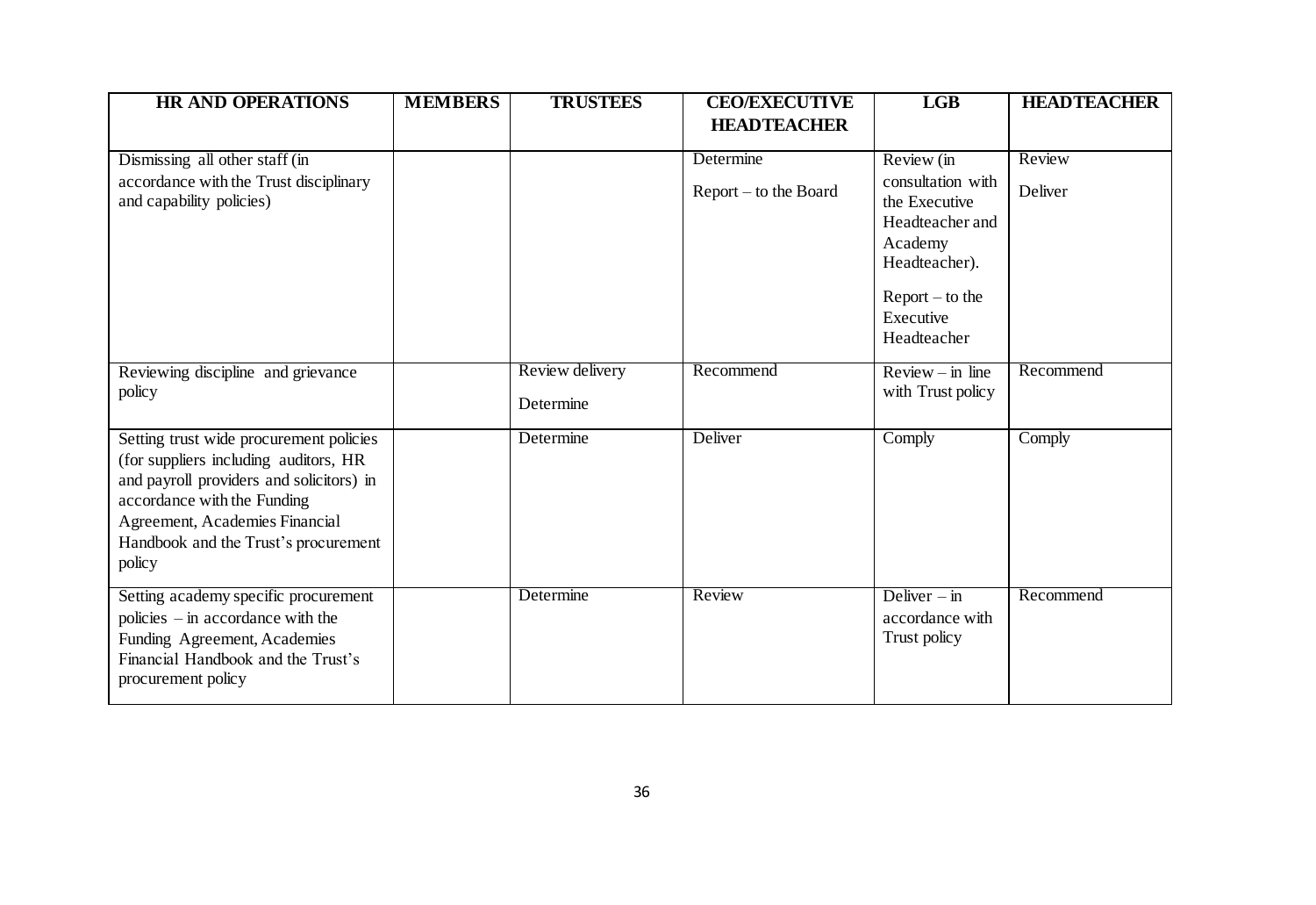| <b>HR AND OPERATIONS</b>                                               | <b>MEMBERS</b> | <b>TRUSTEES</b>       | <b>CEO/EXECUTIVE</b>                                       | LGB                                     | <b>HEADTEACHER</b>                |
|------------------------------------------------------------------------|----------------|-----------------------|------------------------------------------------------------|-----------------------------------------|-----------------------------------|
|                                                                        |                |                       | <b>HEADTEACHER</b>                                         |                                         |                                   |
| Determining and allocating central                                     |                | Determine             | Deliver $-$ on                                             | Consult                                 | Consult                           |
| services provided to the Academies by<br>the Trust                     |                |                       | recommending the<br>allocation of services to<br>the Board |                                         | Review                            |
| Overseeing the effectiveness of services                               |                | Review                | Deliver and report to                                      | $Report - to the$                       | Recommend                         |
| provided centrally by the Trust                                        |                |                       | <b>Board</b>                                               | <b>Board</b>                            |                                   |
| <b>Asset and Premises Maintenance</b>                                  |                | Determine - Trust     | Recommend                                                  | Recommend and                           | Deliver $-\sin$                   |
| Strategy – determining use of                                          |                | wide policy           |                                                            | Deliver - academy<br>plan in accordance | accordance with<br>Academy policy |
| Academies' premises and ensuring<br>premises are adequately maintained |                |                       |                                                            | with Trust policy.                      |                                   |
|                                                                        |                |                       |                                                            | Review delivery of                      |                                   |
| Establish an estates management<br>strategy and capital investment     |                |                       |                                                            | academy plan in                         |                                   |
| programme                                                              |                |                       |                                                            | respect of repairs<br>and maintenance   |                                   |
|                                                                        |                |                       |                                                            | and health and                          |                                   |
|                                                                        |                |                       |                                                            | safety (ensure                          |                                   |
|                                                                        |                |                       |                                                            | safety of use of<br>academy facilities) |                                   |
|                                                                        |                |                       |                                                            |                                         |                                   |
| Acquiring and disposing of Trust land                                  | Review         | Determine and Deliver | Recommend                                                  |                                         |                                   |
| Changing use of Assets                                                 |                | Deliver and Determine | Recommend                                                  | Recommend to                            |                                   |
|                                                                        |                |                       |                                                            | the Board of any                        |                                   |
|                                                                        |                |                       |                                                            | changes to fixed<br>assets used by      |                                   |
|                                                                        |                |                       |                                                            | the Academy                             |                                   |
| Arranging insurance for the Trust                                      |                | Determine             | Deliver                                                    |                                         |                                   |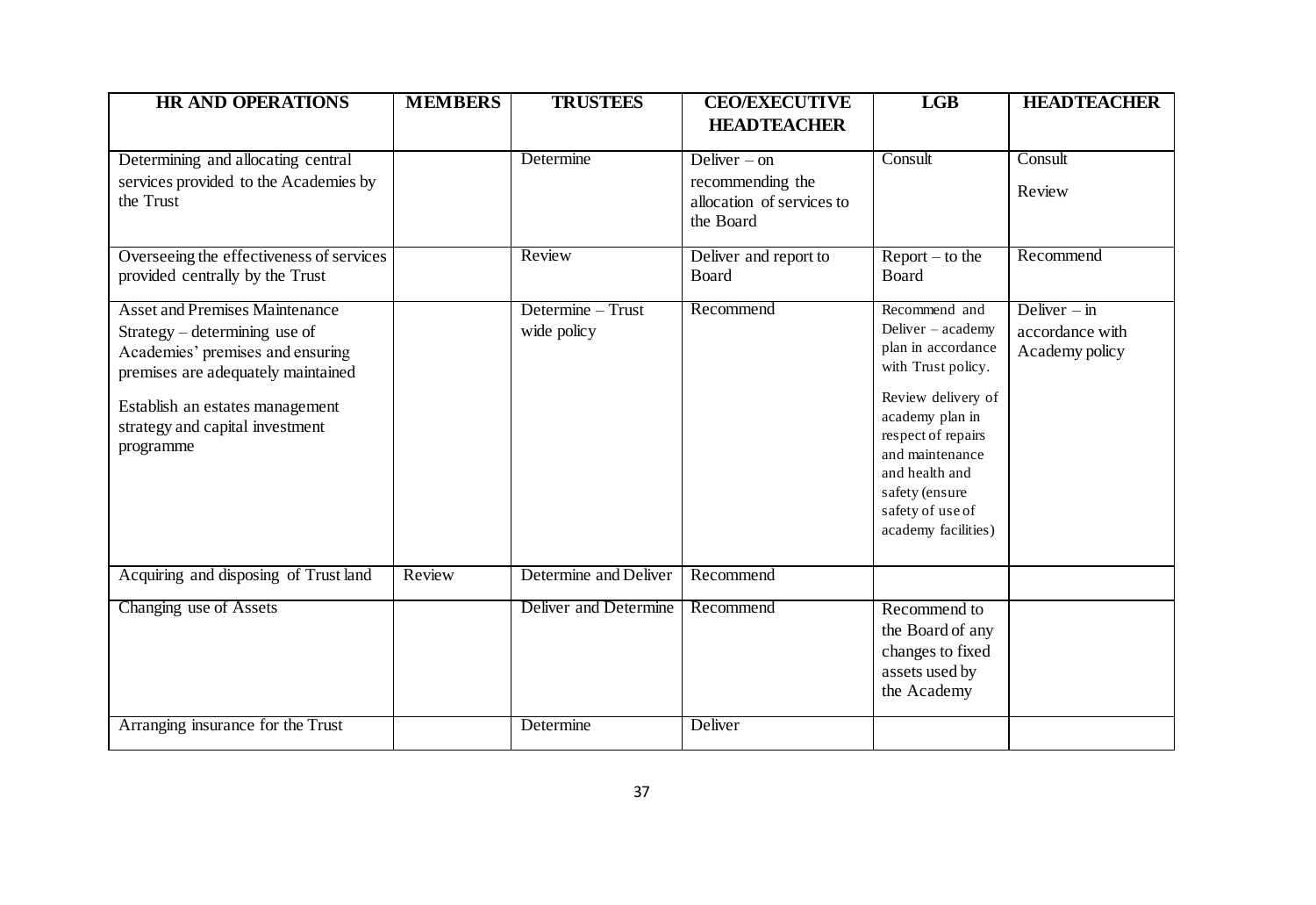| <b>HR AND OPERATIONS</b>            | <b>MEMBERS</b> | <b>TRUSTEES</b> | <b>CEO/EXECUTIVE</b> | LGB    | <b>HEADTEACHER</b> |
|-------------------------------------|----------------|-----------------|----------------------|--------|--------------------|
|                                     |                |                 | <b>HEADTEACHER</b>   |        |                    |
| Media and $PR$ – overseeing public  |                | Review          | Deliver – Trust wide | Comply | Comply             |
| relations activities to project the |                |                 | activities           |        |                    |
| activities of the Trust and the     |                |                 |                      |        |                    |
| Academies to the wider community    |                |                 |                      |        |                    |
| Academy Prospectus and website      |                | Review          | Review               | Review | Deliver            |
| Trust Prospectus and website        | Review         | Review          | Deliver              |        |                    |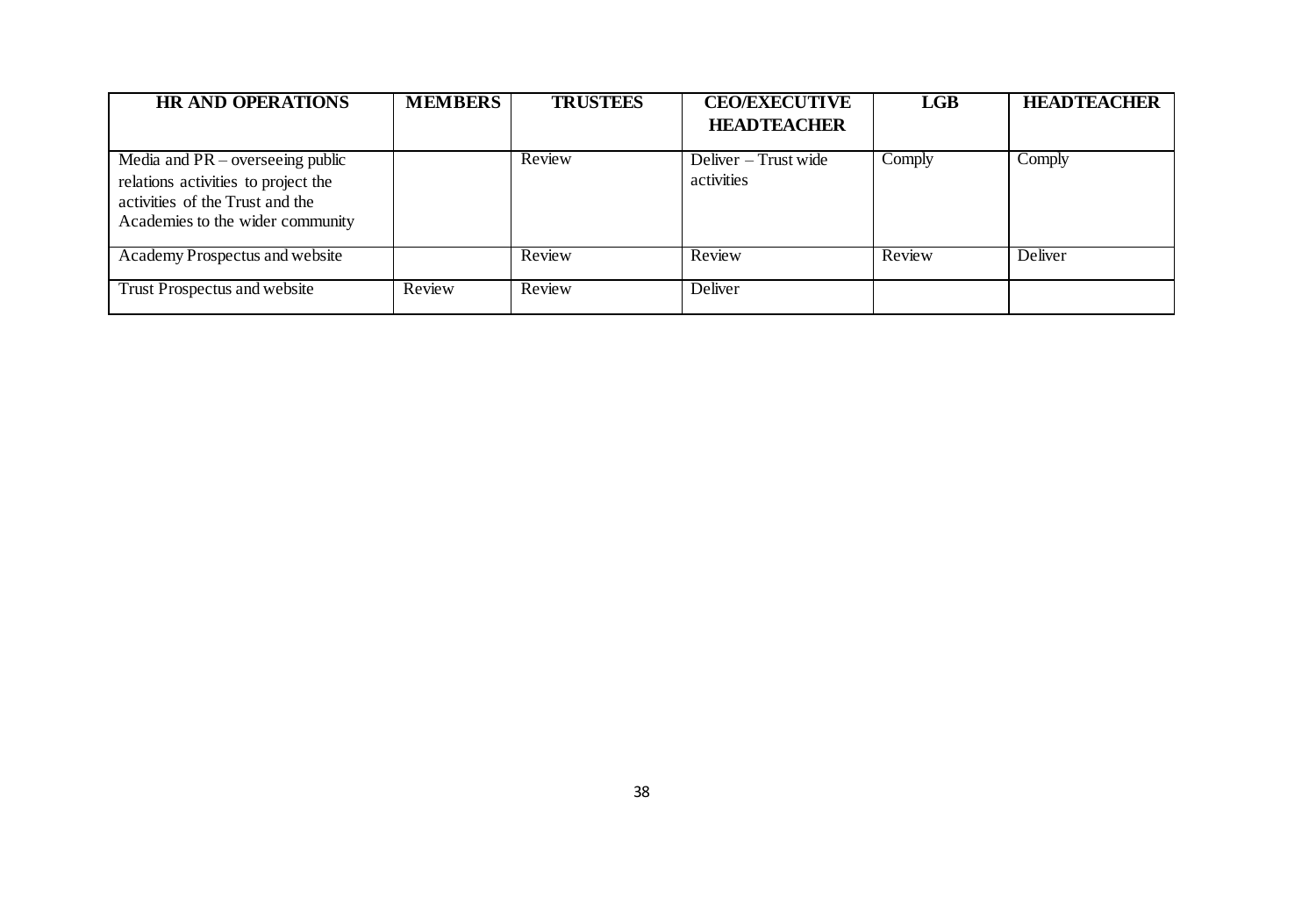## **Scheme of Delegation for Sponsored Academies in the Trust**

## 1. **Budgets and Finance**

The Trust shall appoint the Responsible Officer/Accounting Officer.

## 1.1 **Procurement of Essential Services**

## 1.1.2 **Central Essential Services**

The Trust shall determine, having regard to but not being bound by the views and recommendations of the LGB, the scope of mandatory core services to be procured and delivered by the Academy on behalf of its academies and shall deliver those services ensuring that they represent good value for money.

## 1.1.3 **Non-Central Essential Services**

The Trust shall also determine those essential services which must be procured by each Academy. The LGB shall ensure that such services are procured ensuring that they represent value for money.

## 1.2 **Budget and Budget Plan**

1.2.1 The Trust shall determine the proportion of the overall Academy budget to be retained for Central Services and shall inform the LGB of the balance ("the Budget").

1.2.2 The LGB shall develop the individual Academy plan for spending the budget ("the Budget Plan") in accordance with the Academies Financial Handbook and School Improvement Plan and shall present the proposed Budget Plan to the Trust for approval.

The Trust shall approve the Budget Plan provided that:

 $\Box$  it is consistent with the Academies Financial Handbook;

 $\Box$  it is consistent with the Ethos of the Trust and the Academy;

 $\Box$  it is consistent with all policies published by the Trust and the School Improvement Plan; and,

 $\Box$  it represents what the Trust considers to be the most appropriate allocation of resources consistent with the Improvement Plan for the Academy.

## 1.3 **Financial Monitoring**

The LGB shall:

monitor monthly expenditure of the Academy against the approved Budget Plan;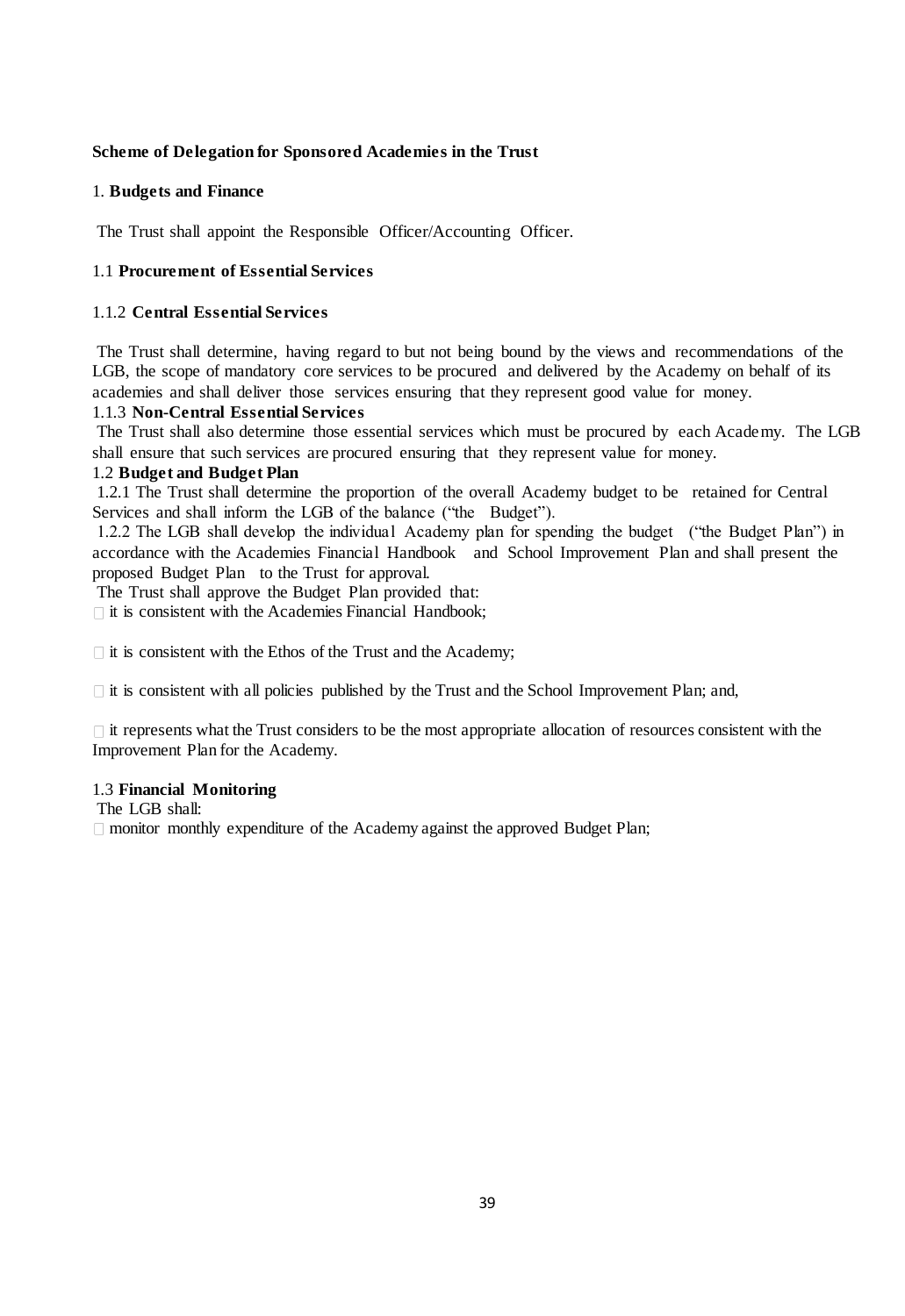□ approve any virements between Budget Plan headings (provided that these are within the overall Budget);

 $\Box$  enter into contracts within the financial limits published by the Trust from time to time, Wigston Academies Trust, Financial Scheme of Delegation and Wigston Academies Trust Financial Procedure and within the Budget Plan;

 $\Box$  observe the policy on charging and remissions published by the Trust from time to time (Wigston Academies Trust Charging and Remissions Policy);

 $\Box$  not agreed to any expenditure outside of the approved Budget Plan without the approval of the Trust;

 $\Box$  report on the financial position of the Academy to the Trust within two weeks of each LGB meeting in the format required by the Trust.

## 2. **Staffing**

## 2.1 **Appointments**

The Trust shall appoint the Headteacher/Headteacher and the Deputy Headteacher/Headteacher(s) of the Academy having regard to representations of the LGB who shall be invited to appoint two of their members to sit on any appointment panel.

The LGB shall appoint other staff to the Academy in consultation and agreement with the Executive

Headteacher and Headteacher/Headteacher (in accordance with the HR policies published by the Trust).

# 2.2 **Performance Review; Pay Discretions and other HR matters**

The performance review of the Headteacher/Headteacher shall be conducted by the Executive Headteacher, Chair of the LGB, a Trustee of the Trust and an External Advisor and in accordance with the Trust's Performance review Policy.

### 2.3 **Performance review – other staff**

The LGB shall ensure that the performance review of all other staff is conducted in accordance with the Trust's Performance Review Policy.

## 2.4 **Pay Discretions**

The LGB may, in line with the Trust Pay Policy and the Budget Plan, and with any written recommendations from the Performance Review procedure, recommend discretionary pay awards or discretions for the Headteacher/Headteacher and to staff to the Trust who will consider, but not be bound by, such recommendation.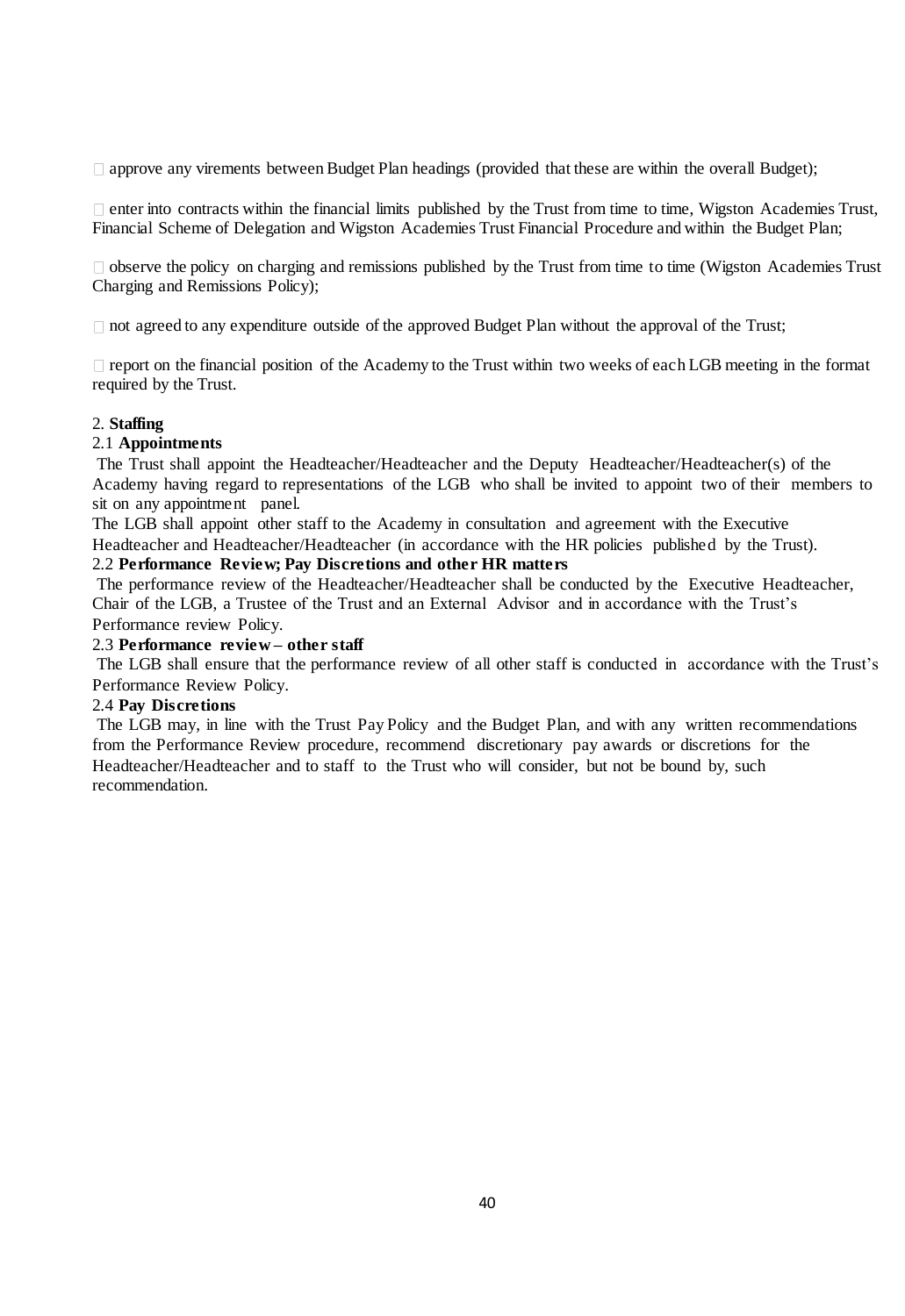## 2.5 **Disciplinary and Capability Procedures**

The LGB shall undertake any capability or disciplinary procedure in accordance with the Trust's policies. 2.6 **Determining Dismissal Payments** 

In the event that a staff member is dismissed no payment in respect of that dismissal shall be made without the consent of the Trust Trustees.

## 2.7 **Considering Requests for Early Retirement or Flexible Working**

The LGB shall consider any requests for Early Retirement or Flexible Working but will seek agreement in that respect from the EHT and Trust Trustees.

## 3. **Standards, Curriculum and Target Setting**

The LGB shall determine the curriculum of the Academy in line with the Trust's Curriculum Policy and shall set targets for each pupil of the Academy.

The LGB shall refer proposed targets to the Trust for approval.

## 4. **Admissions, Structure and Opening Times**

### **Admissions**

The LGB shall ensure that the Admissions policy for the Academy is consistent with the Admissions Policy of the Trust and that it is published on the Academy website.

Decisions on admissions shall be made by the Trustees of the Trust in line with the Admissions Policies and procedures mentioned above.

Appeals shall be considered by the Trust taking into account, but not being bound by, any representations from the LGB.

### 5. **Structure**

The LGB shall refer to the Trust any proposal to alter:

□ Opening Times;

Extended School Provision;

□ Setting Term times and Inset Days;

prior to implementation of, or consultation on such change, and shall not make or consult upon any such change without the prior consent of the Trust.

The Trust will consider such consent having regard to but not being bound by representations from the LGB.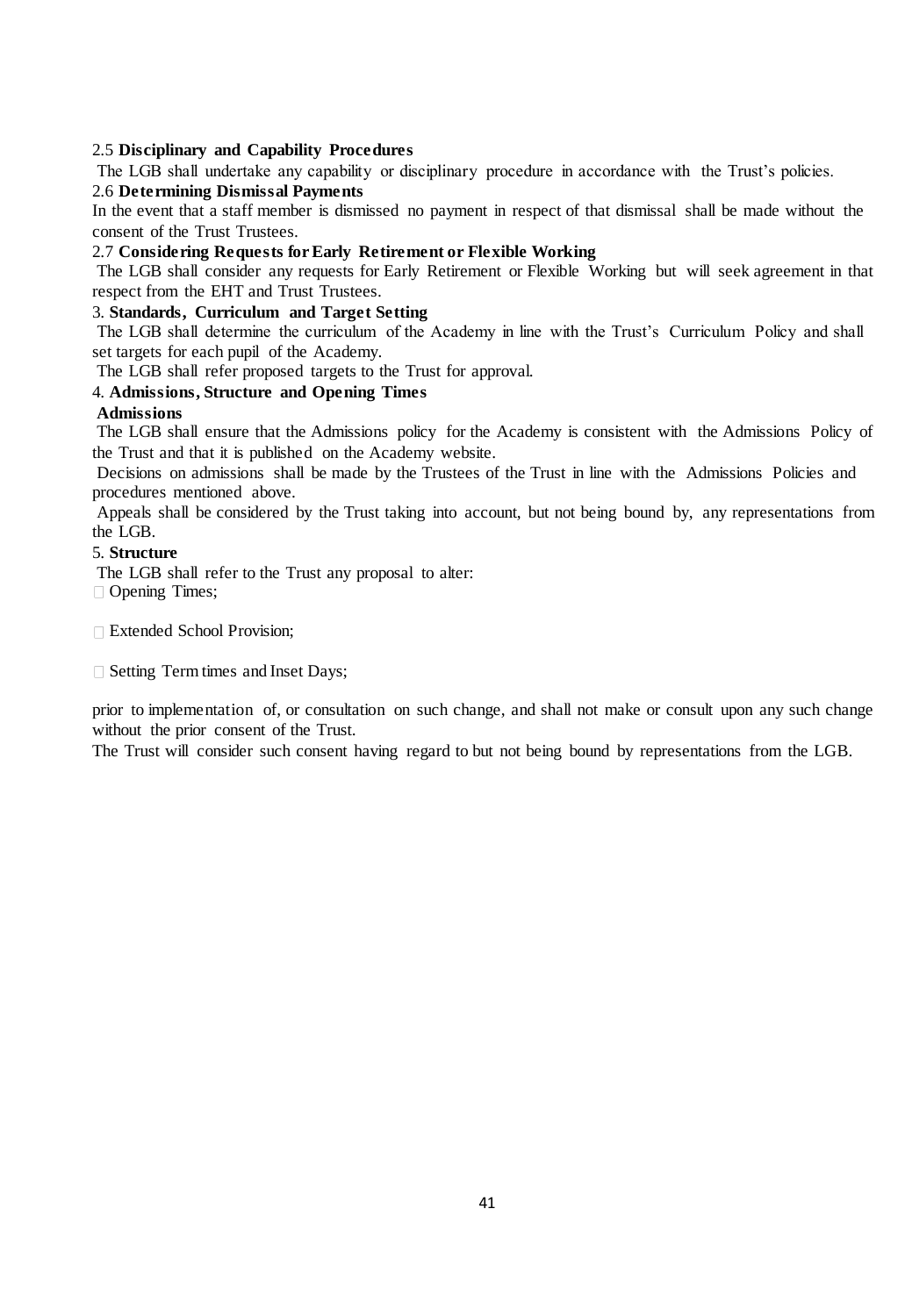#### 6. **Safeguarding**

The LGB shall ensure that the academy has a Designated Officer. The LGB shall also ensure that the names and contact details of the Designated Officer are sent to the Trust so that contact details may be published on the MAT website.

The LGB shall appoint a member with specific responsibility for safeguarding and make contact details for that member available on the Academy website. The LGB shall also inform the Trust of the name and contact details of that responsible LGB member for publication on the Trust's website.

#### 7. **Premises and Insurance**

The Trust shall effect an insurance policy for buildings, public liability, business interruption and officer's liability in accordance with the Articles.

The LGB shall develop and implement a strategy for the maintenance and development of the school site and buildings in agreement with the Trust.

### 8. **Health and Safety**

The LGB shall ensure that the Academy implements and complies with the Health and Safety policy published by the Trust.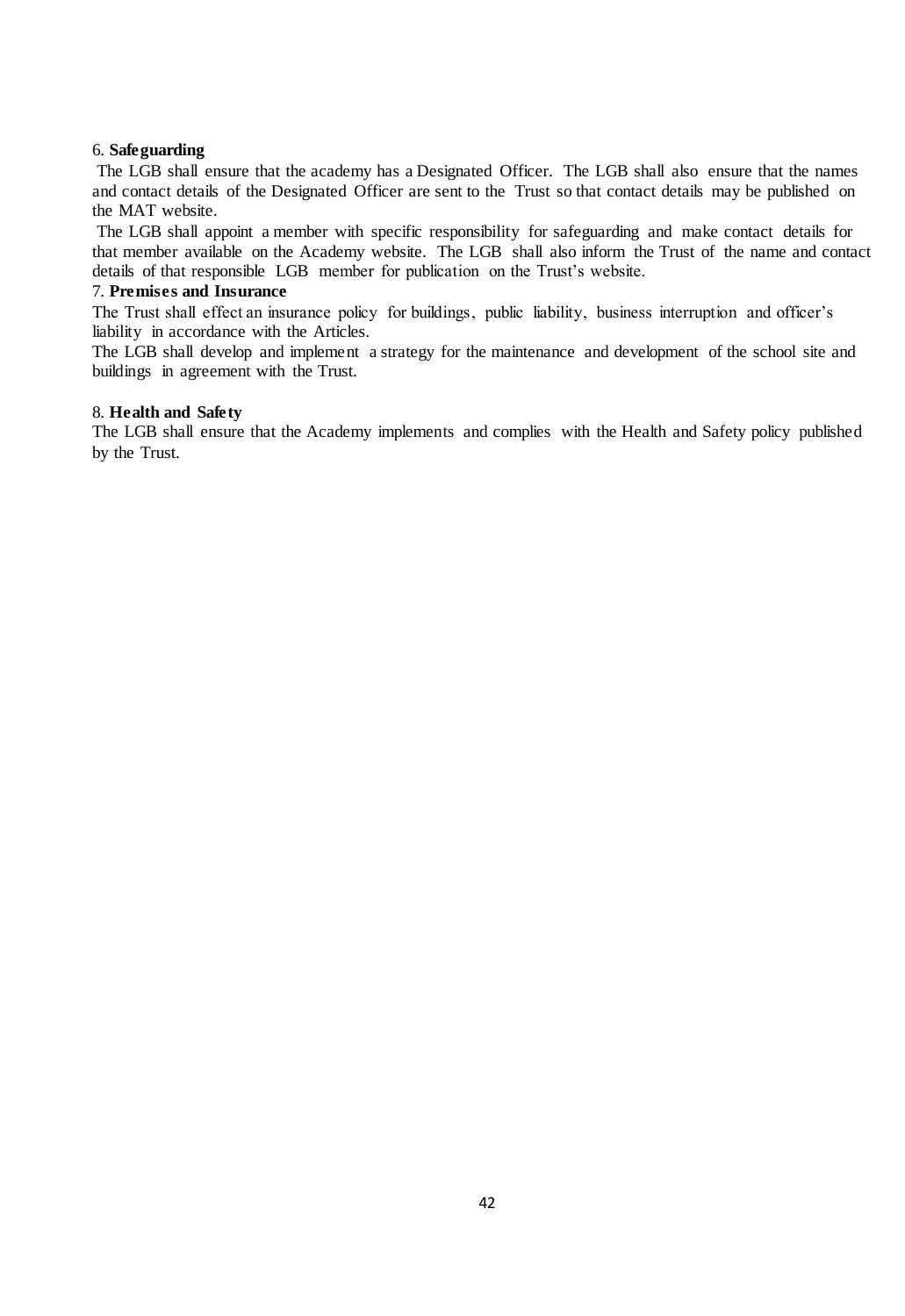# **Finance Scheme of Delegation**

| <b>Delegated Duty</b>                                                                            | <b>Value</b>                                                    | Delegated Authority - Approval                                                                                                                          | <b>Comment</b>                                                                                                                                                                                                                                                                                                   |
|--------------------------------------------------------------------------------------------------|-----------------------------------------------------------------|---------------------------------------------------------------------------------------------------------------------------------------------------------|------------------------------------------------------------------------------------------------------------------------------------------------------------------------------------------------------------------------------------------------------------------------------------------------------------------|
|                                                                                                  |                                                                 | <b>Required From</b>                                                                                                                                    |                                                                                                                                                                                                                                                                                                                  |
| Ordering goods and<br>services and authorising<br>invoices (including)<br>advertising of tenders | Up to $£6,500$                                                  | Budget Holder (e.g. Head of Department)<br>& Finance/Business Manager or Senior<br>Leadership Line Manager                                              | Item must be within approved budget levels.<br>Use of reputable supplier required.<br>Minimum of two estimates or price lists.                                                                                                                                                                                   |
| and award of contracts)                                                                          |                                                                 | As above plus the Executive Headteacher                                                                                                                 | Item must be within approved budget levels.                                                                                                                                                                                                                                                                      |
|                                                                                                  | £6,501 - £25,000                                                |                                                                                                                                                         | Minimum of three written quotations required.                                                                                                                                                                                                                                                                    |
|                                                                                                  | £25,001 - £100,000                                              | As above plus Executive Headteacher<br>and Director of Finance and Operations<br>and Chair of Trustees or Chair of<br>Finance, Audit and Risk Committee | Items must be within approved budget levels.<br>Orders over $£50,000$ require formal tendering<br>arrangements. It is anticipated that for any<br>major building works in excess of £75,000 a<br>firm of Architects would be engaged to deal<br>with the handling of specification and<br>suitability to tender. |
|                                                                                                  | Authority to accept other<br>than lowest quotation or<br>tender | Approval required in accordance with the<br>delegated authority set out above                                                                           |                                                                                                                                                                                                                                                                                                                  |

| Authorising monthly | Executive Headteacher, Headteacher, |  |
|---------------------|-------------------------------------|--|
| salary payments     | Director of Finance and Operations, |  |
|                     | Finance Manager or Appropriate Line |  |
|                     | Manager                             |  |
|                     |                                     |  |